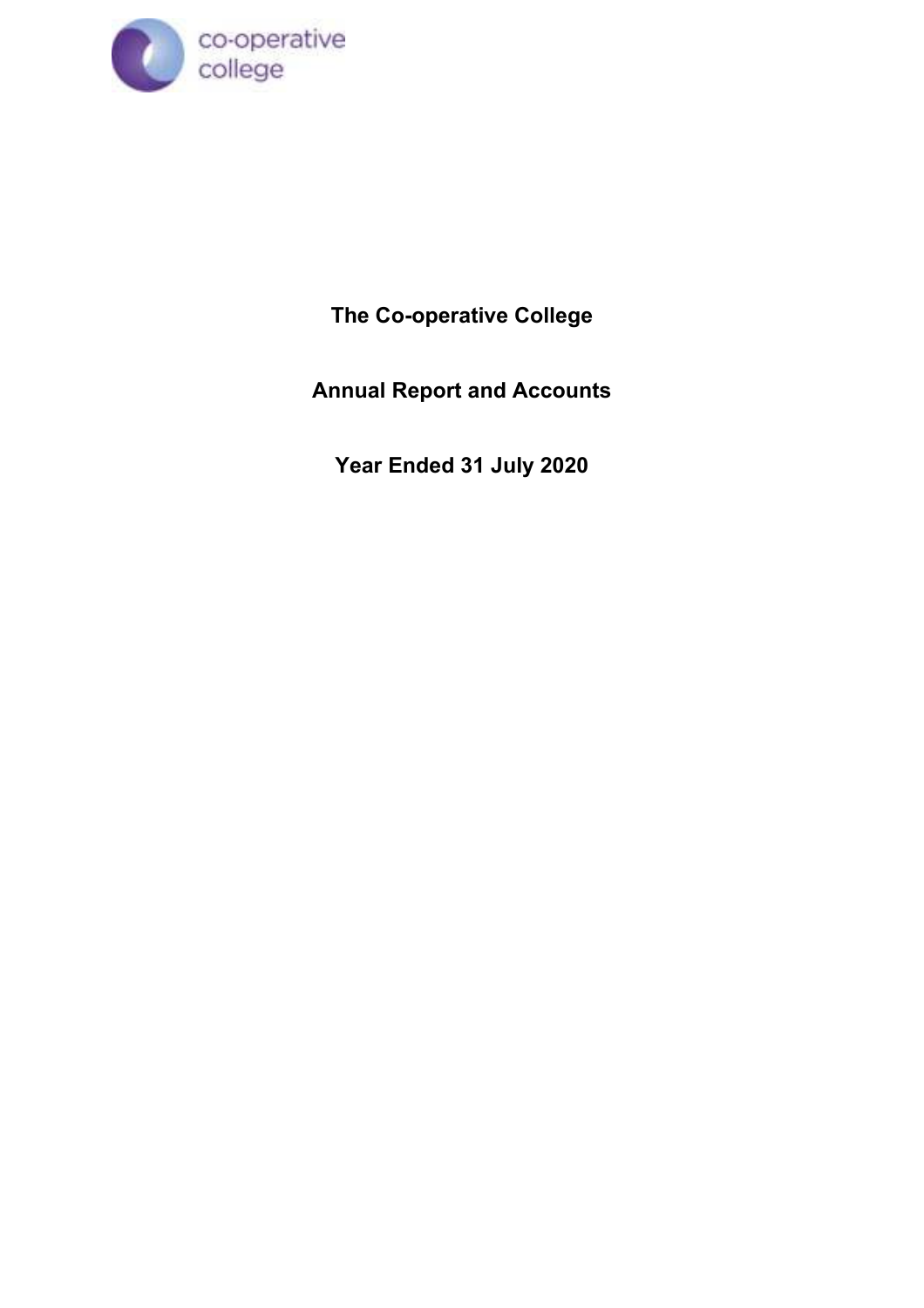*We were shocked and saddened to hear of the passing of our Chair of Trustees, Nigel Todd, who died suddenly and peacefully at his home on March 26th 2021. He was a stalwart and thoughtful chair of the Co-operative College, a truly democratic councillor in his beloved North East, a people's historian, a WEA champion and a massive supporter of radical co-operative education. He was passionate about equality, was unassuming and modest, but as true as steel in his commitment to a socialist and co-operative world. He will be very, very much missed and our thoughts are with his friends and family now and in the future.* 

#### *The following trustees report is as agreed with Nigel ahead of formal board approval.*

As we entered our new financial year in August 2019, we were in the midst of our centenary celebrations, looking forward to the next 100 years. A new strategic plan was about to be unveiled at our Centenary Conference that November and we were hopeful of significant progress towards our ambitions of achieving degree awarding powers. So much has taken place since that point, but the overriding event, which must inform much of this report and will have a lasting impact on the College, as it will throughout the world, is that of the COVID-19 pandemic. It has changed our understanding of the world, changed the way we think and work, and resulted in a very different start to the next centenary than that envisaged.

As we enter 2021, changes are taking place at the College, which whilst not wholly caused by the pandemic, are certainly necessary due to the new context the virus has created. Our intention is that the College comes through this period on a more stable financial footing, with a realistic but ambitious vision and the right team to realise that.

The work of the College is varied and rarely static. Whilst this report can provide some insight into the last 12 to 18 months and our plans for the future, we would welcome all visitors to our website at [www.co-op.ac.uk](http://www.co-op.ac.uk/) to gain a better understanding of our work and of how they may become involved in it.

Our work is only possible due to the continued hard work of our colleagues and the support of our Board of Trustees, so our thanks go to them all.

## **Objects and activities**

The College's charitable objective is *to promote the education of the public, in particular, but not exclusively, by the provision and conduct of a College for the education of people in a manner consistent with the values and principles of the co-operative movement.* 

At the College's centenary conference, our new key strategic aims to which all our activities contribute were outlined. They are as follows:

#### **We are Global in our aspirations and in our reach**

**We will increase our impact in marginalised communities, both in the UK and internationally, by delivering co-operative learning opportunities** 

**We will be the go to organisation for co-operative education.**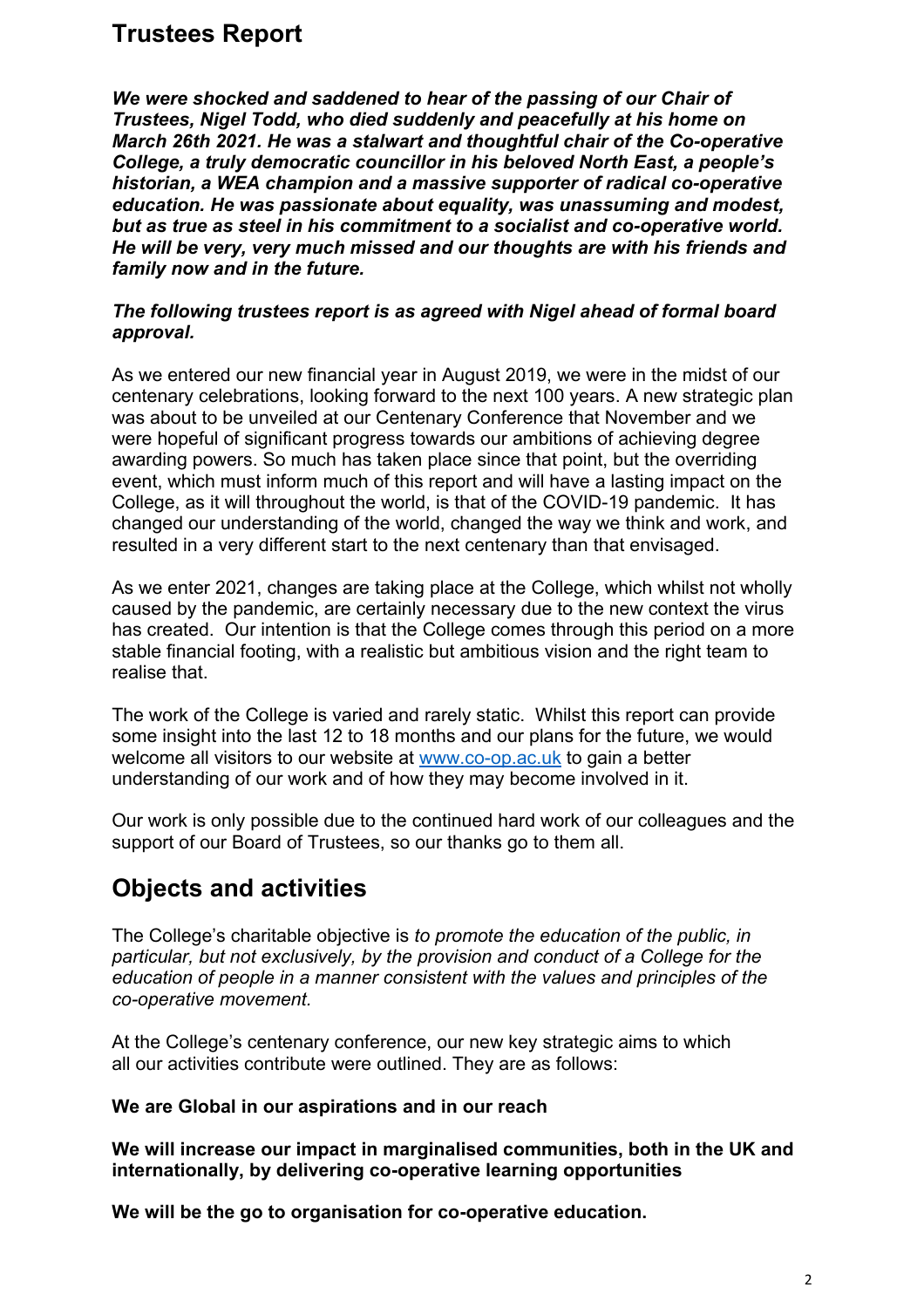We have identified four key outcomes, which we strive to achieve to ensure the strategic aims are met:

To be **financially sustainable** to meet the long term needs of **all beneficiaries.** 

To offer opportunities in **diverse learning spaces** to increase our impact in response to identified need.

To place membership at **the core of everything we do** growing an engaged network of co-operators.

To have a **progressive and diverse workforce**, committed to an outstanding quality of work, and that role models co-operative values and principles.

We put our strategy into action across the following major areas of activity:

**Learning and Development:** The Co-operative Learning and Development team is the 'hub' for the design, delivery and quality assurance of a wide range of programmes to meet the needs of co-operatives and learners. Our learning offer reaches across every aspect of the College's work.

**Projects:** Our project work has global impact, from international co-operative development in countries such as Malawi, Zambia, and Rwanda to a range of UK and European programmes that look to tackle some of society's biggest challenges, including youth unemployment and the rebalancing of the economy to provide decent living and working conditions.

**Events:** We hold a wide range of events from conferences to roundtable discussions drawing in delegates from around the world to explore current topics and issues. We also co-ordinate co-operative tours and host study visits, incorporating trips to regional co-operatives and the Rochdale Pioneers Museum.

**Research:** We believe in researching every aspect of global co-operation in order to understand the role, place and potential of co-ops in the 21st century. We have strong established relationships with universities and researchers across the globe.

Our work will be significantly different as a result of the COVID-19 pandemic. Nevertheless, we will continue to work towards our strategic aims and outcomes across all these areas of activity.

### **Achievements and Performance**

From August 2019, alongside 'business as usual' activities, a couple of significant activities continued to be progressed within the College. The first of these was the College's ongoing commitment towards registering with the Office for Students as part of its ambition to acquire Degree Awarding Powers - on the journey towards becoming a Co-operative University.

The second event the College was working towards, (and which it had been marking all year), was its international Centenary Conference. Held over a three day period at Rochdale Town Hall in November 2019, it offered a snapshot of the College's new strategy, new thinking, and its work in progress, on the eve of the College's 101st year.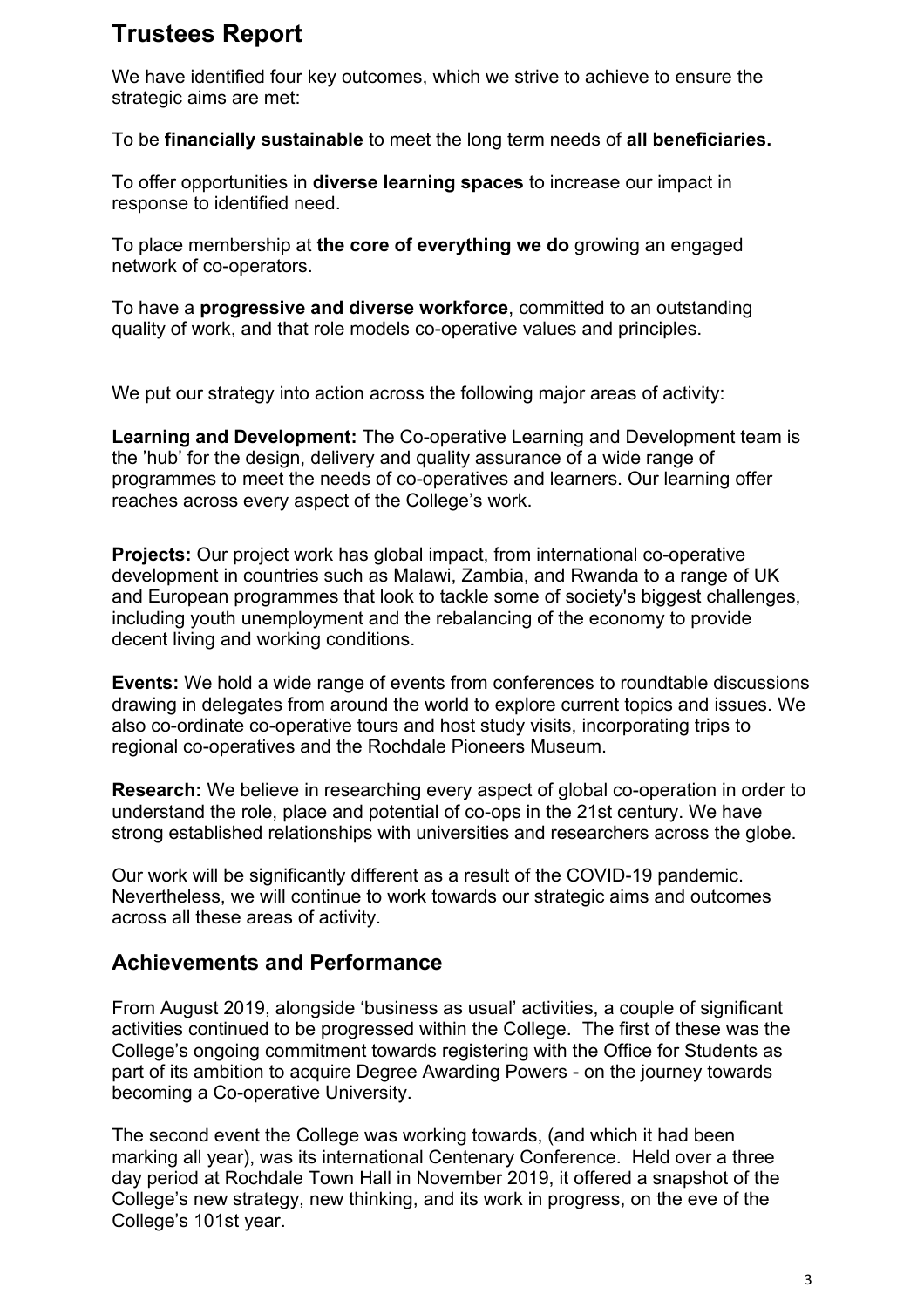With speakers from across five continents, the conference clearly showed the global reach of the College and with days themed around youth and the future of cooperation, the event highlighted the key role that co-operatives must play in the years to come.

The centenary year was marked by many study visits, including those of cooperators from Denmark, Brazil, the Philippines, Japan and India. Other cooperators associated with the our new European projects, such as Coop4Edu, also visited. Throughout the year, the College ran monthly webinars for members and the international co-operative movement, showcasing our work but also discussing and offering possible co-operative solutions around key issues such as the climate crisis, automation and decent work.

2019 also saw the College reconnecting with its historic partners and its educational roots. Joint events were run with the Workers' Educational Association and significantly, the College was involved in the Centenary Commission on Adult Education along with the Universities of Nottingham and Oxford [https://www.centenarycommission.org/.](https://www.centenarycommission.org/) This activity further enabled the repositioning of the College within adult education so that community projects with emerging co-operators could be developed. Throughout this period the College continued a commitment to 'looking outwards' beyond its previous and existing work with its traditional co-operative stakeholders.

Several internal College structures changed in 2019. For example, an Interim Academic Board was constituted which was answerable to the College's Board of Trustees and responsible for the quality of future accredited learning. The College Leadership Team continued to develop the strategy for the new 5-year plan, presented at the Centenary Conference, which also proved to be the final day of Simon Parkinson's tenure as CEO and Principal. Simon was succeeded by Dr Cilla Ross, who agreed to take the role in an interim capacity for a year.

Sadly, October 2019 saw the Co-operative Heritage Trust (CHT) leave the second floor of Holyoake House that it shared with The College. A decision to end the management agreement through which the College had overseen and provided support to the operation of CHT also saw the end of joint employment of CHT staff. This effectively meant that the College lost a number of valued colleagues. Whilst we miss working so closely together, we are committed to supporting CHT as partners wherever possible in the future.

As we entered 2020, new colleagues joined the College, connected to the Cooperative University Project. One was responsible for student experience, the other, for technology-enhanced learning. In the light of the coming COVID storm, both appointments proved vital to work right across the College.

In addition to developing the College's ongoing learning offer, the opening months of 2020 focused on continuing professional development in terms of curriculum development and delivery. It was clear that the College needed to develop more flexible delivery methods and so, even before the pandemic hit us, work had begun on developing a blended learning offer. At the same time, we looked to build relationships with the existing and emerging co-operative movement recognising the need for a wider learner and customer base and to revisit longstanding relationships.

We continue to develop our membership and leadership programmes and have extended our range of coaching courses, but we have also now established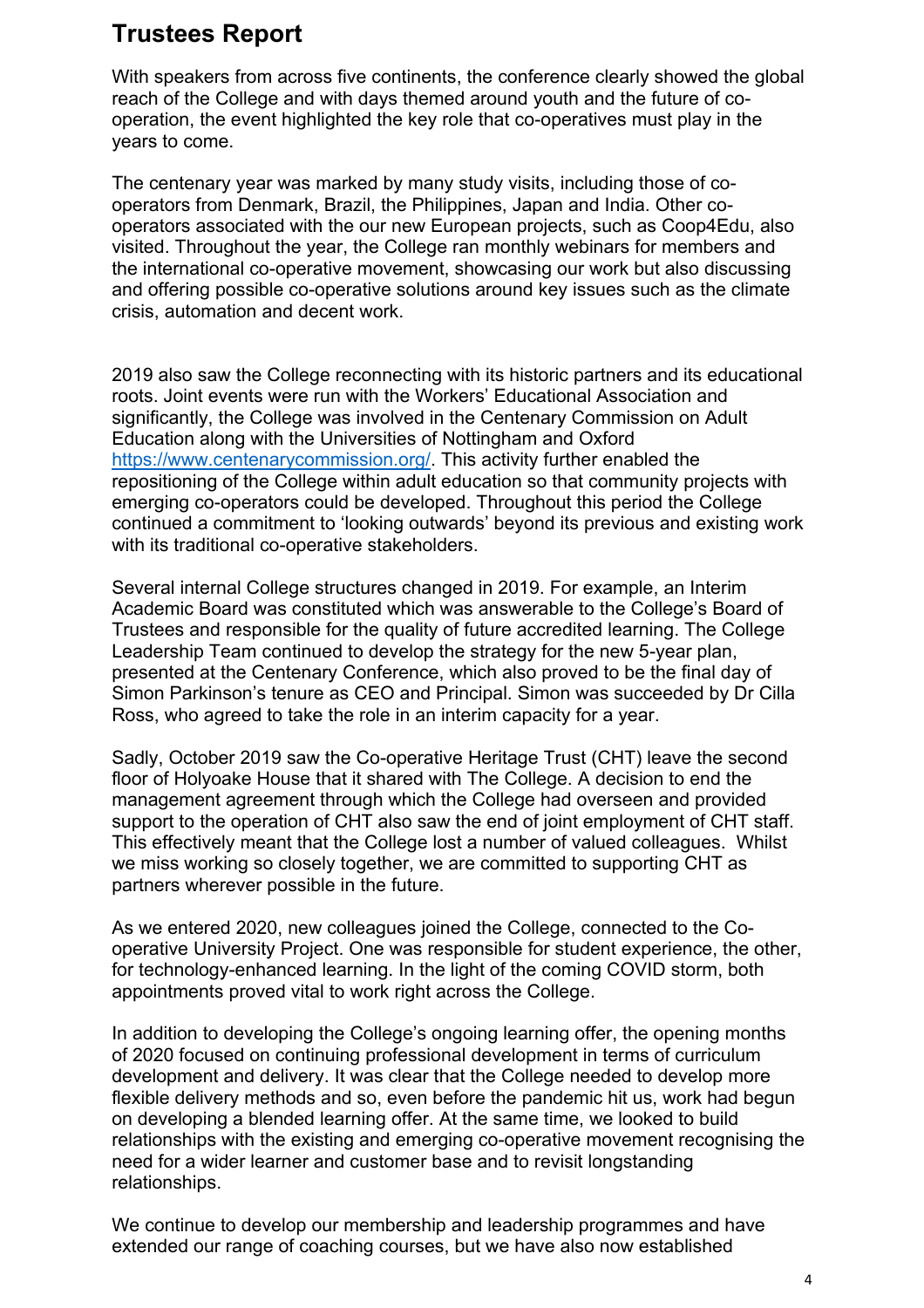workshops on key issues such as diversity and equality and climate change. Our Chartered Management Institute accreditation has enabled us to commence working on a programme of professional development training for 'barefoot cooperative developers' so that they can support other co-operatives and community businesses.

The College has often 'punched above its weight' in many areas of its work and this period was no exception. For example it produced the Centenary publication, 'Learning for a Co-operative World', was commissioned to write a report on peace and co-operatives and continued to be sought out as a partner for a number of international, European and UK projects and bids.

The work of our UK projects team developed and grew in the latter part of 2019. Our Co-operative (ad)Venture project worked with young people with learning difficulties, disabilities and autism, helping them to reach their full potential in a world that puts so many barriers in their way.

The project is designed so that the young people all have an equal voice, gain the confidence and skills to take into their future education, training and employment, and to build their own co-operative action and events in their local community. From an art exhibition in Manchester, to tombola charity fundraising in Cannock and an inspirational drop in day for the homeless community in Kircaldy, these young people proved what they could achieve together. We thank the Potterspury Lodge Trust for providing the funds to allow us to carry out such valuable work.

Another project, Youth Co-operative Action began in earnest, funded by the Cooperative Foundation and Big Lottery #iwill Fund. The project aims to inspire young people to use co-operative values and principles to make a change where they live. Beginning in Greater Manchester, and later rolled out in Hartlepool and Plymouth, each cohort is encouraged to think differently to solve problems in their communities.

Our international development work continued in Africa with a number of valued partners. We have been working in Malawi since 2012 and that continued as we visited the country again in 2019, working with our German partner DGRV and the Malawi Federation of Co-operatives to develop member education that is both relevant and accessible across all levels. We continued work in Rwanda with Tearfund to train communities and especially work with women farmers develop a range of skills that will ensure they can run ambitious and successful co-operative organisations. Similarly, in Zambia, with our partner Christian Aid, we are training people so that they may take more control over their own economic lives and that women, in particular, can develop a strong voice in their communities.

We also took part in a number of European Union funded projects that focus particularly on youth co-operative entrepreneurship and tackling unemployment. Working with a number of partners across Europe, we looked to build online platforms, tools and networks, which can act as mechanisms and resources to support future generations of co-operators.

Our networks and partnerships continued to grow across all areas of our work. For instance, we are building a strong relationship with the Co-operative Councils Innovation Network, now comprising 32 councils across the country, for whom we developed online induction training.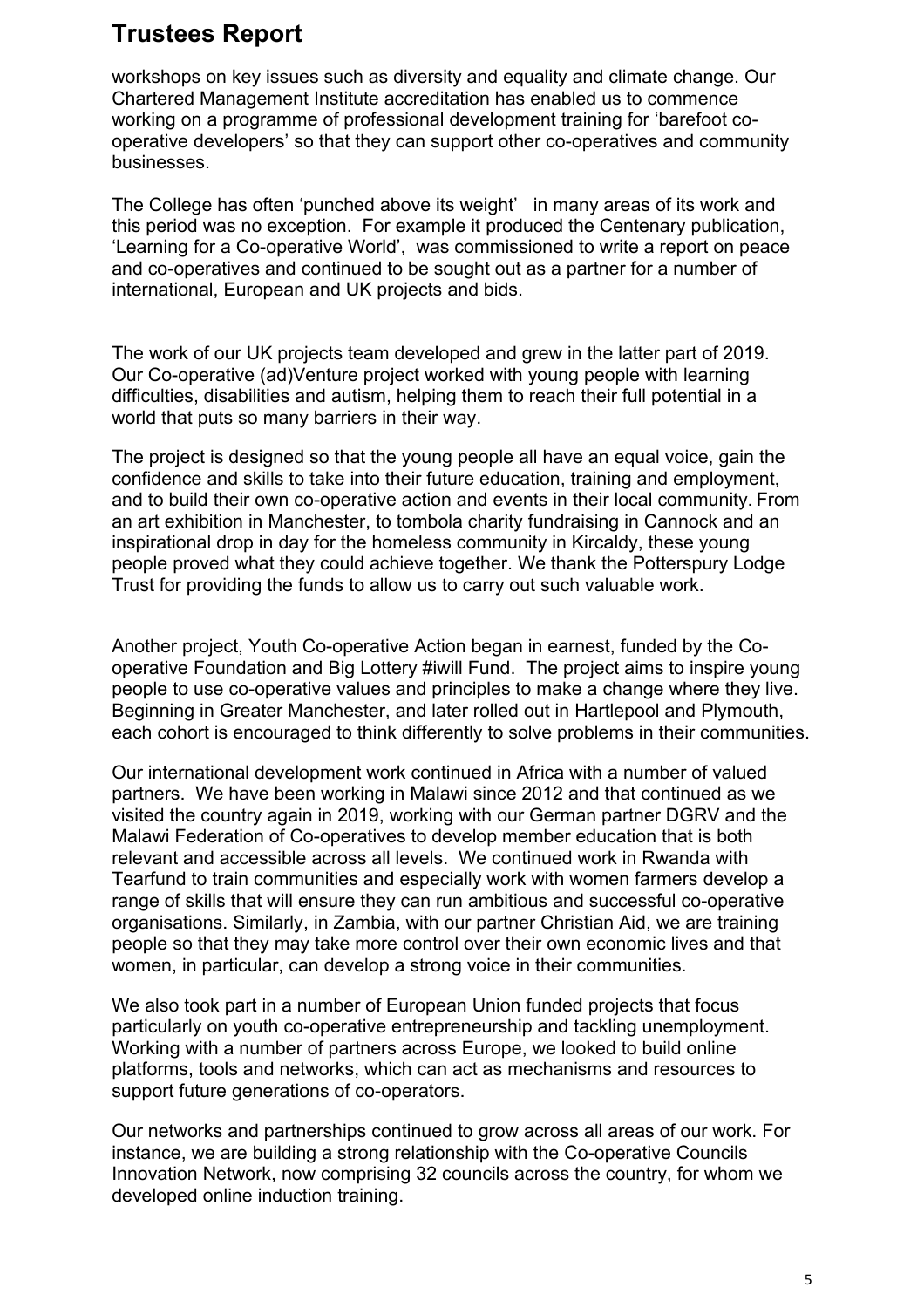March 2020 hit the College as hard as it hit so many businesses. The staff team immediately began to work from home and had to deal with postponements and delays to most College work. At one stroke, the overseas visits and international work streams dried up, as did much of our UK face-to-face training.

Whilst not new to our thinking there was a swift change in focus to transitioning our programmes towards online learning. This involved developing methods of online delivery of workshops, adjusting existing materials to ensure that they lend themselves to blended /online approaches and trialling a range of affordable tech options and tools to repurpose College core content. The College had by no means closed down and we were looking to the future.

By May, we had begun delivering online workshops via Zoom with extremely high satisfaction ratings. We developed three programmes of self-learning through the Rise online platform with a number of further courses in the pipeline. Our international work has suffered significant delays but, in September 2020, we delivered training for our Rwanda programme online, European projects are ongoing and, in June 2020, we continued our excellent relationship with CLIMBS in the Philippines delivering a Youth Social Action Hackathon. Further Co-operative Executive Masterclass webinars are planned with them in 2021.

Our youth projects in the UK also went on hold due to the pandemic but by the end of April, we were hosting weekly online sessions for our young learners, which continued through to August 2020.

With weekly guest speakers, the sessions covered a wide range of topics, a number chosen by the participants, including transforming your perspective in the lockdown, mental health and wellbeing, social action and human rights in the modern world. Our youth projects have now all recommenced and we are already seeing outputs related to the current world context as our Co-op (ad)Venture group in Fife created a virtual tour of local landmarks for War veterans unable to leave their homes.

We have also been able to provide online facilitation services through our ability to manage Zoom sessions with breakout rooms, combined with other tools to allow engagement and co-operative learning and working.

We talk about COVID-19 as changing the world, but we firmly believe that we must all play our part in changing the world for the better. On  $25<sup>th</sup>$  May 2020, George Floyd was murdered by a police officer in Minneapolis and the Black Lives Matter movement became a very belated part of popular consciousness. The College team held open conversations, space for us to discuss freely our experiences and thoughts and in particular, to learn from each other. Out of these discussions came the following pledges:

**We will continue to find time and space to have the important conversations.** This is a collective effort and one that we are committed to continuing as an organisation. Learning from each other, breaking down any barriers, sharing experiences, and having a safe space to talk are right at the heart of this.

**We will encourage employee activism.** Our Annual Leave & Time Off Policy allows for all staff to take up to three days off (paid) to do volunteer work per year. We will expand our consideration of what we mean by 'volunteering' under this policy, to include the opportunity for staff to attend and participate in organised activism events such as protests.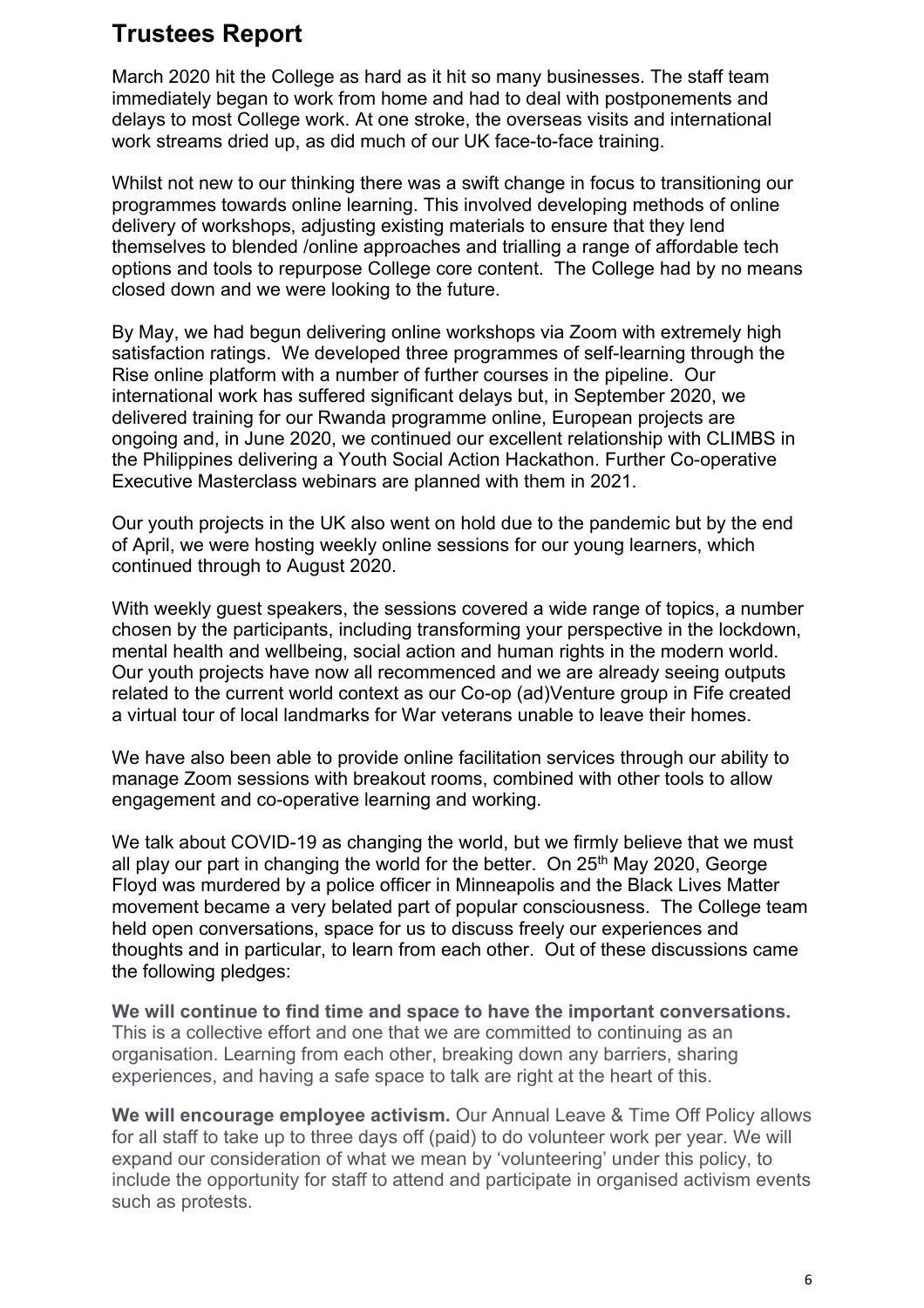**We will reimburse all employees for purchasing literature or learning resources.** Anyone wishing to self-educate on matters relating to race, black history or the black experience can reclaim the cost of such resources through our expenses system. Such resources could include books, materials or attending webinars.

**We will appeal to the co-operative movement for people to share their experiences, learning and journey to help educate others.** We will actively encourage the discussion of a broad range of culturally diverse topics, creating spaces for people to share their thoughts, opinions and ideas.

**Commitment to the community.** We will better reflect the communities we work with, increasing the diversity of our staff team and engage with a broader range of communities.

In addition, we provided a bank of resources and invited others to add their materials, links etc. to the collection.

It is all of our responsibility to educate ourselves on things we do not know, do not understand, and perhaps most importantly, do not experience.

We stand in solidarity with the victims of this injustice, their families and their communities. At the College, we are committed to our values of equality, equity and solidarity.

### **Future Plans**

Whilst the work of the College was developing, the financial position was clearly worsening. The pandemic has undoubtedly hit our income in the short term. Whilst some organisations have embraced our online delivery, certain organisations have paused programmes with us in favour of future face-to-face delivery. Whilst we have suffered little in the way of cancelled contracts or project work, we have suffered months of delay whilst adapting our work and still cannot carry out all our international development work.

From April we had to place members of our staff on furlough, approximately half our workforce through the spring and then to a lesser degree we have used the flexible furlough scheme from July to December 2020. As with all organisations that have needed to use the scheme it has been of assistance but only contributes part way towards staff costs, and the need to develop our offer for the future meant we needed resource even with income streams significantly reduced.

The most significant impact to come out of the pandemic though affected our ongoing work towards attaining degree awarding powers. Significant investment had gone into the Co-operative University Project, but as the impact of the pandemic on the higher education sector became clearer, the Office for Students paused all applications for degree awarding powers until further notice. The income streams we had envisaged for our higher education offer would have contributed greatly to our future financial stability, and whilst we are exploring other routes to accreditation of learning at all levels up to and including higher education, this meant we had to now had to reconsider our financial model.

The pandemic wasn't the only factor to seriously impact our finances in the last year. We no longer shared much of our infrastructure and back office costs with CHT. We had also seen a reduction in our core funding from the movement over a number of years and we suffered a significant financial blow just after our financial year-end when The Co-operative Group reduced their core funding to nil. We will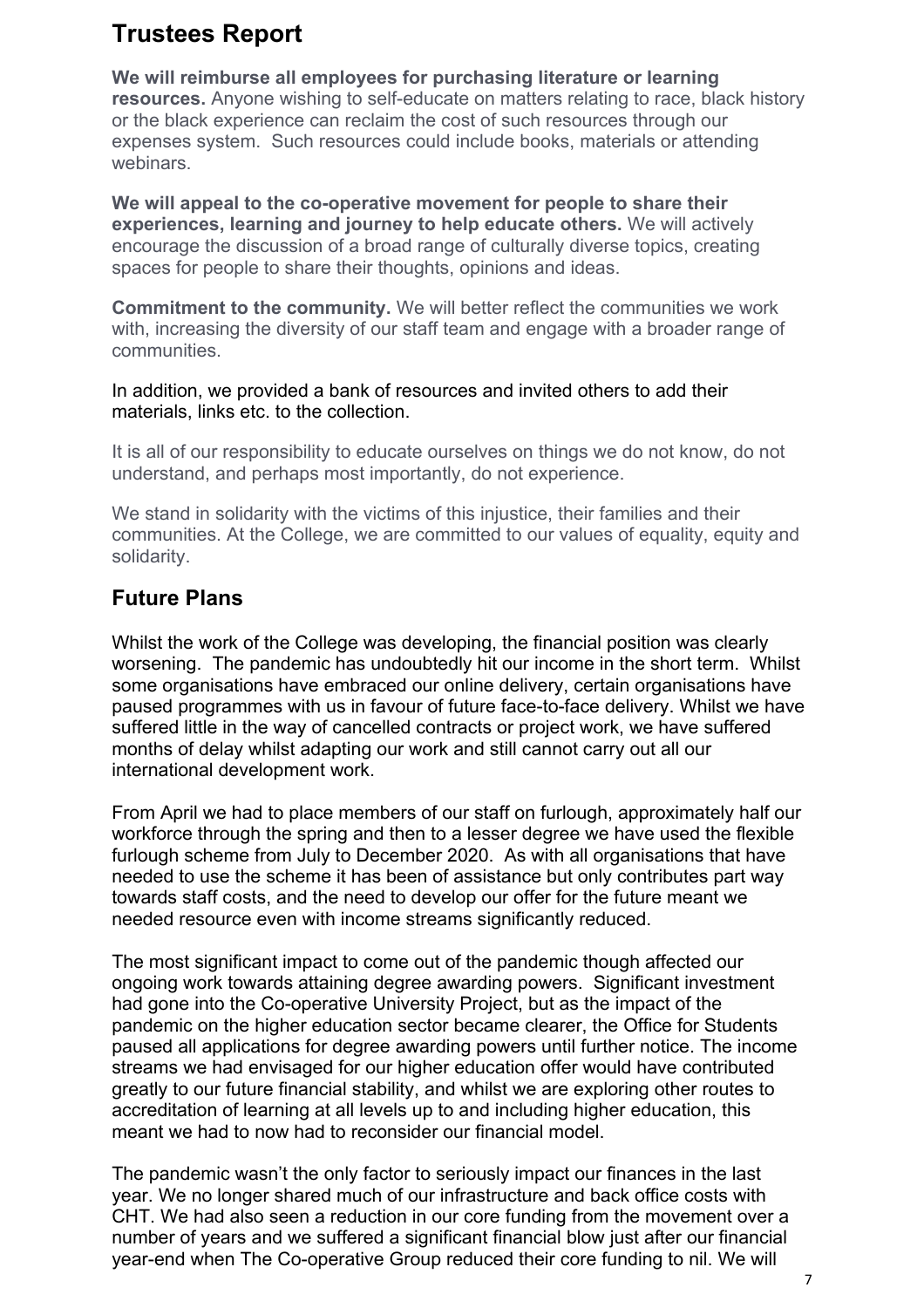continue to work closely across delivery of many programmes of learning and projects with The Co-operative Group, but we will need to seek new ways of financially supporting our central costs

So it was decided in Summer 2020, following increasing concern at the financial projections for the coming year, that a Scenario Planning Group (consisting of members from both the College's management team and board of trustees) would need to be constituted. This team continue to meet to plot a path for the College's future, but unfortunately it became clear that for us to be able to continue our great work in the long term, 'right-sizing' of the cost base was necessary.

Significant savings clearly needed to be made and a restructure was proposed, together with a move to a smaller office base, greater home working and a standard 4-day week. Consultation on these changes completed in January 2021 and transition to the new structure is now underway. This is being overseen by an interim CEO, John Chilcott, a former trustee of the College, and aided by Cilla Ross, who continues as College Principal until a new management team is in place.

There are a number of new posts within the structure, bringing in key expertise in areas including business development and fundraising, but with savings to be made, we have had to reduce the headcount and this has meant the loss of some long standing members of staff who have contributed so much to the College. We are extremely grateful for the considerable effort, passion and commitment to the College over the years.

This is obviously a challenging and difficult time for the College, but with greater financial stability, we believe there are strong foundations upon which to rebuild. The College's 101<sup>st</sup> year has been like no other, but the world has come together in response to the pandemic and we firmly believe that the College is preparing, as it must, to be fit for purpose in a world where co-operation and co-operative education have never been more needed.

DrouSigned hvo  $\mathcal{O}^{(1+\delta/2) \times 1}$ 

saranÿee esaar *On behalf of the Board of Trustees* **Cilla Ross Emma Robinson** 

**Decadement for** ulla Ross

*College Principal*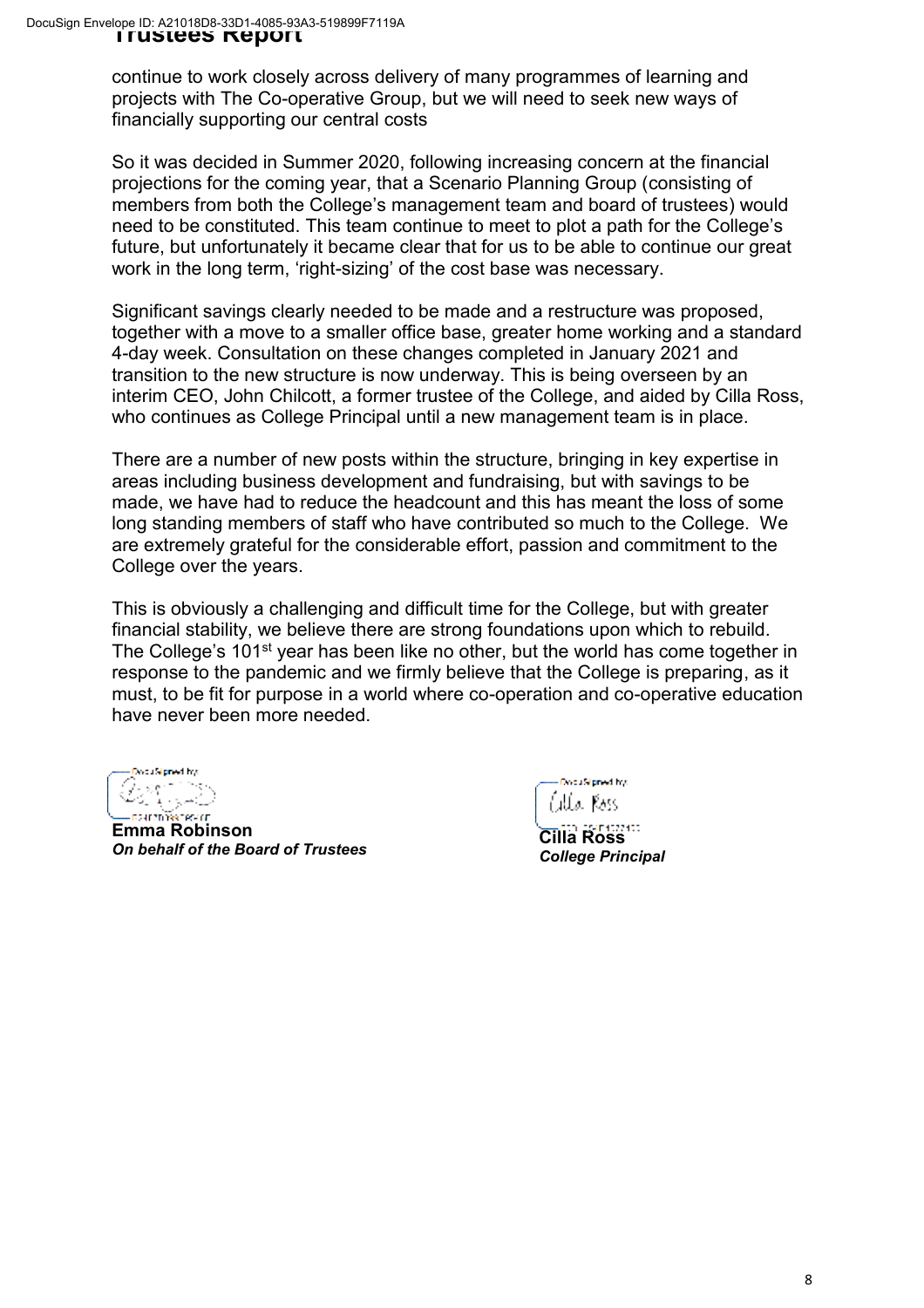### **Overview of Financial Results**

Our 2018-19 annual report showed an improving financial position but one that was still in significant deficit and was unsustainable in the long term. It was upon this position of existing losses that the College suffered a number of further blows to its financial performance, not least that of the COVID-19 pandemic.

The deficit suffered in 2019-20 was £435,084 reducing overall reserves to £2,860,696.

Around £125k of this deficit represented investment in the Co-operative University Project. We anticipated that the Office for Students would grant provisional degree awarding powers within the year and expected that this would result in an increasing stream of income from 2020-21 onwards. Forecasts showed that net positive contribution would be achieved within 2022, which would increase to circa £180k net income by 2023-24. This forecast was built upon a small number of courses and it was felt that with a number of organisations interested in partnering the College in years to come, the potential was far greater.

In March 2020, the UK went into lockdown as the reality of the COVID-19 pandemic became clear. The Office for Students withdrew from processing any new degree awarding powers for an indefinite period and potential partners of the College were forced to look elsewhere for accreditation or see their own income streams disappear. This was a significant blow for the future income of the College.

The immediate financial position of the College had already been impacted early in the financial year by the withdrawal of the Co-operative Heritage Trust (CHT) from the management agreement held with the College since 2008, and from a shared office base and services. The impact on net margin of both the loss of income and of shared costs is about £70k per annum.

The pandemic hit College delivery plans immediately. Whilst neither training nor project delivery suffered much in the way of outright cancellation, transition to online delivery was slow in some cases and impossible in others, delaying some work for months, whilst certain elements of our international work and certain courses where the customer would rather wait for face-to-face delivery, remain on hold. In addition, early discussions with potential new customers were largely paused.

Within 2019-20 it was estimated that the College lost around £150k of income (£90k) net margin) directly related to postponement or cancellation due to the pandemic. £52k of furlough support helped stem some of this impact. As we enter 2021, the pandemic still continues to delay existing and potential work, so the financial impact will be felt to some extent in the next financial year.

The 2019-20 year saw a decrease in the amount of core funding the College received from the co-operative movement. Following this, shortly after our year-end, it was announced that this unrestricted funding from the Co-operative Group (previously £87k per annum) was going to be cancelled to be replaced by key pieces of work that they wish the College to work on. Whilst we are keen to work with The Co-operative Group on their priority areas, the income will now largely go on delivery costs, with little feeding through as net contribution to central costs.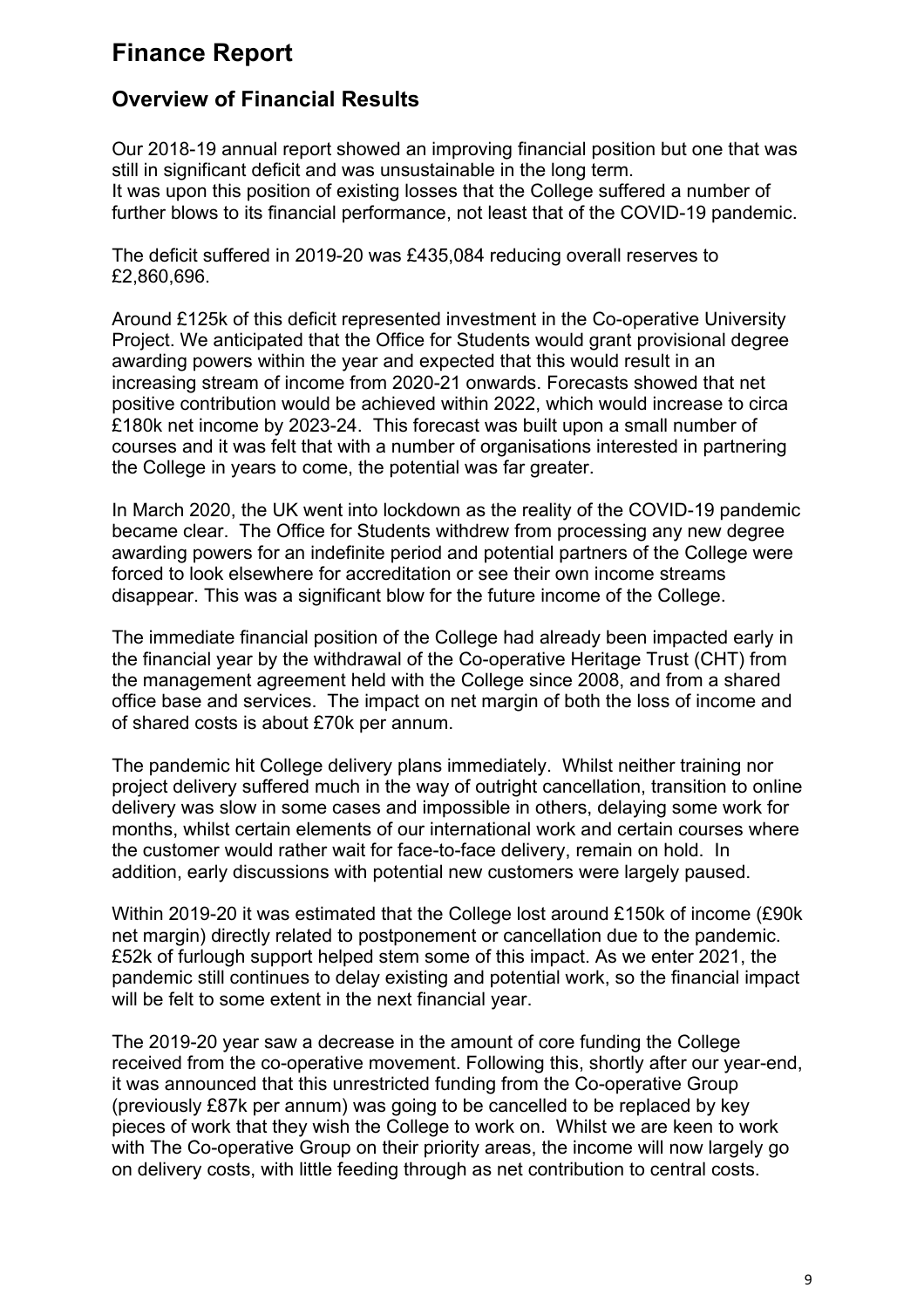These factors layered on to an existing annual deficit performance meant that it was essential to have a review of our operating model. From July 2020 through into 2021 a weekly working group of senior management and trustees have been working through the operations and finances of the College. It was concluded that, whilst there was seen to be great potential to grow income over time, there was no apparent step change on the near horizon and the College could not afford to continue carrying its current cost base in that context.

The main fixed cost the College carries is the investment in our staffing. So sadly, a review of our structure and working practices was key to a reduced cost base. In January 2021, the consultation on the proposed changes was completed. A reduced management team and move to a standard four-day week are the main changes. Alongside planned reduction in office space with greater home working, we anticipate savings in the region of £400k.

Whilst these are major savings, we have tried to focus the new structure on maintaining delivery resource as much as possible. We have also introduced business development and fundraising roles to build on the potential that is undoubtedly there for income growth, and to grow the number and diversity of our learners. We believe financial stability goes hand in hand with better delivering on our charitable objective *to promote the education of the public in a manner consistent with the values and principles of the co-operative movement.* 

#### **Income**

Our projects work has continued to be our greatest source of income at £246,225. This comprises £171,476 of income from grants and service contracts and £74,749 of donations for specific projects. Due mainly to the COVID-19 pandemic, this is significantly less than the £368,332 achieved in the previous year as our work, both internationally and in the UK, went largely on hold from March 2020 through to our year end.

We continue to work in Malawi, Rwanda and Zambia, partnering with DGRV, Tearfund and Christian Aid. Whilst we await returning to these countries in person, we have been able to deliver certain work online and we are in discussion with our partners to roll out our co-operative development education across more of Southern Africa.

Our UK project work was in the process of expanding to new areas of the country as lockdown hit in March 2020. Our funders have all been very supportive, acknowledging the difficulties involved in some delivery, encouraging development of new ways of working and extending funding periods so that our work will be completed in full. Out of the need to adapt sprang our online youth sessions taking place weekly from May to August and proving a great success.

Our projects have now recommenced. Our 'Youth Co-operative Action' project funded by the Co-op Foundation/Big Lottery Fund's #iWill Fund is now taking place in Hartlepool and Plymouth and continuing across Greater Manchester.

With funding from Potterspury Lodge Trust we have had further cohorts of our Cooperative (ad)Venture project running in Fife and Manchester, providing young people with learning difficulties and autism, support and skills development to assist with the transition from compulsory education to further education, training and employment. Also in Scotland, our Together Enterprise project funded by The Royal Bank of Scotland's Skills and Opportunities Fund should reach completion in early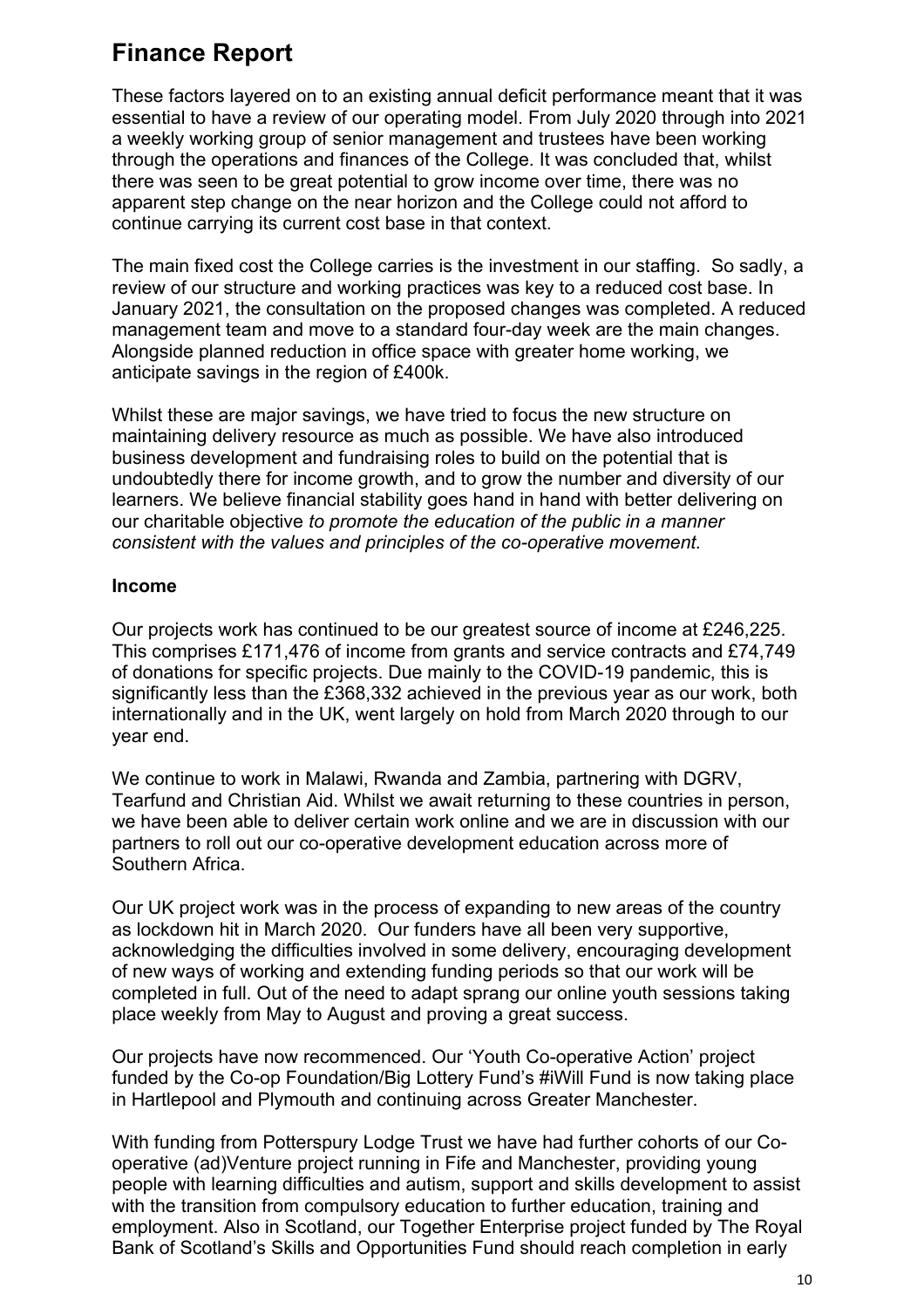2021, providing budding young entrepreneurs an insight into co-operation as a potential track for their future businesses.

Our learning and development income had been slowly increasing but fell back due to delays in delivery during the early months of the pandemic, with total income of just £48,932. A mixture of work postponed into 2020-21 and new business developed has led to a rosier picture with income expected to be over £100k and possibly up to approx. £140k in 2020-21.

Clearly, our income from study visits has been severely impacted by the COVID-19 pandemic. Whilst we expect to be able to return to similar levels of face-to-face visits in future years, we are now exploring how we can provide education to a more global market that has been brought together and grown accustomed to the technology of remote activity during the past year.

Finally, the biggest change to our income levels year on year is under the heading of Heritage. From October 2019, we have no longer been jointly employing staff, sharing facilities or providing management oversight and back office support to the Co-operative Heritage Trust. As such, we show a reduction in income of £212,532. This income is largely recharged expenses and so is offset by reduced costs.

### **Expenditure**

Our charitable expenditure has fallen year on year by approximately £100,000. The main cause of this is the ending of the management relationship and joint employment/facilities by the Co-operative Heritage Trust in 2019. This resulted in a reduction of circa £211k direct costs relating to and recharged to CHT.

There has been increased investment in the Co-operative University Project in 2019- 20, an increase of £84,837 in costs directly attributed to that area. This was mainly due to the appointment of two new staff. As the progress with Office for Students halted, those staff worked across all areas of the College, which has enabled us to develop our quality assurance processes and explore different technologies and delivery solutions. In this way, the investment in the University Project has not been wasted, preparing us better for a global online world and creating flexibility in how we can work and teach.

There have also been increased costs for events. This amounted to approximately £42k more than in 2018-19, mainly based around the Centenary Conference 3 day event and other centenary events throughout the year.

### **Balance Sheet**

The College balance sheet remains strong with £2,860,696 total funds. The College runs a tight cashflow regime with the vast majority of available funds invested as detailed below. Investments are liquid allowing us to withdraw funds if necessary within a few days, thereby enabling us to protect any funds held for specific purposes should there be a significant devaluation in investment value. To date we have continued to add funds to specific project monies held through our investments.

Precaution over the COVID -19 pandemic caused us to hold a greater level of funds in our bank account to ensure we did not have to bring back funds and realise losses if there was a large dip in investment values due to the pandemic. This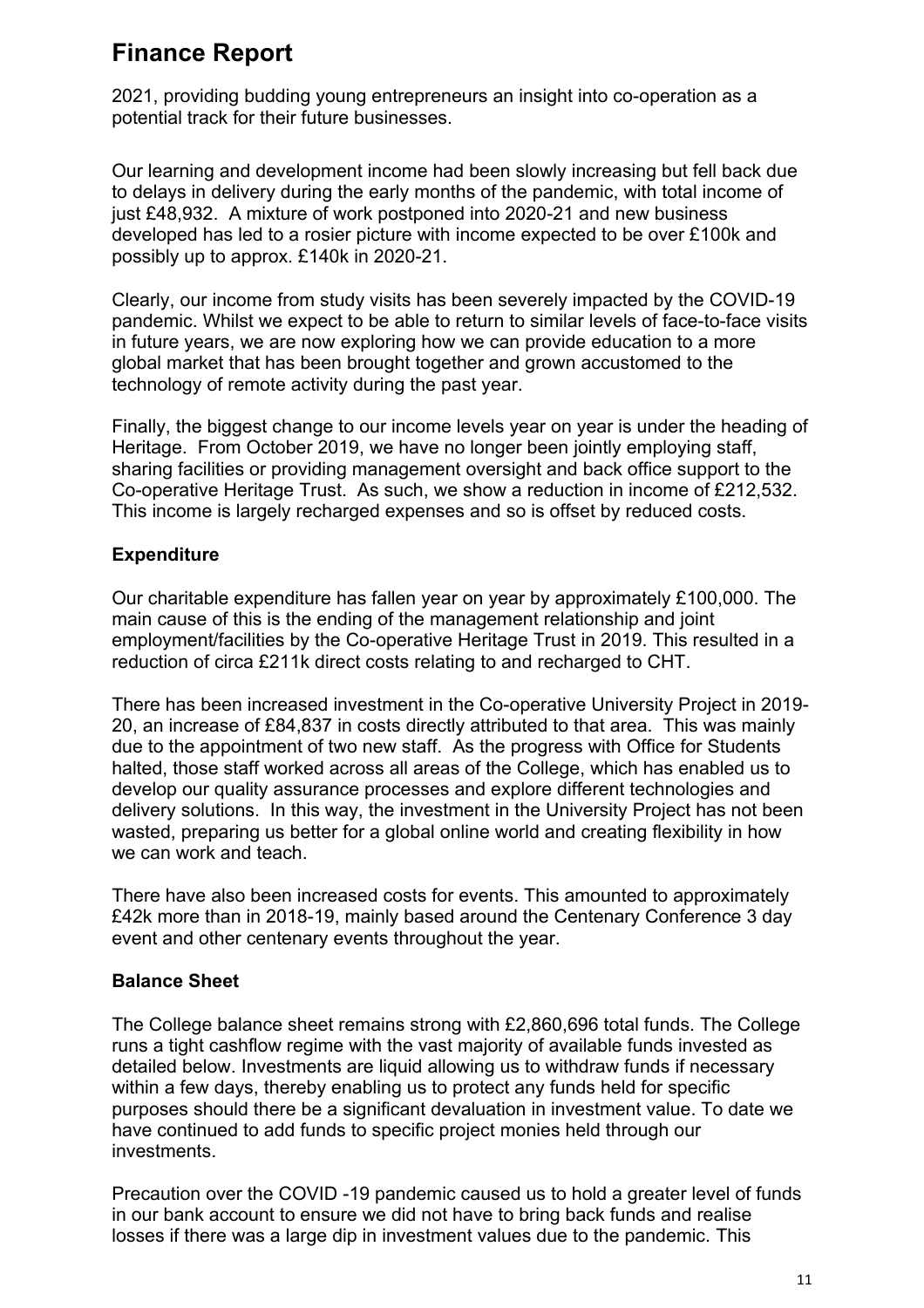looked likely in March 2020 but by year-end, we had seen significant gains for the year.

There is a significant decrease in debtors year on year. This simply relates to a large amount owed to the College by the Co-operative Heritage Trust in the prior year for recharged costs and management fees. An increase in fixed assets reflects an investment in IT equipment, particularly in laptops available for all staff to enable greater flexibility in working patterns and locations.

### **Investments**

### **Investment Policy**

The Board of Trustees have agreed that funds be invested in order that the interest and dividends arising be used in the furtherance of the object of the charity and to achieve capital growth of funds in the medium to long term so that the income generating potential of the fund is not compromised.

It is recognised that the College does not have expertise in making longer–term investment decisions for capital growth and as such have appointed investment advisers to manage the College's portfolio.

### **Performance**

Investments have been held in Royal London Asset Management's Sustainable Diversified Fund for a number of years. This is a mixed portfolio, which falls into the 20% to 60% level of shares category. Typically, the mix has been almost 60% equity with the remainder earning fixed rates of income. Sector rankings to 2019 showed the fund to have performed 2nd out of 140 similar funds over three years and 1st out of 119 similar funds over five years.

The returns on interest and dividends remain quite low at under 2%, but with capital growth remaining high, overall returns were 9%.

The trustees are pleased with this performance and there is no impetus to change our investment management at present.

### **Reserves**

### **Reserves Policy**

*The Board of Trustees have agreed that unrestricted reserves should not fall below the minimum funds required should the College have an unplanned closure including redundancy costs and operating lease commitments.* 

*For the current period that minimum level of reserves is calculated at £282,000. These calculations are reviewed on an annual basis as part of the budgeting process.* 

### **Performance**

The level of unrestricted reserves held at the year-end is £282,000 in line with the College's reserves policy. Of these unrestricted funds, £17,174 of funds held would only be realised by the sale of fixed assets, thereby leaving £264,826 as free reserves.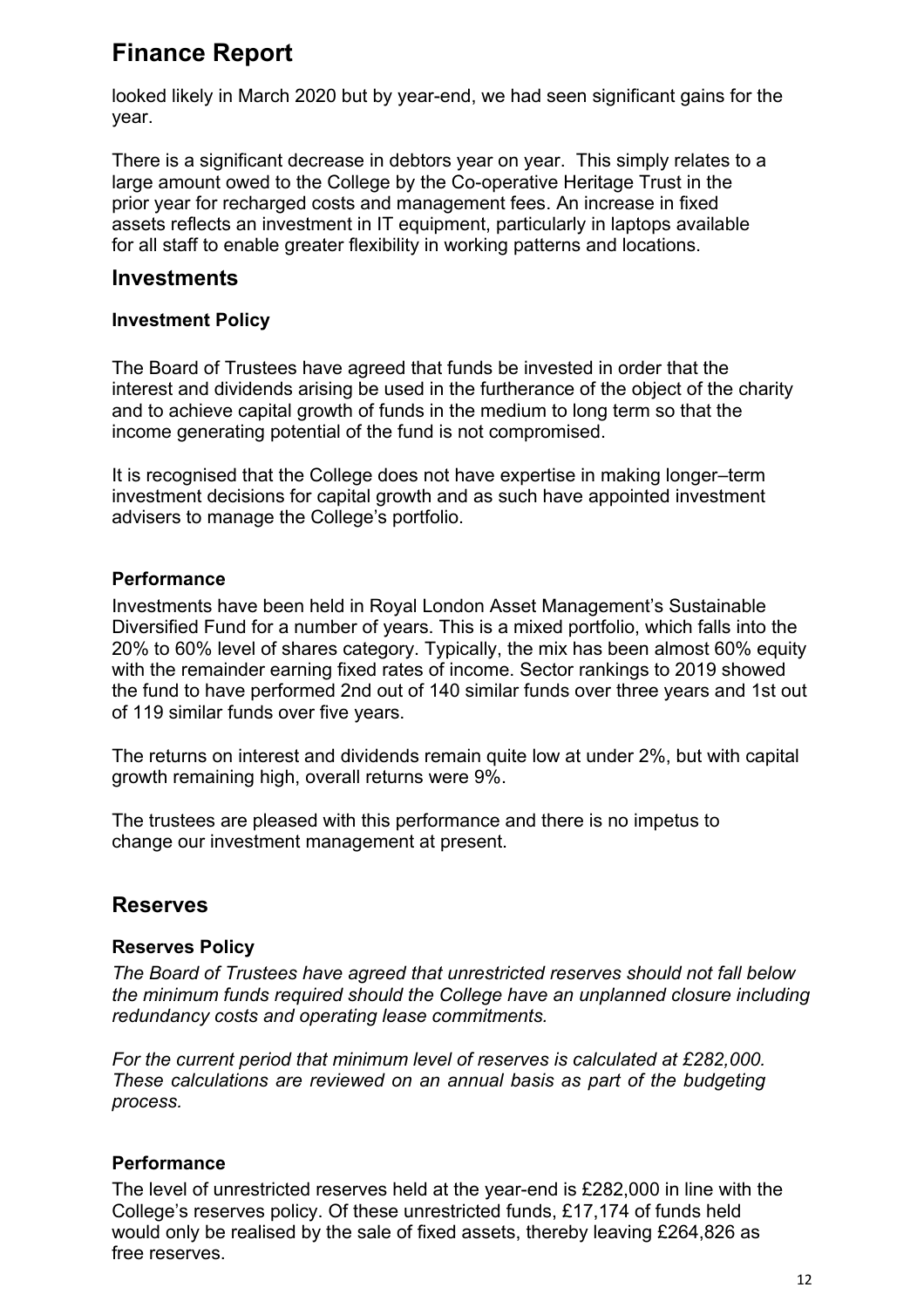Total reserves were £2,860,696 with endowment funds making up £1,526,762 and restricted funds £1,051,934.

The level of unrestricted reserves at year-end falls at the minimum level, supported by release from The Co-operative College Fund, an expendable endowment from which the Trustees reserve the right to release funds for strategic purposes. The trustees have determined that the working capital requirements of re-purposing the College and developing new workstreams such as the Cooperative University Project represent appropriate use of these funds. In the year to 31 July 2020, £648,076 was released.

It is recognised that expected performance for the year to 31 July 2020 would result in unrestricted reserves falling below the stated minimum. In order to ensure that the reserves are within the policy boundaries by the end of the next financial period the Trustees have agreed a transfer from the College endowment fund to unrestricted funds.

It was also recognised that there is a lead time between development and results, and that significant developments can have a gradual impact over a number of years. The period to the end of financial year 2021-2022, was considered an appropriate timescale to assess the current operating model of the College. It became clear though, that with the impact of the COVID-19 pandemic, not least on our ability to progress our application for degree awarding powers, coupled with the end of the management agreement and shared costs with CHT that it was no longer appropriate to wait until the end of the 2021-22 year. The review of the College model was brought forward and resulted in the ongoing changes that have been discussed earlier in this report.

The mix of reserves has changed somewhat in the last few years. Investment gains, which have been very significant, are attributed across all funds and so this has led to growth in restricted funds year on year.

The largest restricted fund, The Co-operative Pioneers Memorial Fund, is primarily but not exclusively to fund learners facing financial difficulties to allow them to participate in programmes arranged by the Co-operative College.

This has traditionally been used to fund bursaries for College training programmes but the mix of the College work is such that this means its use was very minor compared to the investment gains credited to it. To rectify the underuse of such an important fund the trustees have agreed in principle that the fund also be used for match funding on projects which clearly benefit those who otherwise would be unable to benefit from College programmes. All such use will be presented to the trustees for approval.

The Les Stannard Co-operative Citizenship Fund, created to fund educational work with young people, predominantly in the South East, was not accessed in the year. Activity under this fund has been approved and delivery of a pilot version of our Youth Co-operative Action project in London began in February/March 2021.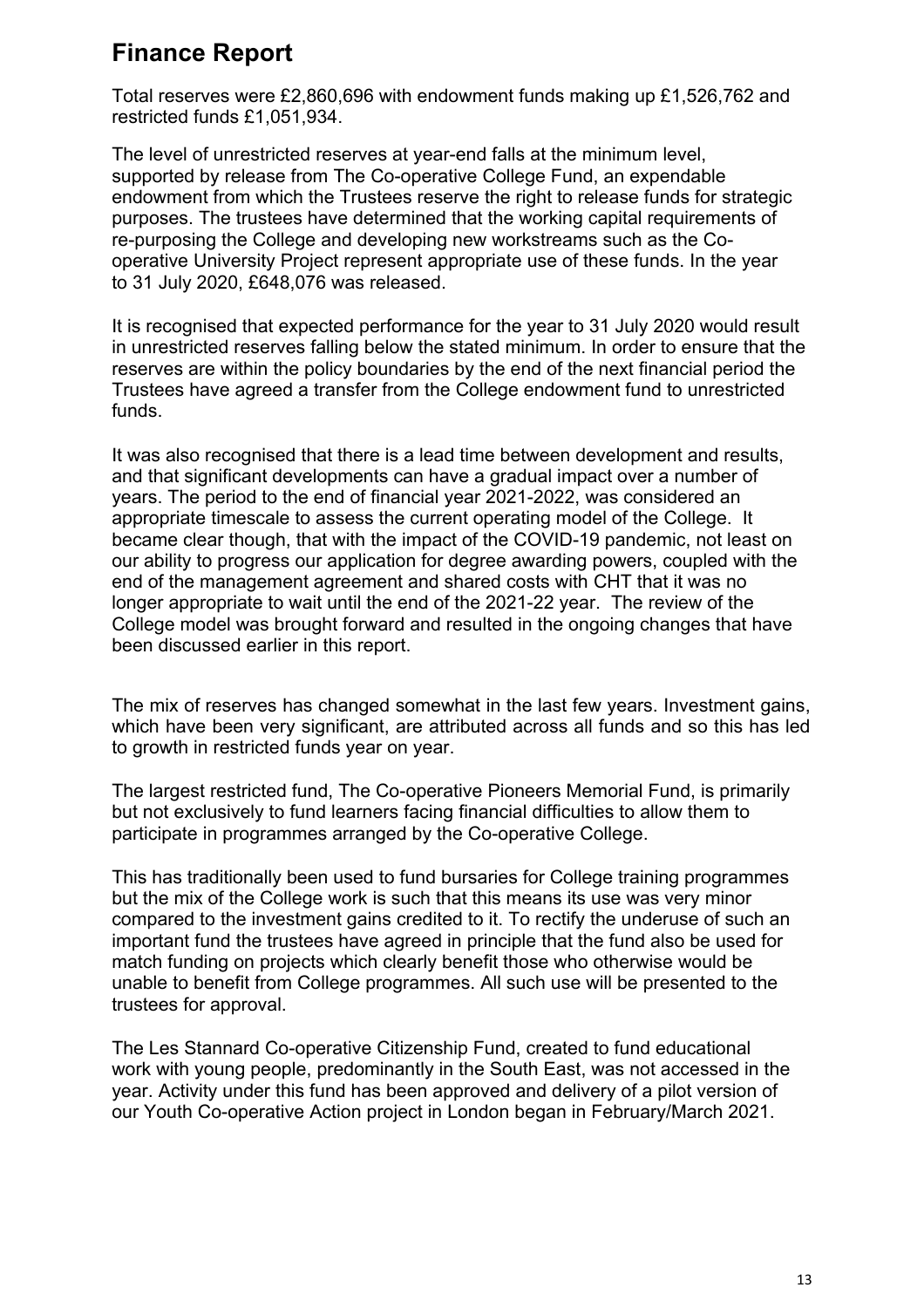### **Going Concern**

In light of recent performance and the impact of the COVID-19 pandemic, the Trustees have undertaken a strategic review of the College's operations, which has led them to 'right-size' the cost base of the College. Savings have been identified which will reduce the cost base by £400k whilst retaining delivery resource and bringing in expertise in business development and fundraising. Forecast calculations reflect a funding gap to be bridged of approximately £90k from 2021-22. Over the past year, the College has developed the resources and technical ability to deliver courses and projects virtually and the trustees firmly believe that this provides potential for growth in the UK and internationally to bridge that gap.

The College has £282k of unrestricted reserves and over £1.5m of expendable endowment. The latter, is invested for income and long term gains but accessible within three days should it be required. The trustees wish to preserve the expendable endowment for the long term but will use the fund as necessary to support costs of transition and to support a period to close the funding gap. This will be reviewed annually, commencing in July 2022. Taking all these factors into account, the Trustees consider that there are no material uncertainties about the College's ability to continue as a going concern.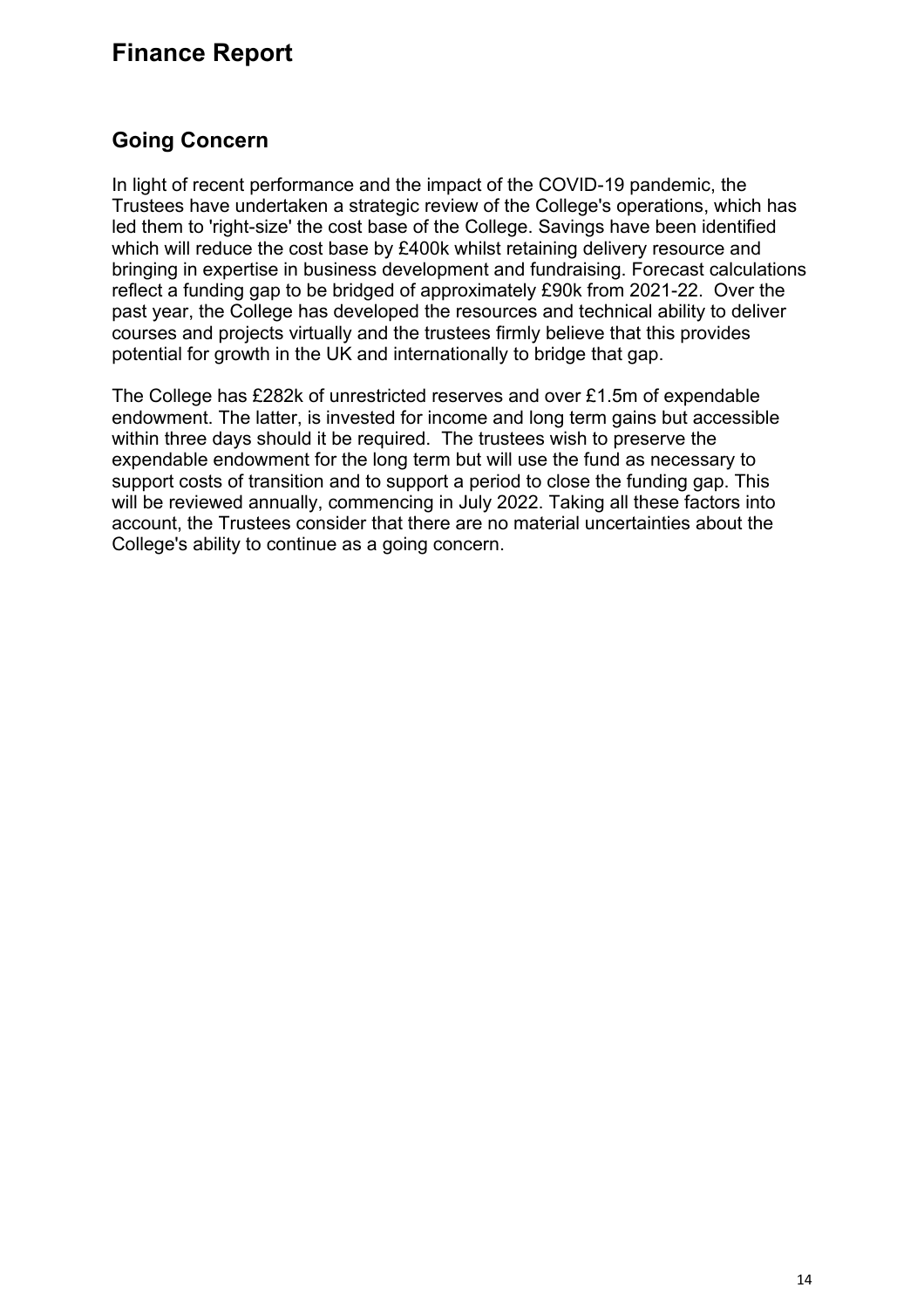### **Governance**

Governance of the Co-operative College is the responsibility of the Trustees who act in an unpaid capacity.

Trustees meet at least four times a year as a collective with further sub committees meeting when required. For the Audit and Risk Committee this was a minimum of once per quarter, but in light of the focus needed on the operational performance and financial stability of the College, the trustees on the Audit and Risk Committee began to meet weekly towards the end of the year as part of the Scenario Planning Working Group. These meetings, having focused on 'rightsizing' the cost base of the College now continue to manage transition to a new structure and management team and to help plan the future for the College. All meetings are attended by relevant members of the executive and where appropriate other colleagues.

The Chief Executive & Principal provides first line leadership. The key role of the Chief Executive provides clear leadership in policy making, strategic planning and executive management to deliver the College's objectives and ambitions. The Chief Executive & Principal was supported by the Vice Principal. The Executive team is supported by a wider leadership team who are accountable for specific areas of the College's work.

| <b>Name</b>        | Role                                                                                                                              | Length of<br>service | <b>Professional Qualifications</b>                           |
|--------------------|-----------------------------------------------------------------------------------------------------------------------------------|----------------------|--------------------------------------------------------------|
| Simon<br>Parkinson | Chief Executive &<br>Principal (to 8th<br>December 2019)                                                                          | 4 years              | <b>Masters in Public</b><br>Administration                   |
| Cilla Ross         | Vice Principal $-$ Co-<br>operative Education and<br>Research<br><b>College Principal (from</b><br>8 <sup>th</sup> December 2019) | 5 years              | PhD, Senior Fellow of the<br><b>Higher Education Academy</b> |

During the year to July 2020 the executive team comprised:

Simon Parkinson left the College in on 8<sup>th</sup> December 2019. The Trustees appointed Cilla Ross as College Principal initially until the end of 2020 to provide continuity during a period of change.

Post year end, the initial review of the College operational model completed and the College entered a period of consultation to be followed by the agreed restructure. To aid this transitional period John Chilcott, a former College trustee, was appointed as an interim CEO to work alongside Cilla Ross. Both will step down from these roles once a new management team is in place.

Remuneration for the Executive staff team is determined via the College's Reward & Recognition policy whereby all colleagues' roles are evaluated against specific role and salary bands. The role of the Chief Executive & Principal is external to these salary bands and is determined via the College's Remuneration and Employment Committee with reference to market conditions and specific skill sets.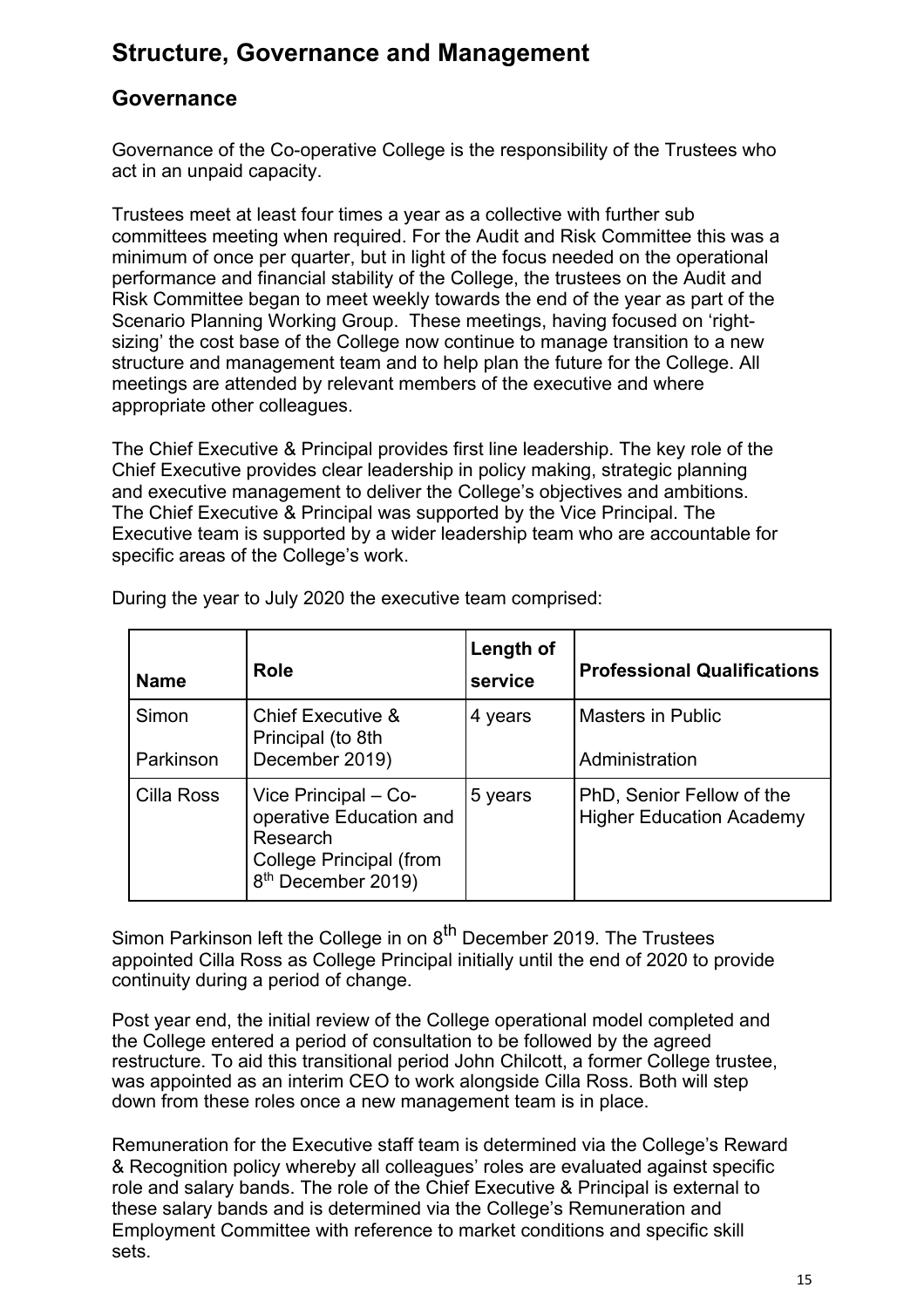### **Risk Management**

The College's Trustees and management have a clear responsibility for:

- Identifying risks facing the business.
- Putting in place actions and procedures to mitigate and control risks.
- Monitoring risks

Potential risks are considered at Audit and Risk Committee meetings and Board meetings where decision is made to add them to the risk register.

All risks are assessed against a framework of impact and likelihood. Each risk is attributed to a member of the College leadership team to monitor. The risk is detailed, controls identified, mitigating factors considered, any further actions to be taken identified together with a consideration of the level to which we are able to reduce the risk. Re-assessment against the framework is undertaken for each risk and the risk register updated accordingly.

The risk register is presented to every Audit and Risk Committee and Board Meeting allowing regular interrogation and consideration of the risk profile of the College.

The top strategic risk facing the College remains that of financial sustainability and with this in mind the Scenario Planning Working Group was convened to review the College's operational and financial model in detail. Meeting weekly, the work of this group has for the time being replaced that of the Audit and Risk Committee whose members sit upon the new working group.

The first steps to reduce financial risk have been taken through the work of this group. Over £400k of annual savings have been identified, with a new College staffing structure being put in place with resource centred around delivery and income generation. There is still much work to do, as we manage the transition to a new team and develop the focus of future College work.

Whilst the COVID-19 pandemic has played its part in precipitating the changes taking place at the College, the College is now better prepared to operate on a global scale with varying delivery methods and technologies.

Over the past twelve to eighteen months it is also felt that the College has developed and revisited relationships with a wider range of learners, customers and networks and as such it is felt that income growth can be achieved alongside the much reduced cost base to create a financially viable College for the long term.

#### **Internal Controls**

The Trustees are ultimately responsible for the College's system of internal control and reviewing its effectiveness. However, such a system is designed to manage rather than eliminate the risk of failure to achieve the Charity's business objectives, and can provide only reasonable and not absolute assurance against material misstatement or loss.

Key procedures have been established, providing effective internal financial control. These include: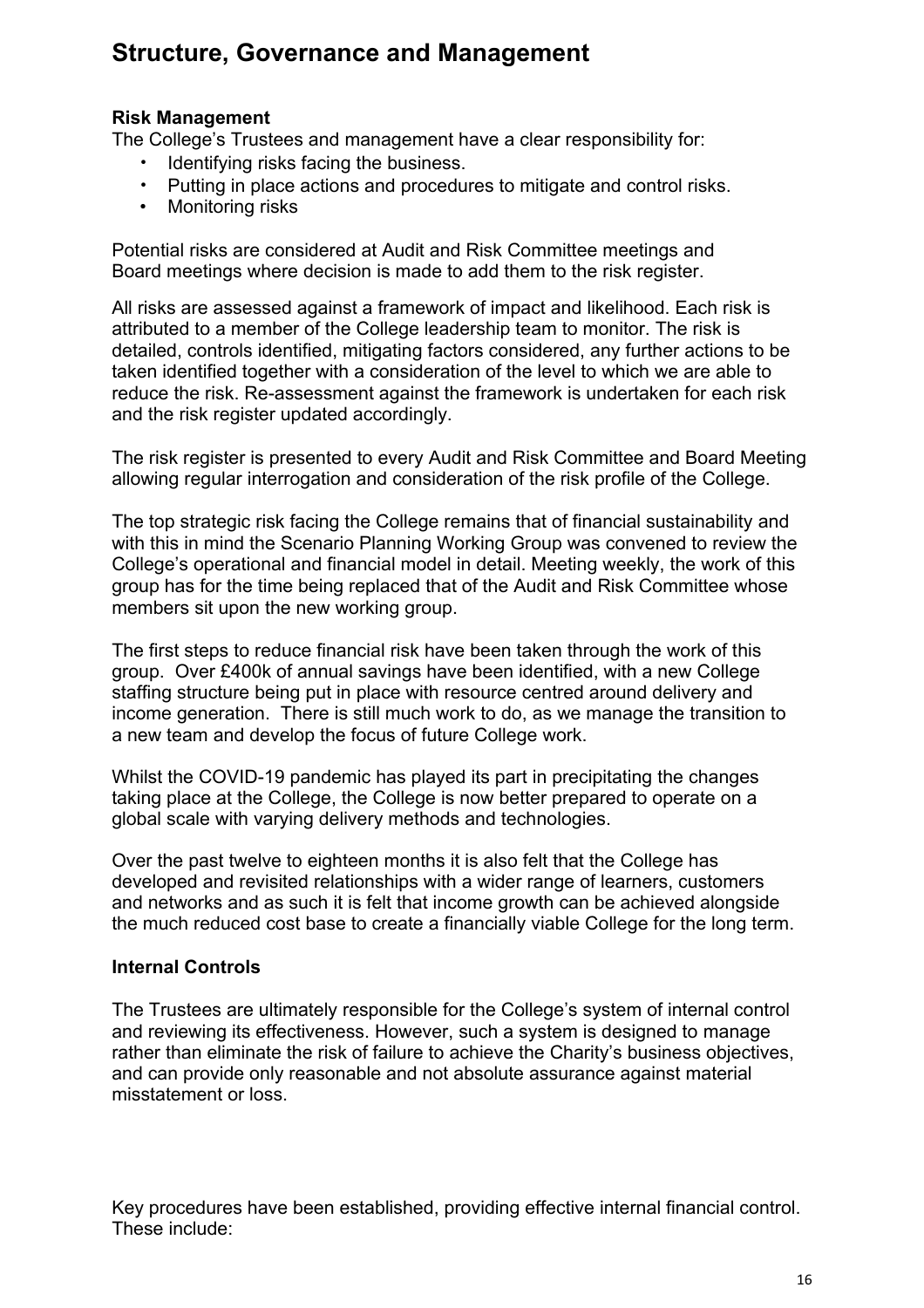- Clearly defined lines of responsibility and delegation.
- Operation within approved financial regulations.
- Budget setting and approval.
- Regular review of performance and forecasts against the budget approved by the College's management team.
- Reporting to and review by the College's Audit and Risk Committee and Trustees on a regular basis.

### **Trustee Method of Appointment**

The maximum number of Board members is 12, made up from the following categories:

- Up to seven Board members can be elected by and from the membership.
- Up to two Board members can be appointed by co-option by the Board of Governors for their particular skills and/or experience.
- One Board member who is a student/learner at the College can be nominated and elected by the students/learners.
- One Board member who is a member of the College staff can be nominated and elected by staff of the College.
- Up to one Board member can be appointed by Co-operatives UK.

The trustees determined that 4 places were up for election by and from the membership (one from the individual membership category, two from the organisational membership category and one from the student/learner membership category.)

Following the formal election process overseen by UK Engage the following candidates were elected:

| Individual membership category:<br>John Boyle                                              | 3 year term of office |
|--------------------------------------------------------------------------------------------|-----------------------|
| Organisational membership category:<br>Clive Booker (Mid Counties Co-operative)<br>Vacancy | 3 year term of office |
| Student/Learner membership category:<br>Pam Maxwell                                        | 3 year term of office |

During the period of this report the trustees met on nine occasions. Overall average trustee meeting attendance was 92.5%.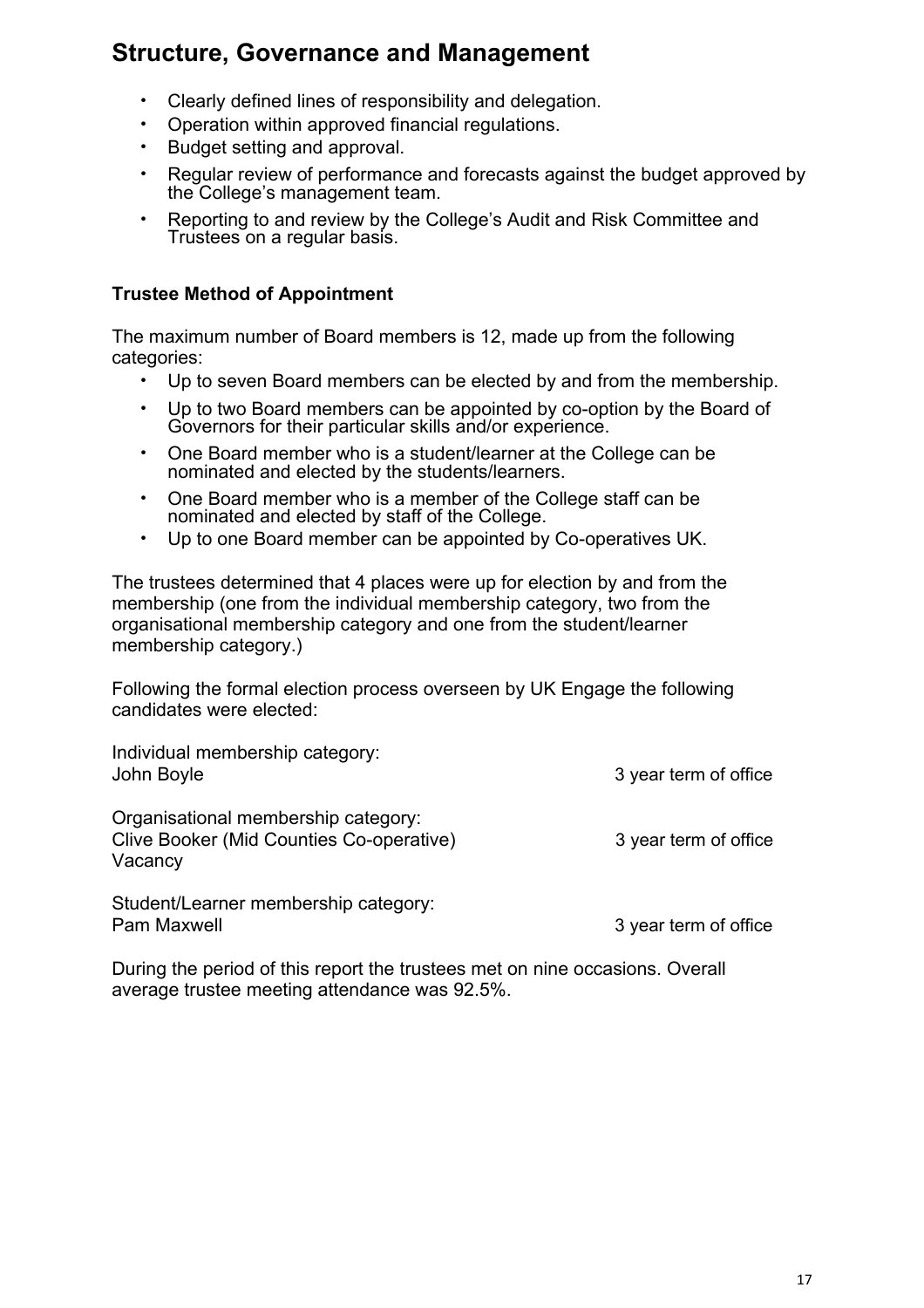### **Induction and Training of Trustees**

All Trustees are required to attend an Induction Day, which provides the opportunity for Trustees to be reminded of their roles and responsibilities in accordance with Charity Commission guidelines. Training is an ongoing process throughout their appointment with Trustees provided training opportunities through external providers where appropriate.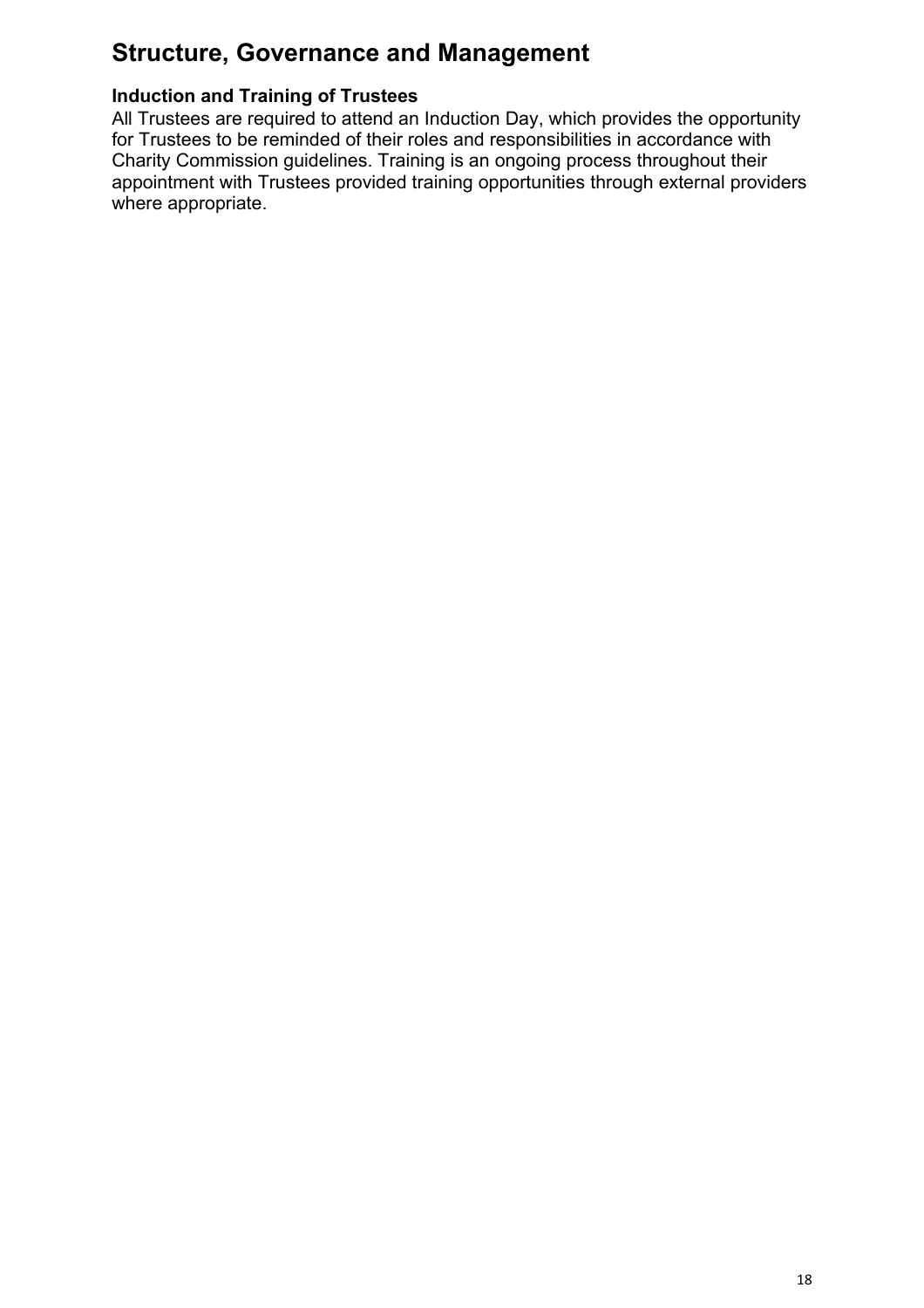#### **Audit and Risk Committee**

The Audit and Risk Committee is a statutory committee of the trustees with its membership being up to as follows;

| Quorum                                    |   |
|-------------------------------------------|---|
| <b>Total</b>                              | 4 |
| Co-opted with relevant experience         |   |
| Member of the Trustee Board               |   |
| Committee Chair appointed by the Trustees |   |

For the year to 31 July 2020 the members of the Audit and Risk Committee were as follows:

| <b>Name</b>      | <b>Appointed - Retired</b> |                     |
|------------------|----------------------------|---------------------|
| Jon Nott (Chair) | 11 July 2019 -             | <b>Board Member</b> |
| Alison Lamond    | 5 July 2018 - 19 June 2020 | <b>Board Member</b> |
| Vivian Woodell   | 10 July 2020 -             | <b>Board Member</b> |
| Emma Robinson    | 10 July 2020 -             | <b>Board Member</b> |

### **Public Benefit**

In planning and delivering our services and activities the Trustees and management of the College confirm that they have complied with the duty in Section 4 of the Charities Act 2011 to have due regard to public benefit guidance by the Charity Commission in delivering the activities undertaken by the Charity.

The College's charitable objective is *to promote the education of the public, in particular, but not exclusively, by the provision and conduct of a College for the education of people in a manner consistent with the values and principles of the co-operative movement.* 

The College's activities as described in this report are considered to meet the public benefit requirement as specified in the Charities Act 2011.

### **Status and Charity Number**

The Co-operative College was founded in 1919 and is registered with the Charity Commission as a Charitable Incorporated Organisation (registration date 6 November 2014); Registered charity number 1159105.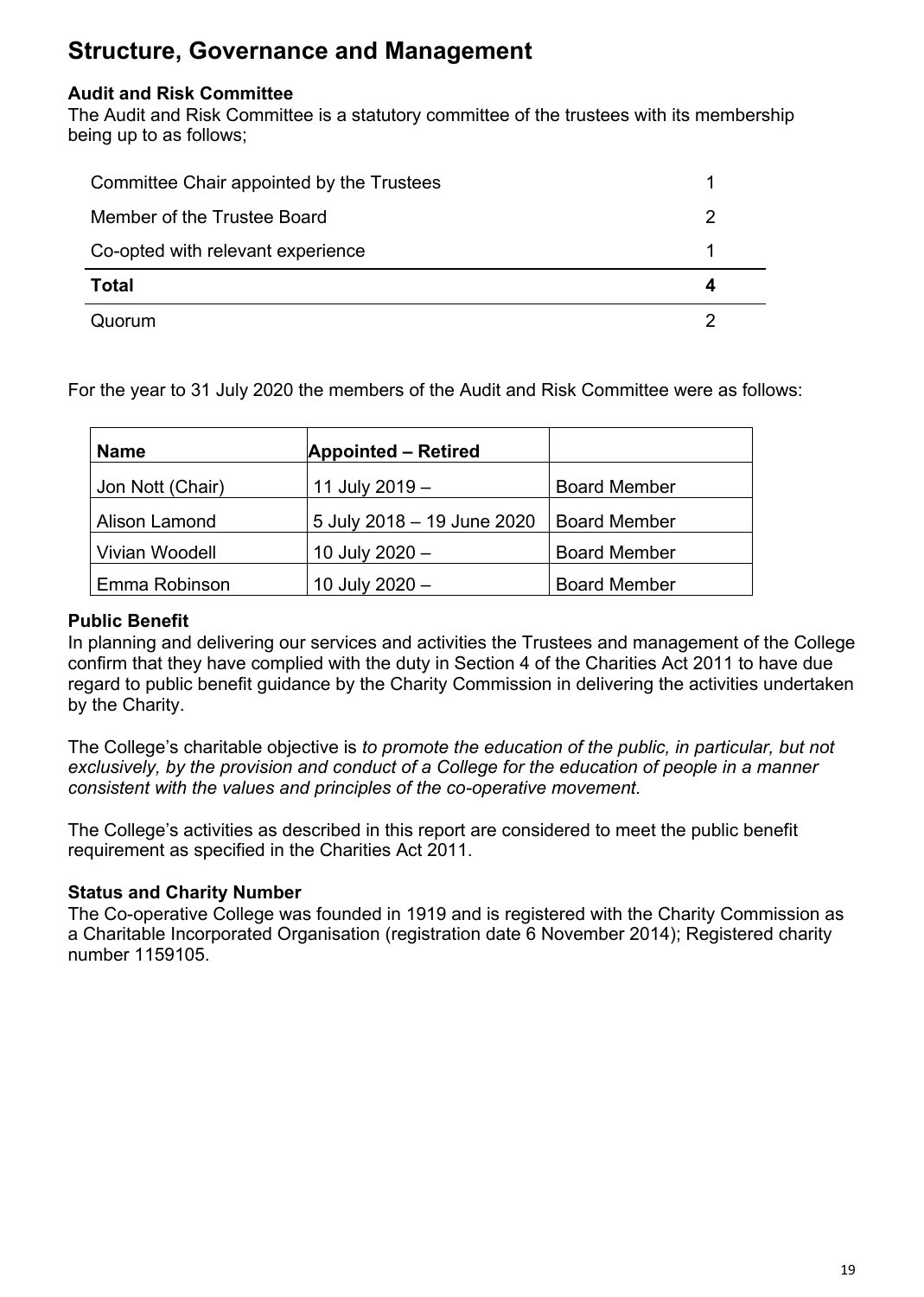### **Governing Document**

The Charity is administered in accordance with a constitution for a Charitable Incorporated Organisation, registered with the Charity Commission on 6 November 2014 and amended on 16 December 2015 and 28 June 2016.

The College is a designated further education institution under the Education Acts. The Education Act 2011 allowed greater flexibility for Colleges to put into place their own legal constitution (amending or replacing the former Instrument and Articles of Government previously approved by the Secretary of State for Business Innovation and Skills) provided it meets the minimum requirements of Schedule 4 of the relevant part of The Education Act 2011 applicable to 'designated' Colleges.

The object of the charity is to promote the education of the public, in particular, but not exclusively by the provision and conduct of the college for the education of people in a manner consistent with the values and principles of the co-operative movement.

### **Board of Trustees**

The Board of Trustees for the year to 31 July 2020 were as follows:

| <b>Name</b>         | Category                            | <b>Appointed</b>               |                                                                                    |
|---------------------|-------------------------------------|--------------------------------|------------------------------------------------------------------------------------|
| Nigel Todd (Chair)  | Individual member                   | 5 April 2017                   | Reappointed 21 June<br>2019<br>Deceased 26 March<br>2021                           |
| Hazel Johnson       | Individual member                   | 5 April 2017                   | Reappointed 21 June<br>2019                                                        |
| John Boyle          | Individual member                   | 21 April 2016                  | Reappointed 19 June<br>2020                                                        |
| Emma Robinson       | Individual member                   | 1 May 2018                     |                                                                                    |
| Pamela Maxwell      | Learner member                      | 5 April 2017                   | Reappointed 19 June<br>2020                                                        |
| Alison Lamond       | Organisational member               | 5 April 2017                   | Retired 19 June 2020                                                               |
| Jon Nott            | Co-optee /<br>Organisational member | 12 October 2017/<br>1 May 2018 | Co-optee until 1 May<br>2018/<br>Appointed organisational<br>member representative |
| Daniel Cox          | <b>Staff</b>                        | 21 June 2019                   |                                                                                    |
| Vivian Woodell      | Co-operatives UK                    | 21 June 2019                   |                                                                                    |
| <b>Clive Booker</b> | Organisational member               | 19 June 2020                   |                                                                                    |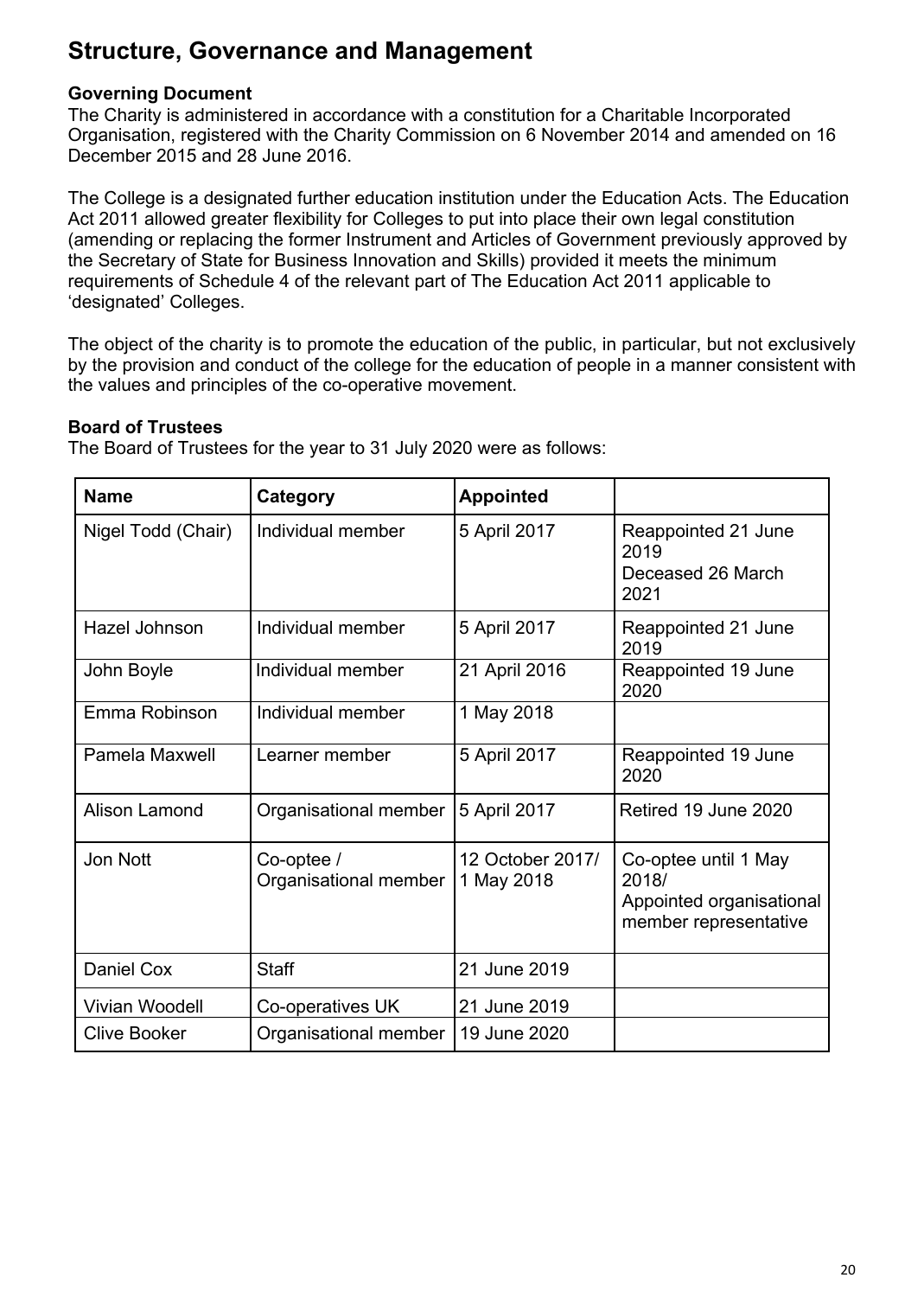# **Legal and Administrative Information**

### **Registered Office**

Co-operative College CIO Holyoake House, Hanover Street, Manchester, M60 OAS

www.co-op.ac.uk Tel:+44(0)161 819 3000 Email: hello@co-op.ac.uk

Registered charity 1159105

### **Principal Advisors**

| <b>Bankers:</b> | Co-operative Bank plc<br><b>Balloon Street</b><br><b>Manchester</b> | Auditor: | <b>Beever and Struthers</b><br>St George's House<br>215-219 Chester Road |
|-----------------|---------------------------------------------------------------------|----------|--------------------------------------------------------------------------|
|                 | M60 4EP                                                             |          | Manchester<br>M15 4JE                                                    |

**Investment** Royal London Asset **Managers:** Management 55 Gracechurch Street London EC3V 0RL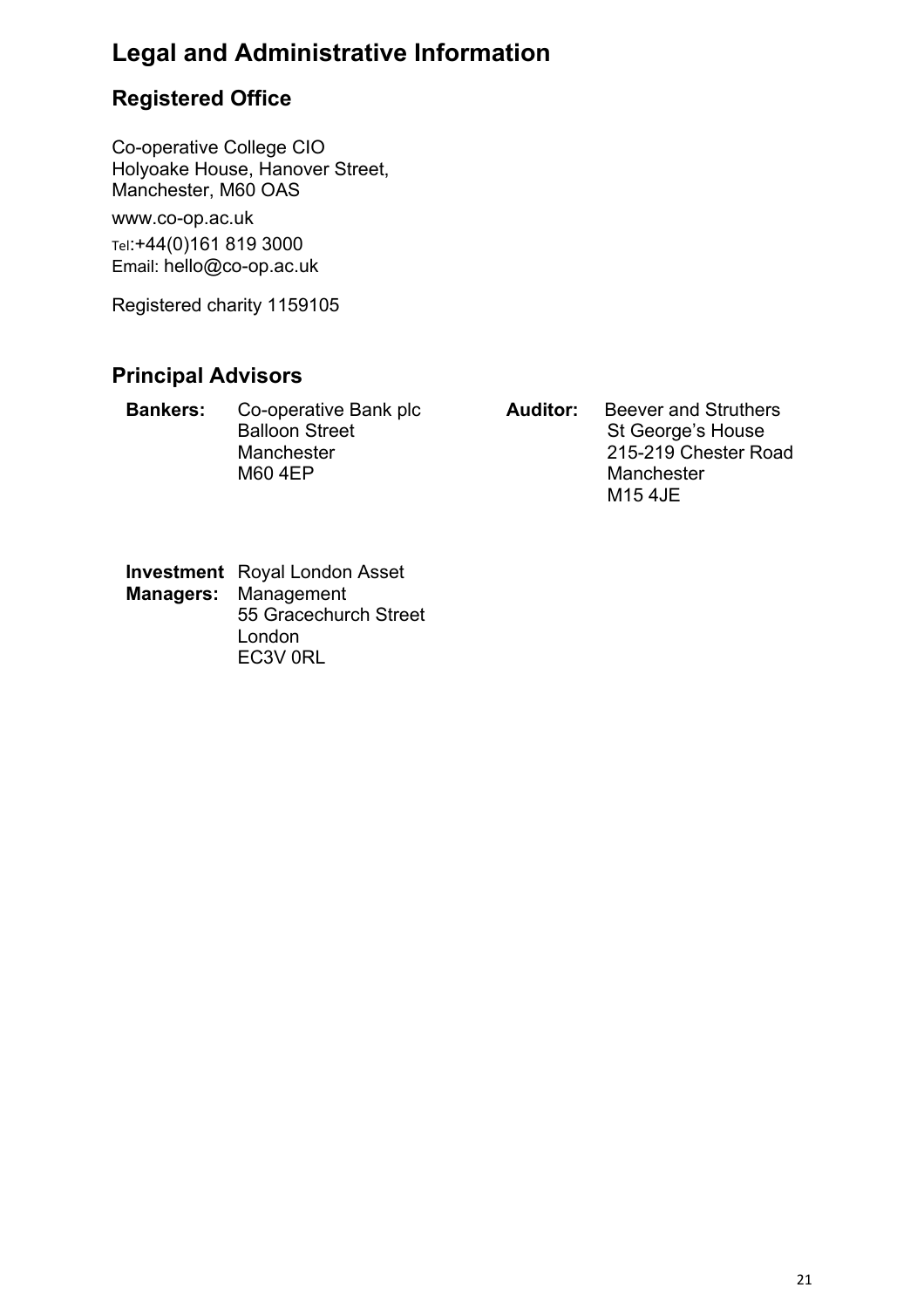### **Statement of Trustees' Responsibilities in Respect of the Trustees' Annual Report and the Financial Statements**

Under charity law, the trustees are responsible for preparing the Trustees' Annual Report and the financial statements for each financial year which show a true and fair view of the state of affairs of the charity and of the excess of expenditure over income for that period. The trustees have elected to prepare the financial statements in accordance with FRS 102 *The Financial Reporting Standard applicable in the UK and Republic of Ireland.* 

In preparing these financial statements, generally accepted accounting practice entails that the trustees:

- select suitable accounting policies and then apply them consistently;
- make judgements and estimates that are reasonable and prudent;
- state whether the recommendations of the Statement of Recommended Practice have been followed, subject to any material departures disclosed and explained in the financial statements;
- state whether the financial statements comply with the constitution document subject to any material departures disclosed and explained in the financial statements;
- prepare the financial statements on the going concern basis unless it is inappropriate to presume that the charity will continue its activities.

S Legislation in the United Kingdom governing the preparation and dissemination of financial statements may differ from legislation in other jurisdictions.

The trustees are required to act in accordance with the trust deed of the charity, within the framework of trust law. They are responsible for keeping proper accounting records, sufficient to disclose at any time, with reasonable accuracy, the financial position of the charity at that time, and to enable the trustees to ensure that, where any statements of accounts are prepared by them under section 132(1) of the Charities Act 2011, those statements of accounts comply with the requirements of regulations under that provision. They have general responsibility for taking such steps as are reasonably open to them to safeguard the assets of the charity and to prevent and detect fraud and other irregularities.

Approved by the trustees on 1<sup>st</sup> April 2021 and signed on their behalf by:

<mark>Grou Storred fro</mark>

**Emma Robinson**  *On behalf of the Board of Trustees*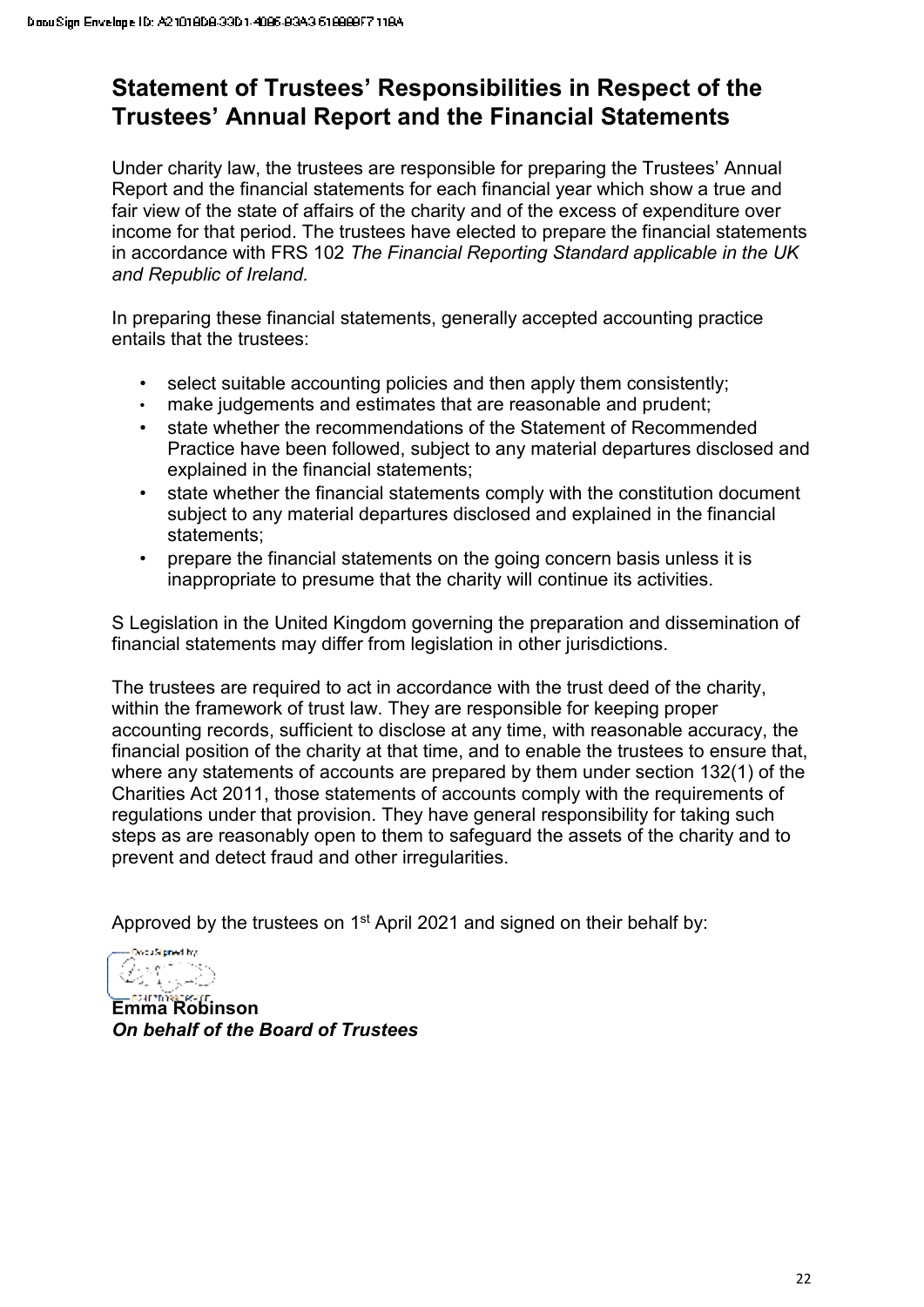## **Independent Auditors' Report to the Trustees of the Co-operative College**

### **Opinion**

We have audited the financial statements of the Co-operative College "the charity" for the year ended 31 July 2020 which comprise the Statement of Financial Activities, the Balance Sheet, the Cashflow Statement and the related notes. The financial reporting framework that has been applied in their preparation is applicable law and United Kingdom Accounting Standards, including FRS 102 "The Financial Reporting Standard applicable in the UK and Republic of Ireland" (United Kingdom Generally Accepted Accounting Practice).

We have been appointed as auditor under section 144 of the Charities Act 2011 and report in accordance with the Act and relevant regulations made or having effect thereunder.

In our opinion, the financial statements:

- give a true and fair view of the state of the charity's affairs as at 31 July 2020 and of its incoming resources and application of resources, including its income and expenditure, for the year then ended;
- have been properly prepared in accordance with United Kingdom Generally Accepted Accounting Practice; and
- have been prepared in accordance with the requirements of the Charities Act 2011.

### **Basis for opinion**

We conducted our audit in accordance with International Standards on auditing (UK) (ISAs (UK)) and applicable law. Our responsibilities under those standards are further described in the Auditor's responsibilities for the audit of the financial statements section of our report. We are independent of the charity in accordance with the ethical requirements that are relevant to our audit of the financial statements in the UK, including the FRC's Ethical Standard, and we have fulfilled our other ethical responsibilities in accordance with these requirements. We believe that the audit evidence we have obtained is sufficient and appropriate to provide a basis for our opinion.

### **Conclusions relating to going concern**

We have nothing to report to you in respect of the following matters in relation to which the ISAs (UK) require us to report to you where:

- the trustees' use of the going concern basis of accounting in the preparation of the financial statements is not appropriate; or
- the trustees have not disclosed in the financial statements any identified material uncertainties that may cast significant doubt about the charity's ability to continue to adopt the going concern basis of accounting for a period of at least twelve months from the date when the financial statements are authorised for issue.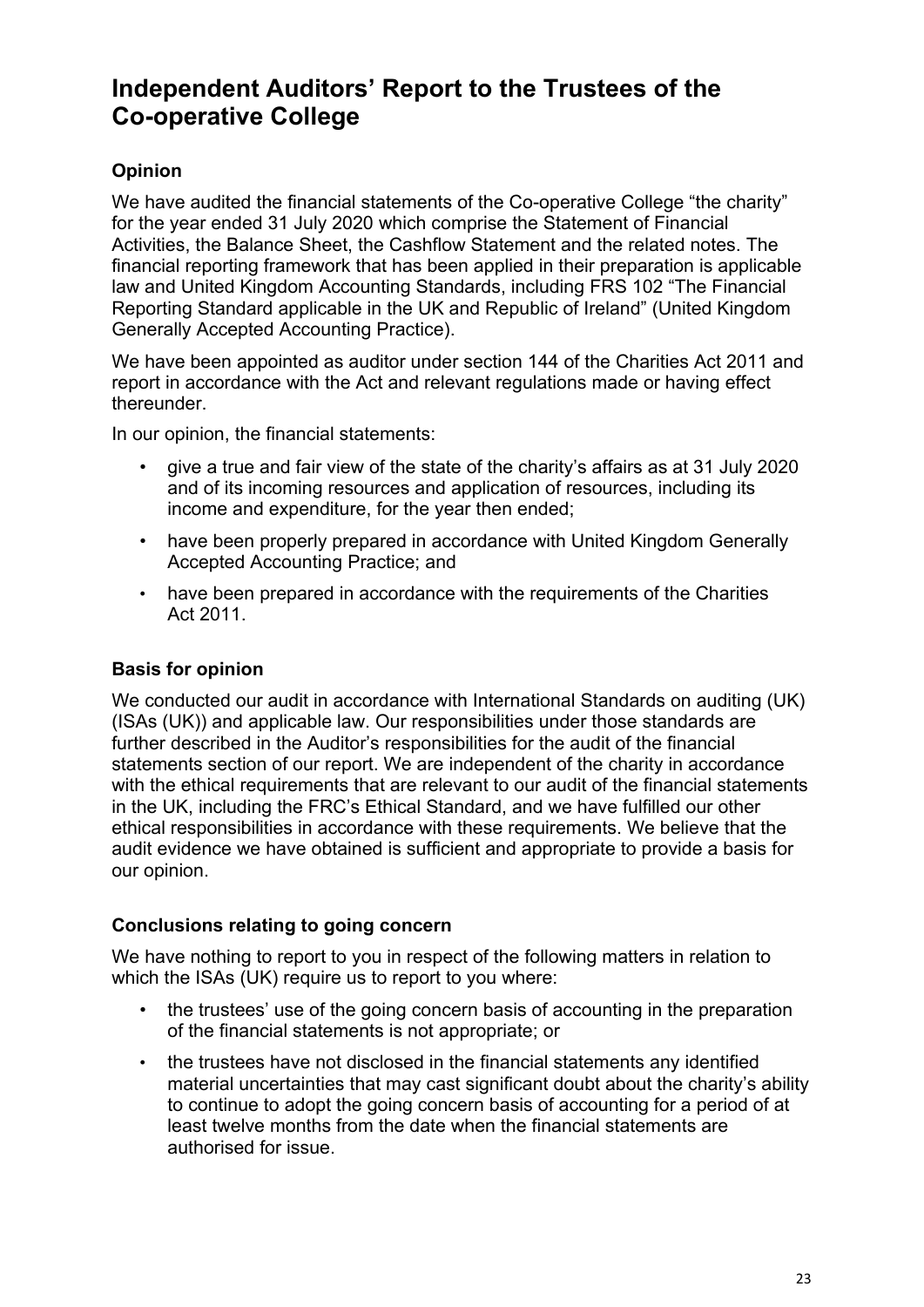# **Independent Auditors' Report to the Trustees of the Co-operative College**

### **Other information**

The other information comprises the information included in the annual report, other than the financial statements and our auditor's report thereon. The trustees are responsible for the other information. Our opinion on the financial statements does not cover the other information and, we do not express any form of assurance conclusion thereon.

In connection with our audit of the financial statements, our responsibility is to read the other information and, in doing so, consider whether the other information is materially inconsistent with the financial statements or our knowledge obtained in the audit or otherwise appears to be materially misstated. If we identify such material inconsistencies or apparent material misstatements, we are required to determine whether there is a material misstatement in the financial statements or a material misstatement of the other information. If, based on the work we have performed, we conclude that there is a material misstatement of this other information, we are required to report that fact.

We have nothing to report in this regard.

### **Matters on which we are required to report by exception**

We have nothing to report in respect of the following matters in relation to which the Charities (Accounts and Reports) Regulations 2008 require us to report to you if, in our opinion:

- the information given in the trustees' report is inconsistent in any material respect with the financial statements; or
- proper accounting records have not been kept; or
- the financial statements are not in agreement with the accounting records; or
- we have not received all the information and explanations we require for our audit.

### **Responsibilities of trustees**

As explained more fully in the Trustees' Responsibilities Statement set out on page 22, the trustees are responsible for the preparation of the financial statements and for being satisfied that they give a true and fair view, and for such internal control as the trustees determine is necessary to enable the preparation of financial statements that are free from material misstatement, whether due to fraud or error.

In preparing the financial statements, the trustees are responsible for assessing the charity's ability to continue as a going concern, disclosing, as applicable, matters related to going concern and using the going concern basis of accounting unless the trustees either intend to liquidate the charity or to cease operations, or have no realistic alternative but to do so.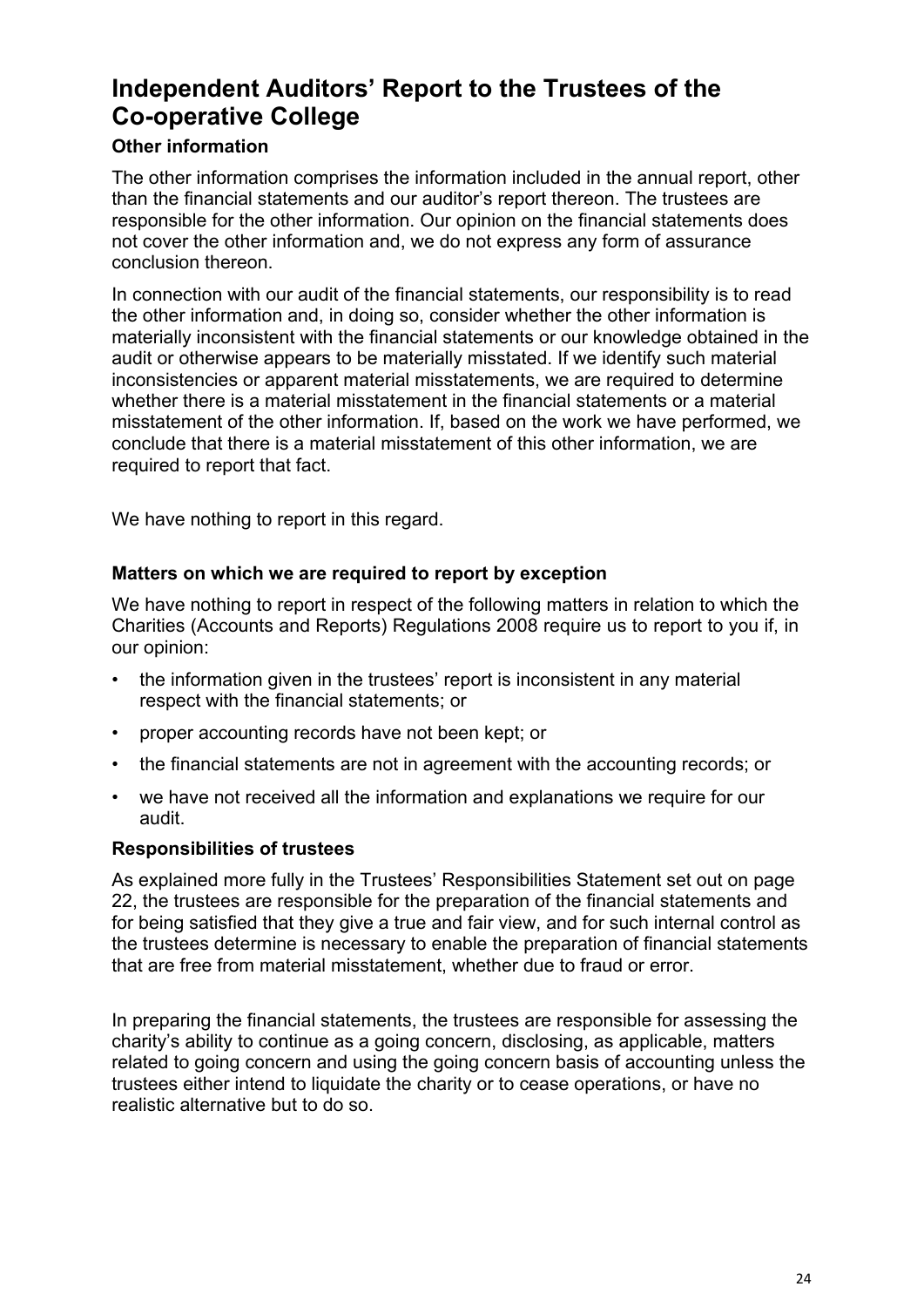## **Independent Auditors' Report to the Trustees of the Co-operative College**

### **Auditor's responsibilities for the audit of the financial statements**

We have been appointed as auditor under section 144 of the Charities Act 2011 and report in accordance with the Act and relevant regulations made or having effect thereunder.

Our objectives are to obtain reasonable assurance about whether the financial statements as a whole are free from material misstatement, whether due to fraud or error, and to issue an auditor's report that includes our opinion. Reasonable assurance is a high level of assurance, but is not a guarantee that an audit conducted in accordance with ISAs (UK) will always detect a material misstatement when it exists. Misstatements can arise from fraud or error and are considered material if, individually or in the aggregate, they could reasonably be expected to influence the economic decisions of users taken on the basis of these financial statements.

A further description of our responsibilities for the audit of the financial statements is located on the Financial Reporting Council's web-site at [www.frc.org.uk/auditorsresponsibilities. T](http://www.frc.org.uk/auditorsresponsibilities)his description forms part of our auditor's report.

#### **Use of our report**

This report is made solely to the charity's trustees, as a body, in accordance with Part 4 of the Charities (Accounts and Reports) Regulations 2008. Our audit work has been undertaken so that we might state to the charity's trustees those matters we are required to state to them in an auditor's report and for no other purpose. To the fullest extent permitted by law, we do not accept or assume responsibility to anyone other than the charity and the charity's trustees as a body, for our audit work, for this report, or for the opinions we have formed.

Beever and Strutting

### **Beever and Struthers**

**Beever and Struthers is eligible to act as an auditor in terms of section 1212 of the Companies Act 2006** 

St George's House 215/219 Chester Road Manchester M15 4JE

Date: 15 April 2021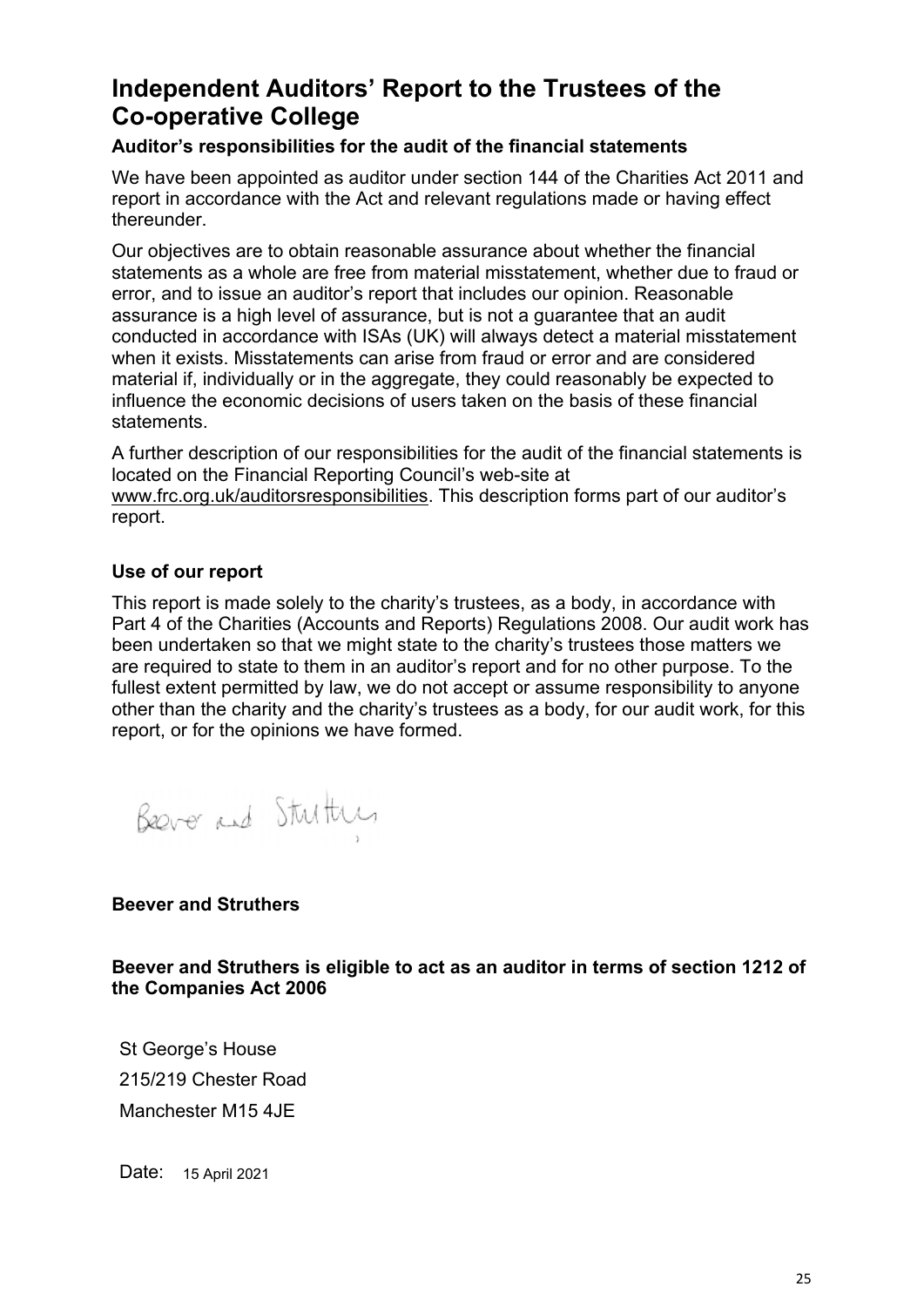# **Co-operative College Statement of Financial Activities for year ended 31 July 2020**

|                                    |                | 12 Months Ended 31 July 20          |                                   |                                  | 12 Months Ended 31 July 19                |                                     |                                   |                                  |                                    |
|------------------------------------|----------------|-------------------------------------|-----------------------------------|----------------------------------|-------------------------------------------|-------------------------------------|-----------------------------------|----------------------------------|------------------------------------|
|                                    |                | <b>Unrestricted</b><br><b>Funds</b> | <b>Restricted</b><br><b>Funds</b> | <b>Endowment</b><br><b>Funds</b> | <b>Total Funds 31</b><br><b>July 2020</b> | <b>Unrestricted</b><br><b>Funds</b> | <b>Restricted</b><br><b>Funds</b> | <b>Endowment</b><br><b>Funds</b> | <b>Total Funds</b><br>31 July 2019 |
|                                    |                | £                                   | £                                 | £                                | £                                         | £                                   | £                                 | £                                | £                                  |
| Income and endowments<br>from:     |                |                                     |                                   |                                  |                                           |                                     |                                   |                                  |                                    |
| Donations and legacies             | $\overline{2}$ | 182,517                             | 74,749                            | $\blacksquare$                   | 257,266                                   | 143,783                             | 138,991                           |                                  | 282,774                            |
| Charitable activities              | 4              | 217,487                             | 121,634                           |                                  | 339,121                                   | 482,292                             | 183,404                           |                                  | 665,696                            |
| Investments                        | 5              | 30,495                              | 12,930                            | $\blacksquare$                   | 43,425                                    | 41,141                              | 13,282                            | $\blacksquare$                   | 54,423                             |
| <b>Total</b>                       |                | 430,499                             | 209,313                           | 0                                | 639,812                                   | 667,216                             | 335,677                           | $\mathbf 0$                      | 1,002,893                          |
| <b>Expenditure on:</b>             |                |                                     |                                   |                                  |                                           |                                     |                                   |                                  |                                    |
| Raising funds                      | 9              | 42,113                              | 6,512                             | 9,306                            | 57,931                                    | 73,018                              | 5,477                             | 11,683                           | 90,178                             |
| Charitable activities              | 8              | 1,061,639                           | 191,248                           |                                  | 1,252,887                                 | 1,091,218                           | 263,647                           | $\blacksquare$                   | 1,354,865                          |
| <b>Restructuring Costs</b>         | 10             |                                     |                                   |                                  |                                           | 2,252                               |                                   |                                  | 2,252                              |
| <b>Total</b>                       |                | 1,103,752                           | 197,760                           | 9,306                            | 1,310,818                                 | 1,166,488                           | 269,124                           | 11,683                           | 1,447,295                          |
| Gains on<br>investments            | 15             | 25,177                              | 86,753                            | 123,992                          | 235,922                                   | 27,543                              | 85,340                            | 182,056                          | 294,938                            |
| Net (Expenditure) / Income         |                | (648, 076)                          | 98,306                            | 114,686                          | (435, 084)                                | (471, 729)                          | 151,893                           | 170,373                          | (149, 463)                         |
| Strategic Investment               |                | 125,309                             | $\blacksquare$                    | (125, 309)                       | $\blacksquare$                            | 54,112                              | $\blacksquare$                    | (54, 112)                        |                                    |
| Transfers between funds            | 21             | 522,767                             | $\blacksquare$                    | (522, 767)                       |                                           | 468,617                             | $\blacksquare$                    | (468, 617)                       |                                    |
| <b>Net Movement in Funds</b>       | 21             | $\pmb{0}$                           | 98,306                            | (533, 390)                       | (435, 084)                                | 51,000                              | 151,893                           | (352, 356)                       | (149, 463)                         |
| <b>Reconciliation of Funds</b>     |                |                                     |                                   |                                  |                                           |                                     |                                   |                                  |                                    |
| Total funds brought forward        |                | 282,000                             | 953,628                           | 2,060,152                        | 3,295,780                                 | 231,000                             | 801,735                           | 2,412,508                        | 3,445,243                          |
| <b>Total Funds Carried Forward</b> |                | 282,000                             | 1,051,934                         | 1,526,762                        | 2,860,696                                 | 282,000                             | 953,628                           | 2,060,152                        | 3,295,780                          |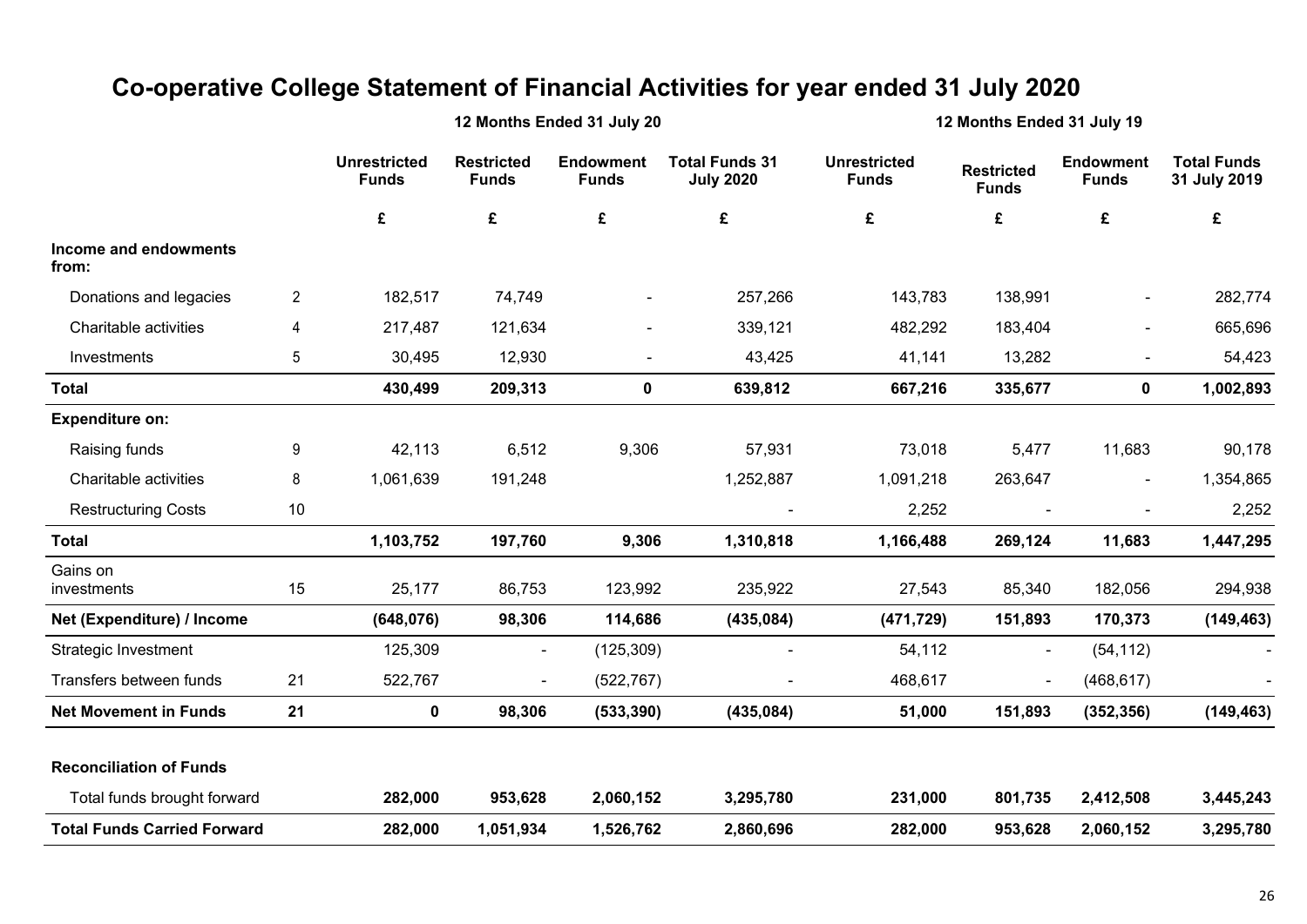# **Co-operative College Balance Sheet as at 31 July 2020**

|                                                | <b>Notes</b> | <b>Total Funds 31</b><br><b>July 2020</b> | <b>Total Funds 31</b><br><b>July 2019</b> |
|------------------------------------------------|--------------|-------------------------------------------|-------------------------------------------|
|                                                |              | £                                         | £                                         |
| <b>Fixed Assets</b>                            |              |                                           |                                           |
| Intangible assets                              | 13           | 4,500                                     | 9,000                                     |
| Tangible assets                                | 14           | 17,174                                    | 20,805                                    |
| Investments                                    | 15           | 2,723,645                                 | 3,170,430                                 |
| <b>Total Fixed Assets</b>                      |              | 2,745,319                                 | 3,200,235                                 |
| <b>Current Assets</b>                          |              |                                           |                                           |
| <b>Stock</b>                                   | 17           | 2,468                                     | 6,187                                     |
| Debtors and prepayments                        | 16           | 115,997                                   | 223,723                                   |
| Cash at bank and in hand                       | 23           | 148,065                                   | 31,662                                    |
| <b>Total Current Assets</b>                    |              | 266,530                                   | 261,572                                   |
| <b>Liabilities</b>                             |              |                                           |                                           |
| Creditors: amounts falling due within one year | 18           | 151,153                                   | 166,027                                   |
| <b>Net current assets</b>                      |              | 115,377                                   | 95,545                                    |
| <b>Net Assets</b>                              |              | 2,860,696                                 | 3,295,780                                 |
| The Funds of the Charity                       |              |                                           |                                           |
| <b>Endowment funds</b>                         | 21           | 1,526,762                                 | 2,060,152                                 |
| <b>Restricted funds</b>                        | 21           | 1,051,934                                 | 953,628                                   |
| <b>Unrestricted funds</b>                      | 21           | 282,000                                   | 282,000                                   |
| <b>Total Charitable Funds</b>                  |              | 2,860,696                                 | 3,295,780                                 |

The financial statements on pages 26 to 52 were approved and authorised for issue by the Board of Trustees on 1<sup>st</sup> April 2021 and approved on its behalf by

**Decusioned** his  $\mathcal{M}^{\rm{max}}$ 

Emma Robinson Member of the Board of Trustees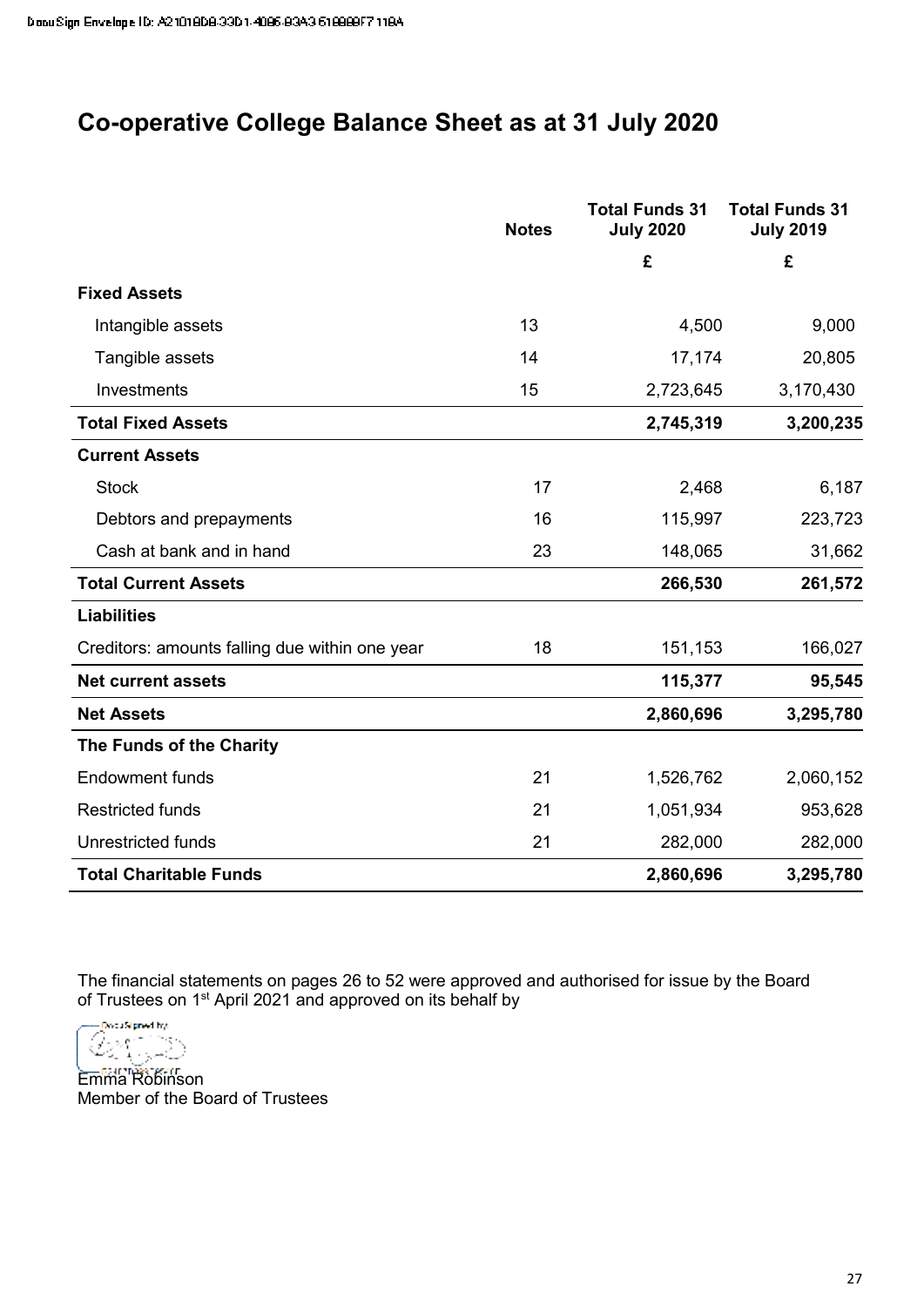# **Co-operative College Cashflow Statement for Year Ended 31 July 2020**

|                                                                                                                                                                                           | <b>Notes</b> | <b>12 Months</b><br>ended<br>31 July 2020 | 12 Months<br>ended<br>31 July 2019         |
|-------------------------------------------------------------------------------------------------------------------------------------------------------------------------------------------|--------------|-------------------------------------------|--------------------------------------------|
| <b>Cash flows from operating activities:</b>                                                                                                                                              |              | £                                         | £                                          |
| Net cash used in operating activities                                                                                                                                                     | 22           | (586, 578)                                | (415,057)                                  |
| <b>Cash flows from investing activities:</b><br>Dividends and interest from investments<br>Purchasing of plant and equipment<br>Proceeds from sale of investment<br>Investments purchased |              | 43,425<br>(5, 444)<br>665,000<br>0        | 54,423<br>(20, 316)<br>430,000<br>(50,000) |
| Net cash provided by investing activities                                                                                                                                                 |              | 702,981                                   | 414,107                                    |
| Change in cash and cash equivalents in the<br>reporting period                                                                                                                            |              | 116,403                                   | (950)                                      |
| Cash and cash equivalents at the beginning of<br>the reporting period                                                                                                                     |              | 31,662                                    | 32,612                                     |
| Cash and cash equivalents at the end of the<br>reporting period                                                                                                                           |              | 148,065                                   | 31,662                                     |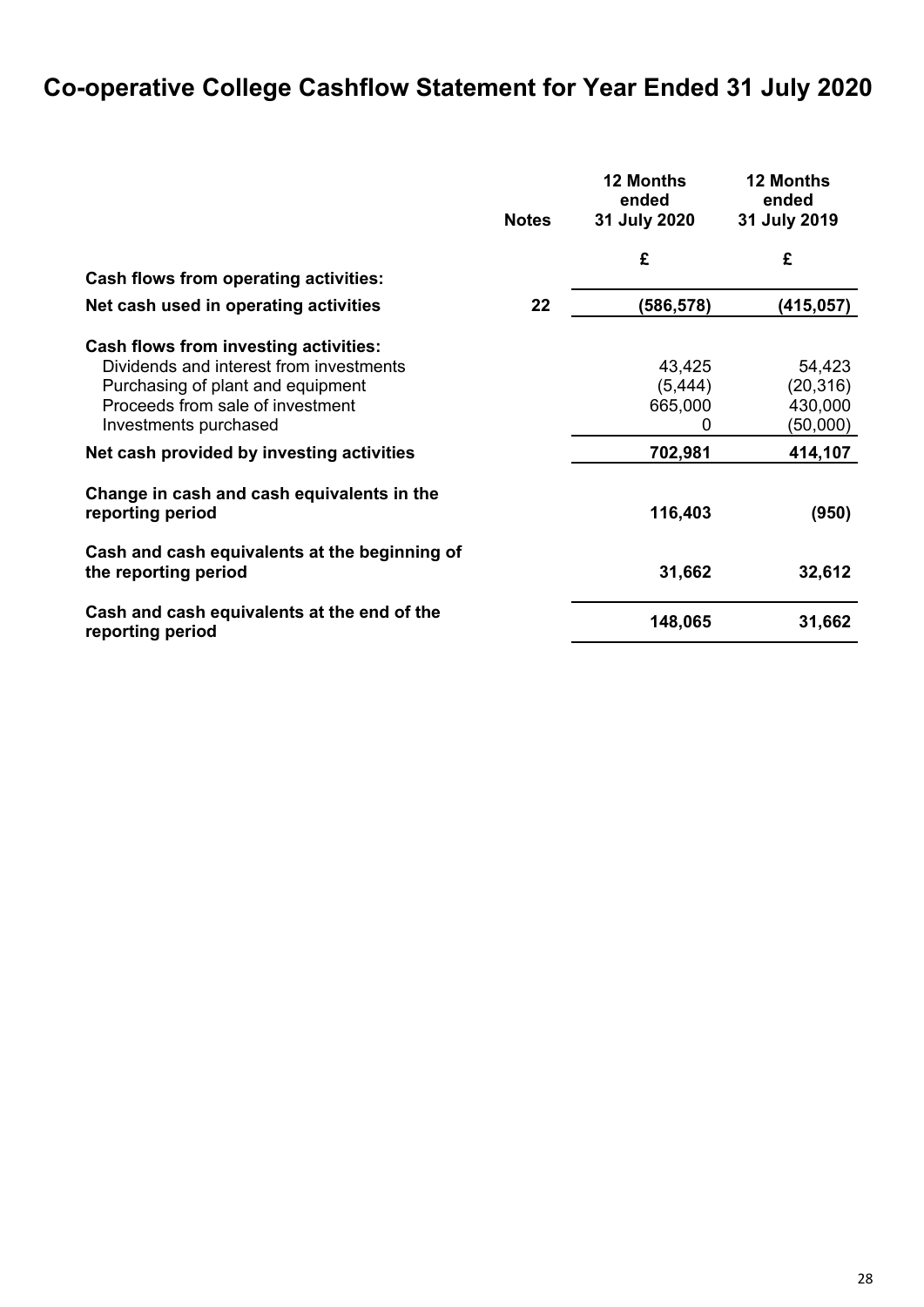**1 Accounting Policies** 

#### **a Basis of preparation and assessment of going concern**

The financial statements of the charity, which is a public benefit entity under FRS 102, have been prepared under the historical cost convention, modified for the revaluation of the investment portfolio which is held at market rate, in accordance with the Financial Reporting Standard applicable in the UK and Republic of Ireland (FRS 102), the Accounting and Reporting by Charities: Statement of Recommended Practice applicable to charities preparing their accounts in accordance with the Financial Reporting Standard applicable in the UK and Republic of Ireland (FRS 102), Charities SORP FRS 102 and the Charities Act 2011.

In light of recent performance and the impact of the COVID-19 pandemic, the Trustees have undertaken a strategic review of the College's operations which has led them to 'right-size' the cost base of the College. Savings have been identified which will reduce the cost base by £400k whilst retaining delivery resource and bringing in expertise in business development and fundraising. Forecast calculations reflect a funding gap to be bridged of approximately £90k from 2021-22. Over the past year the College has developed their resources and technical ability to deliver their courses and projects virtually and the trustees firmly believe that this provides potential for growth in the UK and internationally to bridge that gap.

The College has £282k of unrestricted reserves and over £1.5m of expendable endowment. The latter is invested for income and long term gains but accessible within 3 days should it be required. The trustees wish to preserve the expendable endowment for the long term but will use the fund as necessary to support costs of transition and to support a period to close the funding gap. This will be reviewed annually, commencing in July 2022. Taking all these factors into account, the Trustees consider that there are no material uncertainties about the College's ability to continue as a going concern.

All values within the annual report and accounts are reported in £ sterling.

#### **b Funds Structure**

The College has three types of fund. Unrestricted funds which can be spent in any manner appropriate to the furtherance of the general objectives of the charity. Restricted funds are those where the funder has provided for the funds to be spent in furtherance of a specified charitable purpose and often relate to funding for a particular project. The College also has an expendable endowment fund the Co-operative College Fund, resulting from the sale of property originally purchased with funds gifted by the co-operative movement. The funds are invested in order that the interest and gains arising can be used to support the College in the furtherance of co-operative education. The trustees reserve the right to release funds from the endowment for strategic purposes. Details of each fund and the transactions taking place in the year can be found in note 21 to the accounts.

#### **c Critical accounting judgements and key sources of estimation uncertainty**

The preparation of the financial statements requires management to make judgements, estimates and assumptions that affect the amounts reported for assets and liabilities as at the balance sheet date and the amounts reported for revenues and expenses during the year. However, the nature of estimation means that actual outcomes could differ from those estimates. The following judgements (apart from those involving estimates) have had the most significant effect on amounts recognised in the financial statements.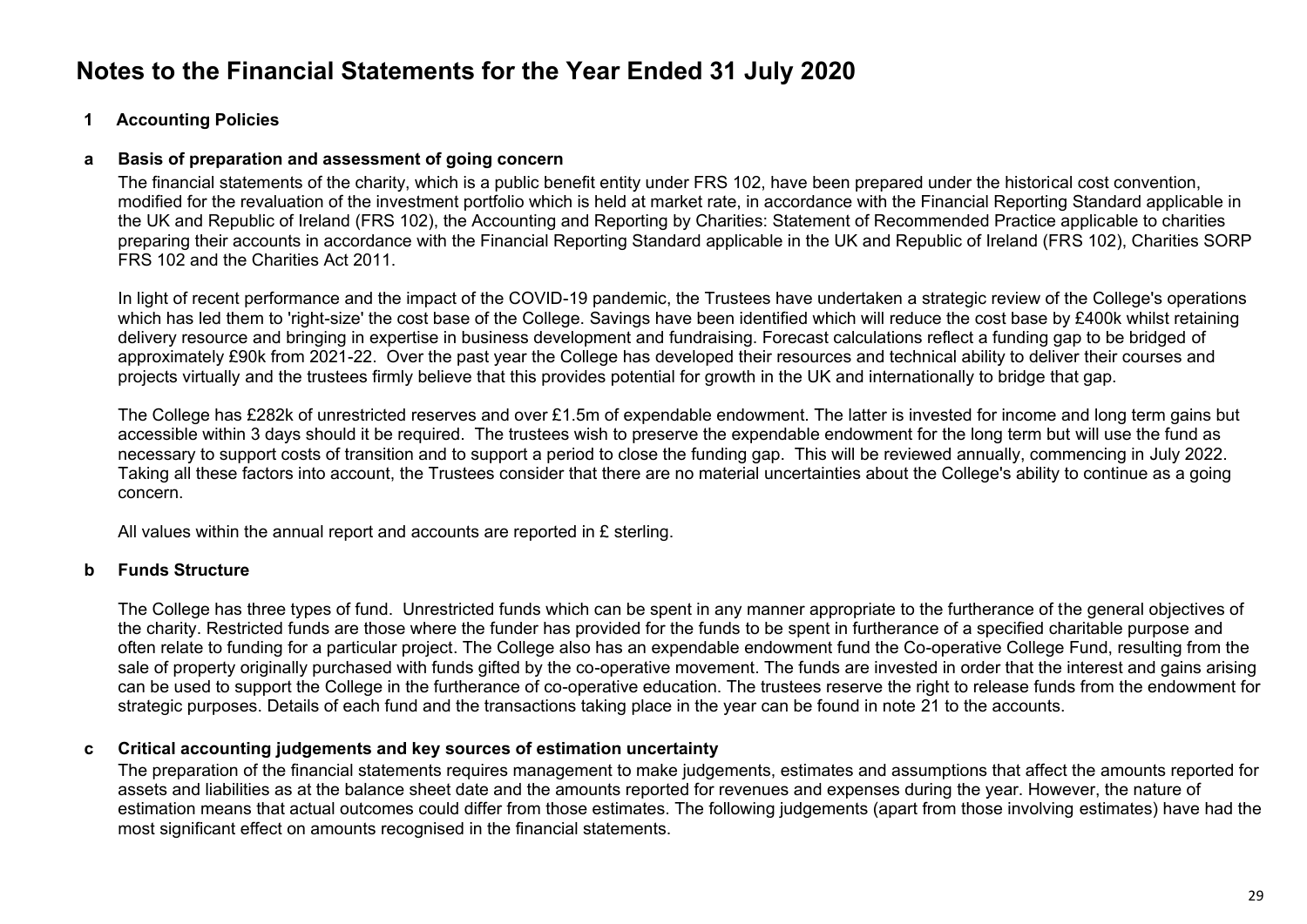#### **i) Income recognition**

All income is recognised when there is an entitlement to the funds, the receipt is probable and the amount can be measured reliably. Grants are recognised when received or in accordance with the conditions set by the funding provider. Project income is recognised on actual work completed to the end of the period. Donations are recognised when the College receives the funds.

The measurement of actual work completed on a project takes into account a number of factors. Where outputs directly related to income can be identified as complete, the income is recognised in full. Otherwise, timesheets of staff and invoices of associates are used to determine the progress of each identifiable strand of work. Where a particular strand of work within the project is deemed to progress evenly between two points of time, income is allocated evenly over that period of time. All allocations of income to the accounting period are confirmed to available project reporting and agreed with project management.

Where entitlement to funds is not due or due in full because conditions for its entitlement are not met then such income is deferred to the extent that entitlement has not yet been earned. Measurement of that extent is in accordance with the most appropriate basis as detailed above.

Investment income is recognised on an accruals basis. Accruals are based on post balance sheet confirmation of actual amounts received and apportioned equally across time periods where receipts are based upon periods which straddle the year end.

#### **ii) Expenditure**

Expenditure is recognised on an accruals basis and is spent in line with the appropriate income, or in the case of core costs (staffing, rent etc.) in line with invoices and contracts of employment. Charitable expenditure enables the Co-operative College to meet its charitable objective.

Project expenditure is similarly recognised on an accruals basis. Where invoices are not available to directly attribute expenditure to the accounting period, expenditure is accrued upon the same basis as income recognition, as follows: Where outputs directly related to specific expenditure can be identified as complete, the expenditure is recognised in full. Otherwise, timesheets of staff and associate invoices determine the progress of work and recognition of expense. Finally, where a particular strand of work is deemed to progress evenly between two points in time, expenditure is allocated evenly over that period of time.

Governance and support costs are allocated to each charitable activity stream in proportion to its level of direct expenditure.

#### **iii) Tangible Fixed Assets**

Tangible fixed assets are stated at cost less the accumulated depreciation. Tangible fixed assets are depreciated over their useful lives taking into account residual values, where appropriate. The actual lives of the assets are assessed and reviewed for each asset and depreciated accordingly, on a straight line basis, taking into account the following minimum rates:

| Plant, fixtures and fittings     | 10% - 33% per annum |
|----------------------------------|---------------------|
| Information technology equipment | 20% - 50% per annum |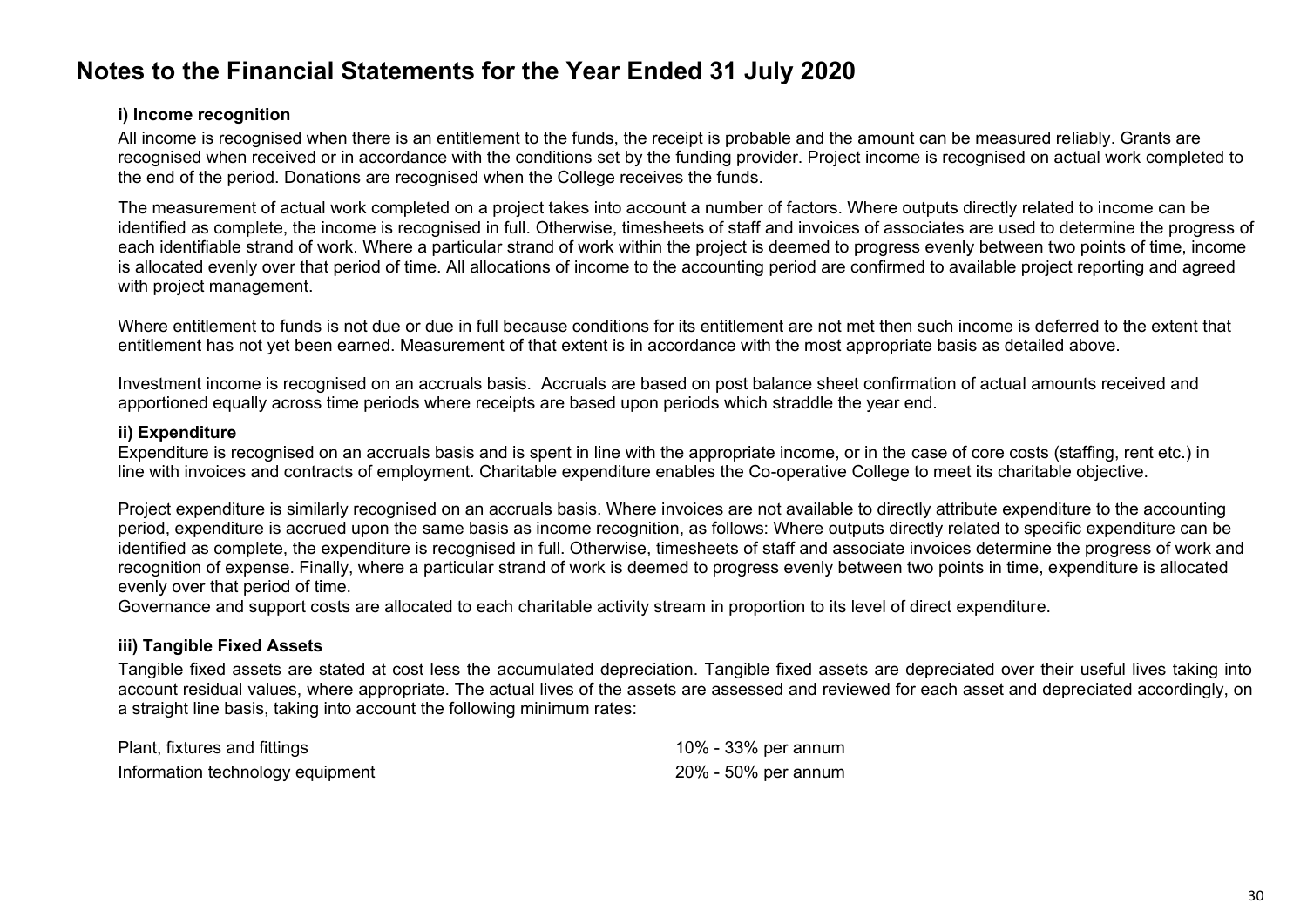#### **iv) Intangible fixed assets**

Intangible fixed assets are stated at cost less the accumulated amortisation. Amortisation is calculated in equal monthly amounts based on cost. Amortisation takes place over the estimated useful life of the asset, taking into account the following minimum rates:

Technology investment 25% per annum

#### **d Stock**

Stocks are stated at the lower of cost and net realisable value being the estimated selling price less costs to sell. Cost is based on cost of purchase on a first in, first out basis. Review at the end of each reporting period determines the likely resale value of each stock item and any write down needed should this be lower than the cost of the item.

#### **e Debtors**

Trade debtors are recorded at transaction price. Review of trade debtors takes place throughout the year and at the reporting date to determine any provision required for doubtful debts. Project debtors reflect the value of work performed less the funds received at year end. Value of work performed is based on actual expenditure incurred in performing the work except where the funding budget states alternative measurement, These alternatives may include fee rates for staff time, or round figure rates for travel and subsistence.

#### **f Creditors**

Trade creditors are recorded at transaction price. Project creditors reflect the funds received by year end less the value of work performed by that date. Value of work performed is based on actual expenditure incurred in performing the work except where the funding budget states alternative measurement, These alternatives may include fee rates for staff time, or round figure rates for travel and subsistence.

#### **g Restructuring Costs**

Restructuring costs contain two elements:

#### **i) Redundancy Pay**

With the proviso that no redundant employee is to receive less than 2 weeks' pay, and no less than 4 weeks' pay for 2 years services, the amount of entitlement will be the number of weeks' pay determined by the prescribed scale, as detailed in the Employment Rights Act 1996, increased by 75% and rounded up to the nearest half-week.

The prescribed scale is calculated in the following manner:

1. For each year of employment from age 15 and over but under 22 – half a week's pay.

2. For each year of employment from age 22 and over but under 41 – one week's pay.

3. For each year of employment from age 41 and over – one and a half weeks' pay.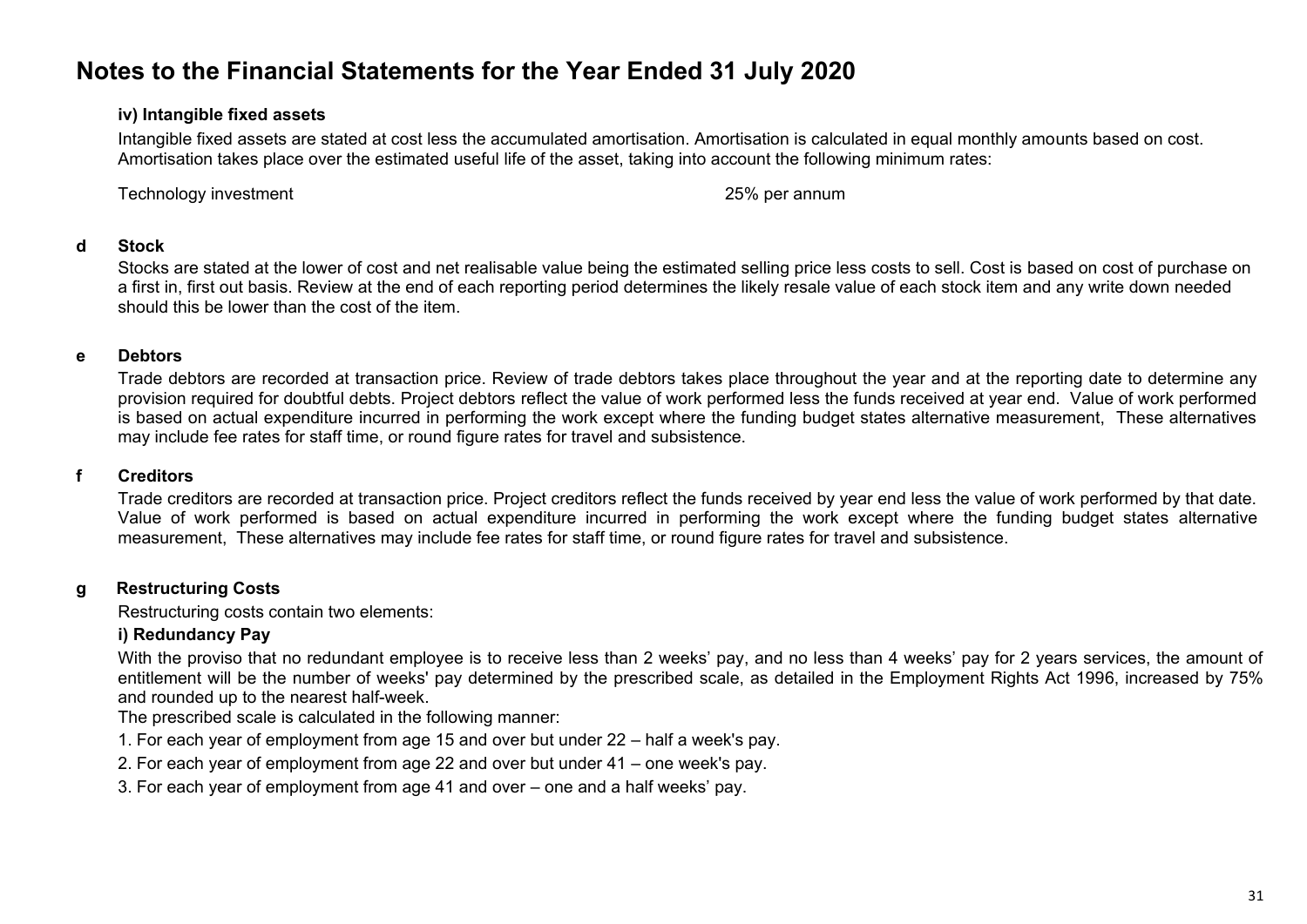#### **ii) Payment in Lieu of Notice**

Should the redundant employee not be required to work their notice period, they shall be entitled to payment in lieu of notice based on the following notice periods:

1. Less than 4 years' service, notice period of 4 weeks

2. More than 4 years' service, notice period of 13 weeks

Restructuring costs are recognised on an accruals basis, attributing the expense to the period in which the restructuring took place

#### **h Financial Instruments**

#### **Trade debtors and accrued income**

Trade debtors and accrued income are recognised at original value. Provision is made for impairment where there is objective evidence that the College will not be able to collect all amounts.

#### **Cash at bank and in hand**

Cash at bank and in hand represents those balances held for working capital purposes and available upon demand. These are recognised at carrying value.

#### **Trade creditors and accruals**

Trade creditors and accruals are recognised at original value and subsequently measured at amortised cost unless the maturity date is less than twelve months.

#### **Fixed asset investments**

Investments are recognised at fair value at each reporting date. This is taken to be the publically listed market value of the fund.

#### **i Investments**

Investment income is recognised on an accruals basis. Fixed Asset investments are managed by Royal London Asset Management and are invested in a Sustainable Diversified Fund. Investments are held for income and capital growth in the long term, but in accessible funds, which are liquid enough to meet the needs of any programme, project or fund. Valuation is taken as the publically listed market value at each reporting date.

#### **j Allocation of support and governance costs**

Support costs are those functions that assist the work of the College but do not directly undertake charitable activities. Support costs include back office costs, finance, personnel, payroll and governance costs which support the College's programmes and activities.

These costs have been allocated to expenditure on charitable activities apportioned as set out in note 7.

#### **k Strategic Investment**

Strategic investment was approved in 2018 towards the development of a future co-operative university. Within 2019/20 £125,308 (2018/19 - £54,112) was invested from The Co-operative College Fund and is reflected as strategic investment transfers between funds.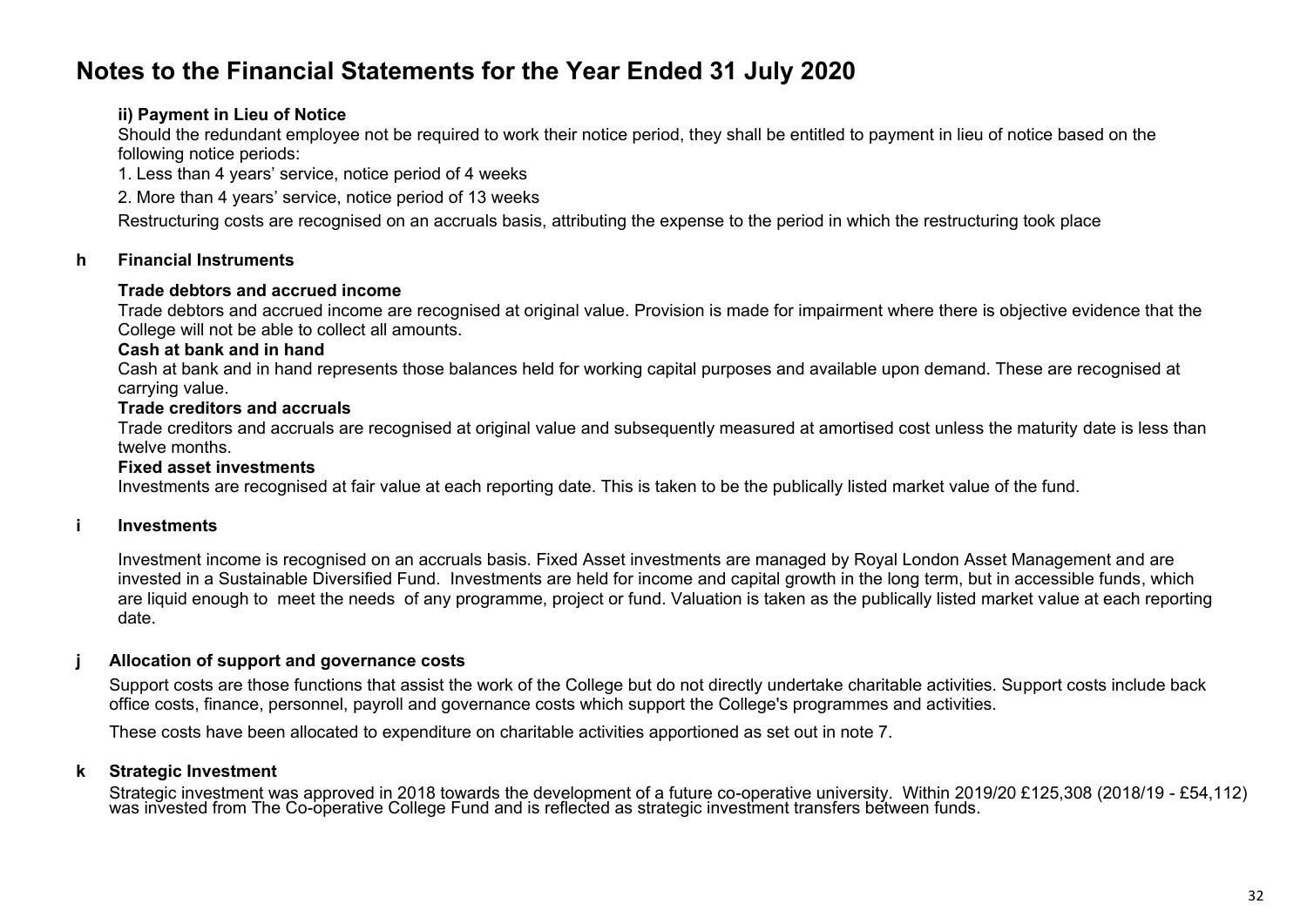#### **l Pension Scheme**

The Co-operative College offers an auto-enrolment compliant group personal pension scheme which is administered and managed by The Royal London Mutual Insurance Society Limited. New employees are enrolled at an employee contribution rate of 4% with The Co-operative College paying 8%. After two years' employment employees can opt to increase their contribution to 6% with the employer contribution increasing to 12%. Contributions to the scheme are recognised in the period to which they relate.

#### **m Tax and VAT**

The Co-operative College is a registered charity and as such is potentially exempt from taxation of its income to the extent that it falls within the charity exemptions as detailed in the Corporation Taxes Act 2010. The Co-operative College is VAT registered and charges VAT at the applicable rates according to its outputs. Where expenses can be directly attributed to a specific income stream, the VAT treatment mirrors that of the income. Where expenses cannot be directly attributed, the irrecoverable amount of VAT is calculated on the basis of staff allocation between different income streams.

#### **2 Income from Donations and Legacies**

|              | 2020    | 2019    |
|--------------|---------|---------|
|              |         |         |
| Donations    | 136,433 | 142,857 |
| Core Funding | 120,833 | 139,917 |
|              | 257,266 | 282,774 |

Income from donations and legacies above includes £74,749 relating to restricted purposes (2019: £138,991)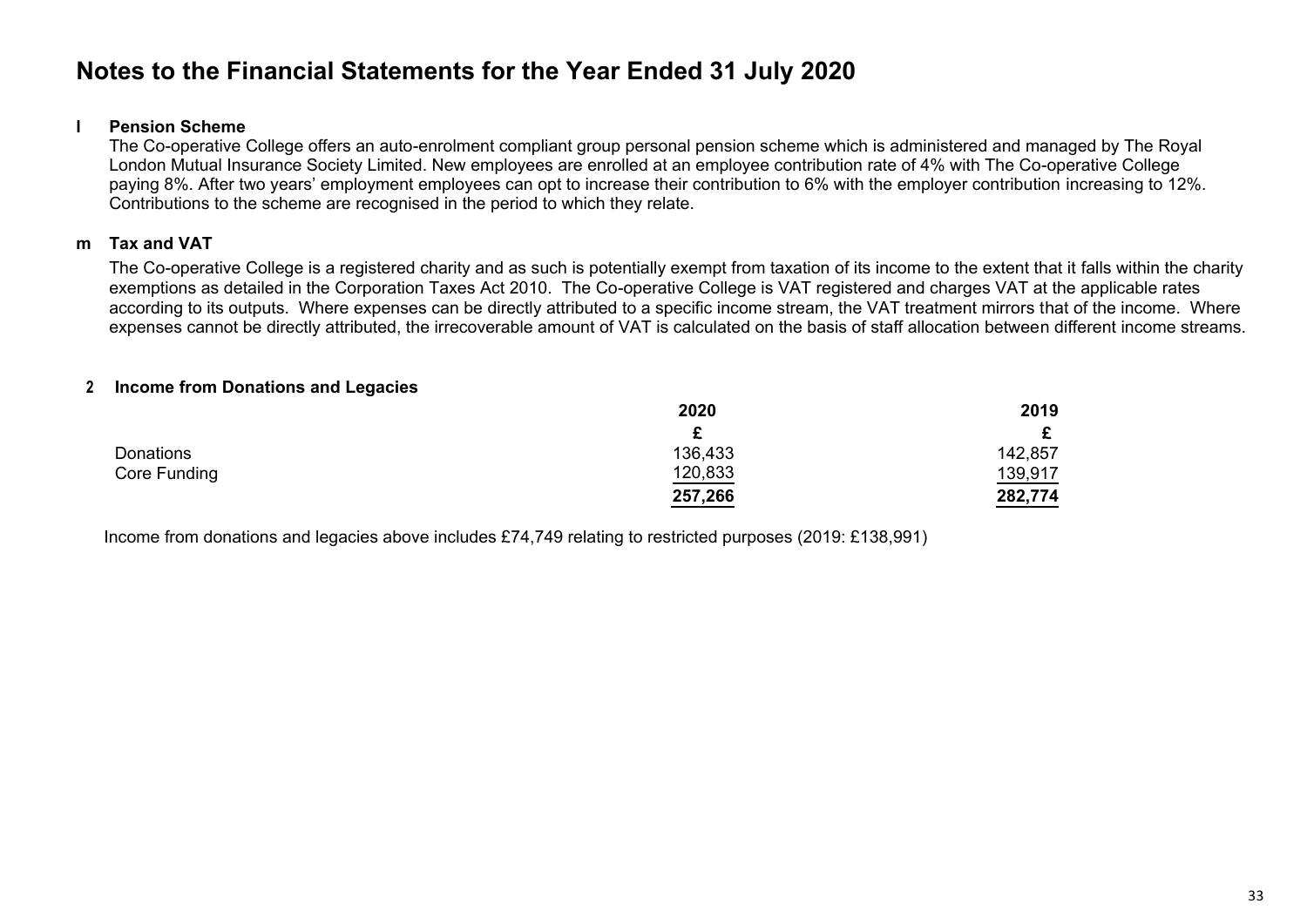#### **3 Grants**

In 2019/20 the College received the following grants and funding:

|                                                      | 2020    | 2019    |  |
|------------------------------------------------------|---------|---------|--|
|                                                      | £       | £       |  |
| <b>Scottish Government International Development</b> |         |         |  |
| Fund:                                                |         |         |  |
| Co-operative Pathways Project                        | -       | 55,461  |  |
| Co-op Foundation/Big Lottery Fund #iWill Fund:       |         |         |  |
| Youth Co-operative Action Phase Two                  | 66,098  | 80,839  |  |
| HMRC:                                                |         |         |  |
| <b>Coronavirus Job Retention Scheme</b>              | 51,618  |         |  |
|                                                      | 117,716 | 136,300 |  |

Income from grants above reflects £66,098 for restricted purposes (2019: £136,300)

#### **4 Charitable Income**

| 2020                             | Learning &<br><b>Development</b> | <b>Schools</b><br><b>Programmes</b> | Membership               | <b>Events</b> | <b>Research</b>          | <b>Projects</b> | Heritage<br>$\pmb{\times}$ | Central                  | <b>Total</b><br>2020 |
|----------------------------------|----------------------------------|-------------------------------------|--------------------------|---------------|--------------------------|-----------------|----------------------------|--------------------------|----------------------|
|                                  |                                  |                                     | £                        |               | £                        |                 |                            |                          | £                    |
| Course and programme fees        | 41,549                           | $\overline{\phantom{0}}$            |                          |               | $\overline{\phantom{a}}$ | 12,570          | $\overline{\phantom{0}}$   | $\sim$                   | 54,119               |
| Projects                         | 6,760                            | $\overline{\phantom{0}}$            | -                        |               | $\sim$                   | 149,610         | $\overline{\phantom{0}}$   | ,847                     | 157,767              |
| Service level agreement          | $\overline{\phantom{0}}$         |                                     |                          |               | $\overline{\phantom{0}}$ | ۰.              | 64,239                     | 7,957                    | 72,196               |
| <b>Miscellaneous</b>             | 623                              |                                     | $\overline{\phantom{0}}$ | .340          | $\overline{\phantom{a}}$ | 8,746           | $\overline{\phantom{a}}$   | ,205                     | 11,914               |
| Other charitable income (note 6) | $\overline{\phantom{0}}$         |                                     | 11,861                   | 30,264        | -                        | 1,000           | -                          | $\overline{\phantom{0}}$ | 43,125               |
|                                  | 48,932                           |                                     | 11,861                   | 31,604        | $\sim$                   | 171,476         | 64,239                     | 11,009                   | 339,121              |

Charitable income above includes £121,634 relating to restricted purposes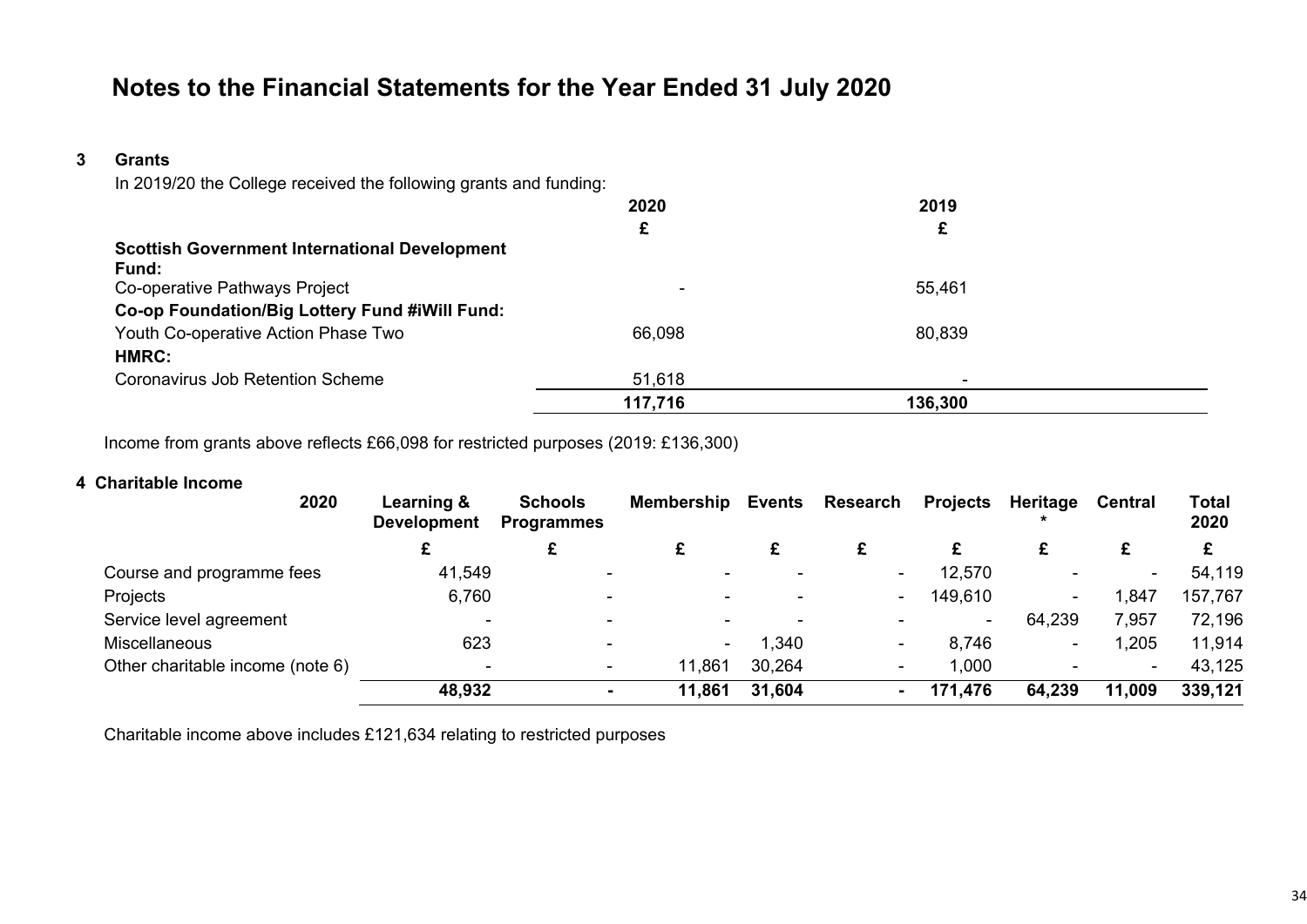| 2019                             | Learning &<br><b>Development</b> | <b>Schools</b><br><b>Programmes</b> | Membership | <b>Events</b>            | <b>Research</b> | <b>Projects</b>          | Heritage                 | Central                  | <b>Total</b><br>2019 |
|----------------------------------|----------------------------------|-------------------------------------|------------|--------------------------|-----------------|--------------------------|--------------------------|--------------------------|----------------------|
|                                  |                                  |                                     |            | £                        |                 | £                        | £                        |                          | £                    |
| Course and programme fees        | 68,819                           |                                     |            | $\overline{\phantom{0}}$ | (1,000)         | 1,600                    | $\sim$                   | 2,125                    | 71,544               |
| Projects                         |                                  |                                     |            |                          | -               | 213,993                  | $\overline{\phantom{a}}$ | 3,125                    | 217,118              |
| Consultancy                      | $\overline{\phantom{0}}$         | 4,756                               |            |                          | -               | 9,850                    |                          | $\overline{\phantom{a}}$ | 14,606               |
| Service level agreement          |                                  | $\overline{\phantom{0}}$            |            |                          |                 | $\overline{\phantom{a}}$ | 276,771                  | 40,000                   | 316,771              |
| <b>Miscellaneous</b>             | 1,747                            | 63                                  |            | 545                      | 55              | 3,898                    | $\overline{\phantom{0}}$ | (322)                    | 5,986                |
| Other charitable income (note 6) | 520                              | $\overline{\phantom{a}}$            | 8,668      | 28,759                   | 1,724           |                          |                          | $\overline{\phantom{a}}$ | 39,671               |
|                                  | 71,086                           | 4,819                               | 8,668      | 29,304                   | 779             | 229,341                  | 276,771                  | 44,928                   | 665,696              |

Charitable income above includes £183,404 relating to restricted purposes

\*All activities related to Heritage were charged back to the Co-operative Heritage Trust under a management agreement. Reporting on these activities can be found in the annual report and accounts of the Co-operative Heritage Trust.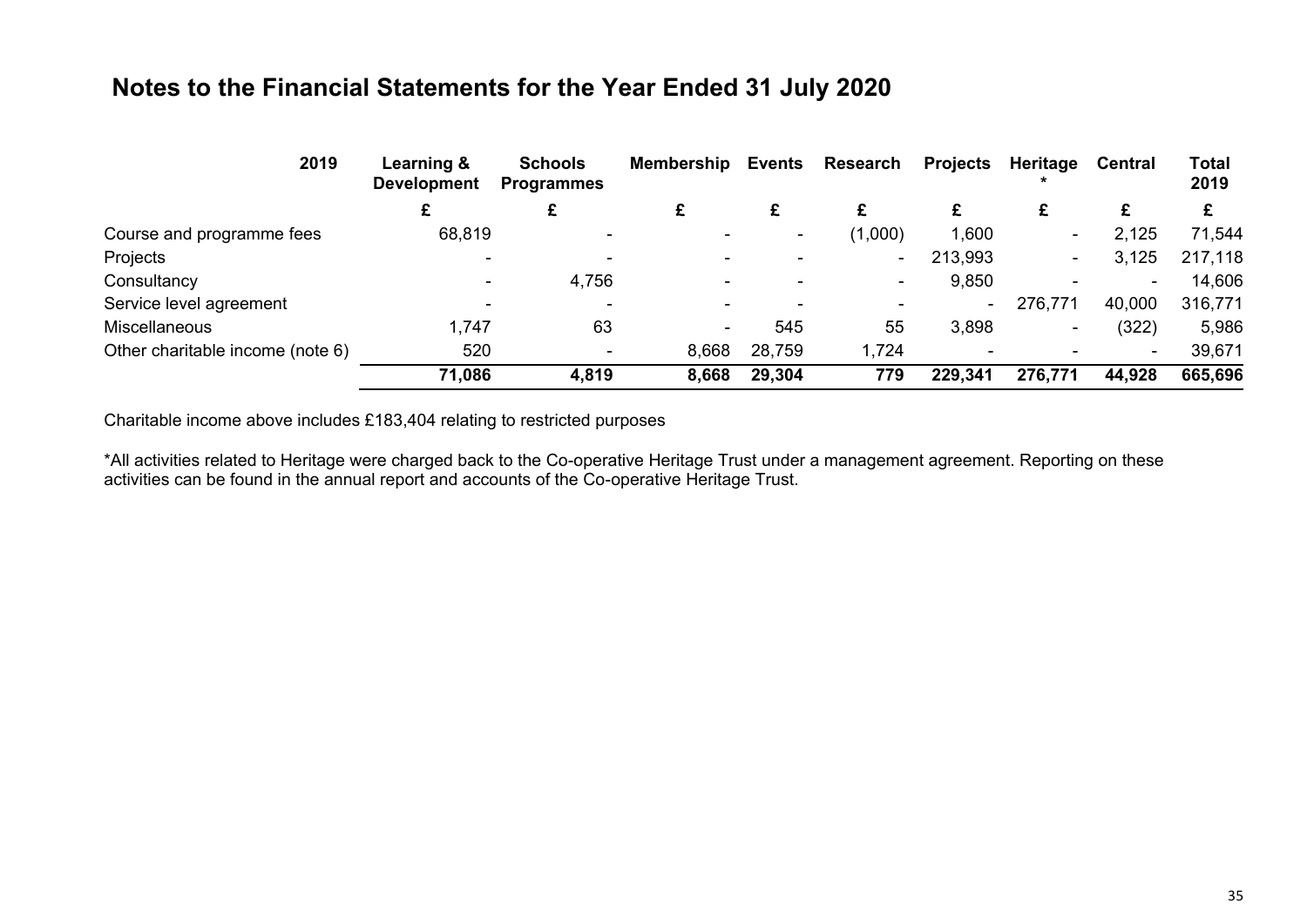### **5 Investment Income**

|                                                   | 2020   | 2019   |
|---------------------------------------------------|--------|--------|
|                                                   | £      | £      |
| Dividends and Interest on Fixed Asset Investments | 43,425 | 54,423 |
|                                                   | 43,425 | 54,423 |

Investment income above includes £12,930 relating to restricted funds (2019: £13,282)

| 6 | <b>Other Charitable Income</b> | 2020   | 2019   |
|---|--------------------------------|--------|--------|
|   |                                | £      | £      |
|   | Conferences                    | 25,224 |        |
|   | <b>Study Visits</b>            | 6,040  | 31,003 |
|   | Membership Income              | 11,861 | 8,668  |
|   |                                | 43,125 | 39,671 |

None of the above income related to restricted purposes

### **7 Allocation of Governance and Support Costs**

|                          |                                  | 2020                     |                               |                           | 2019                     |                                      |                                         |
|--------------------------|----------------------------------|--------------------------|-------------------------------|---------------------------|--------------------------|--------------------------------------|-----------------------------------------|
|                          | <b>Total</b><br><b>Allocated</b> | Governance               | <b>Other Support</b><br>Costs | Total<br><b>Allocated</b> | Governance               | <b>Other Support</b><br><b>Costs</b> | <b>Basis of</b><br><b>Apportionment</b> |
| <b>Cost Type</b>         | £                                | £                        | £                             | £                         | £                        | £                                    |                                         |
| Cost of Goods Sold       | 21,298                           | $\overline{\phantom{0}}$ | 21,298                        | 5,341                     | $\overline{\phantom{0}}$ | 5,341                                | Expenditure*                            |
| Administration           | 27,482                           | 168                      | 27,314                        | 25,005                    | 804                      | 24,201                               | Expenditure*                            |
| Central Staffing         | 340,197                          | 548                      | 339,649                       | 344,671                   | 252                      |                                      | 344,419 Expenditure*                    |
| Infrastructure           | 76,396                           | 732                      | 75,664                        | 54,877                    | 852                      |                                      | 54,025 Expenditure*                     |
| <b>Professional fees</b> | 11,384                           | $\overline{\phantom{0}}$ | 11,384                        | 1,004                     |                          |                                      | 1,004 Expenditure*                      |
| Travel                   | 5,732                            | 1,084                    | 4,648                         | 10,439                    | 201                      |                                      | 10,238 Expenditure*                     |
| Governance costs (Below) | 16,747                           | 16,747                   | ۰                             | 18,007                    | 18,007                   |                                      | - Expenditure*                          |
| <b>Total</b>             | 499,236                          | 19,279                   | 479,957                       | 459,344                   | 20,116                   | 439,228                              |                                         |

\*Governance and support costs are allocated to each charitable activity stream in proportion to its level of direct expenditure.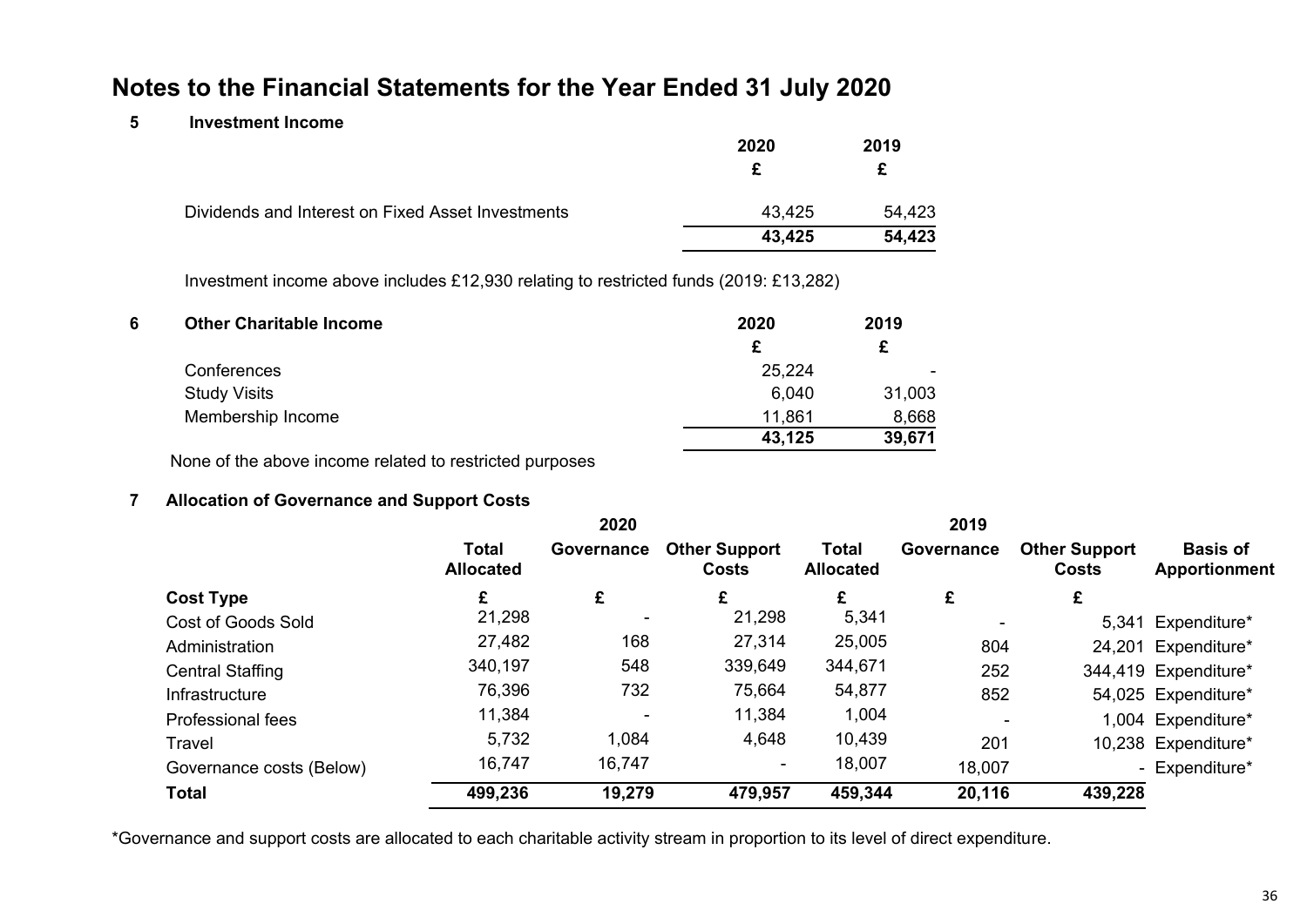| <b>Governance Costs:</b> | 2020   | 2019   |
|--------------------------|--------|--------|
| Trustee expenses         | 3,481  | 4,831  |
| <b>External auditor</b>  | 11,916 | 12,076 |
| Legal fees               | 1,350  | 1,100  |
|                          | 16,747 | 18,007 |

#### **Auditor's Remuneration**

The auditor's remuneration constituted an audit fee of £12,150 (2019: £18,007). No other services were provided by the auditor.

#### **8 Charitable Expenditure**

| 2020                               | Learning &<br><b>Development</b> | <b>Schools</b><br><b>Programmes</b> | <b>Events</b>            | <b>Research</b>          | <b>Projects</b> | Heritage | <b>University</b> | <b>Total 2020</b> |
|------------------------------------|----------------------------------|-------------------------------------|--------------------------|--------------------------|-----------------|----------|-------------------|-------------------|
|                                    | £                                | £                                   | £                        | £                        | £               | £        | £                 | £                 |
| Direct staffing costs              | 74,059                           | $\overline{\phantom{a}}$            | 34,623                   | 12,274                   | 207,897         | 45,038   | 104,817           | 478,708           |
| Direct costs of delivery           | 13,915                           | $\sim$                              | 53,465                   | $\overline{\phantom{a}}$ | 79,762          | 12,002   | 1,450             | 160,594           |
| Administration                     | 3,803                            | $\sim$                              | 7,387                    | 1,080                    | 6,888           | 934      | 3,224             | 23,316            |
| Infrastructure and premises        | 2,852                            | $\sim$                              | 4,318                    | 1,366                    | 18,713          | 5,299    | 19,000            | 51,548            |
| <b>Professional fees</b>           | 3,102                            | $\sim$                              | 12,800                   | 295                      | 9,888           | 814      | 3,911             | 30,810            |
| Travel                             | 731                              | $\overline{\phantom{0}}$            | 76                       | 269                      | 4,534           | 153      | 2,083             | 7,846             |
| <b>Miscellaneous</b>               | (1,500)                          | 2,329                               | $\overline{\phantom{a}}$ |                          | ٠               |          |                   | 829               |
| Other support costs (see           | 61,749                           | 1,483                               | 71,753                   | 9,734                    | 208,682         | 40,910   | 85,646            | 479,957           |
| note 7)                            | 2,480                            | 60                                  | 2,882                    | 391                      | 8,383           | 1,643    | 3,440             | 19,279            |
| Governance costs (see<br>note $7)$ |                                  |                                     |                          |                          |                 |          |                   |                   |
|                                    | 161,191                          | 3,872                               | 187,304                  | 25,409                   | 544,747         | 106,793  | 223,571           | 1,252,887         |

Expenditure on charitable activities was £1,252,887 (2019: £1,354,865) of which £1,061,639 (2019: £1,091,218) was unrestricted and £191,248 (2019:£263,647) was restricted.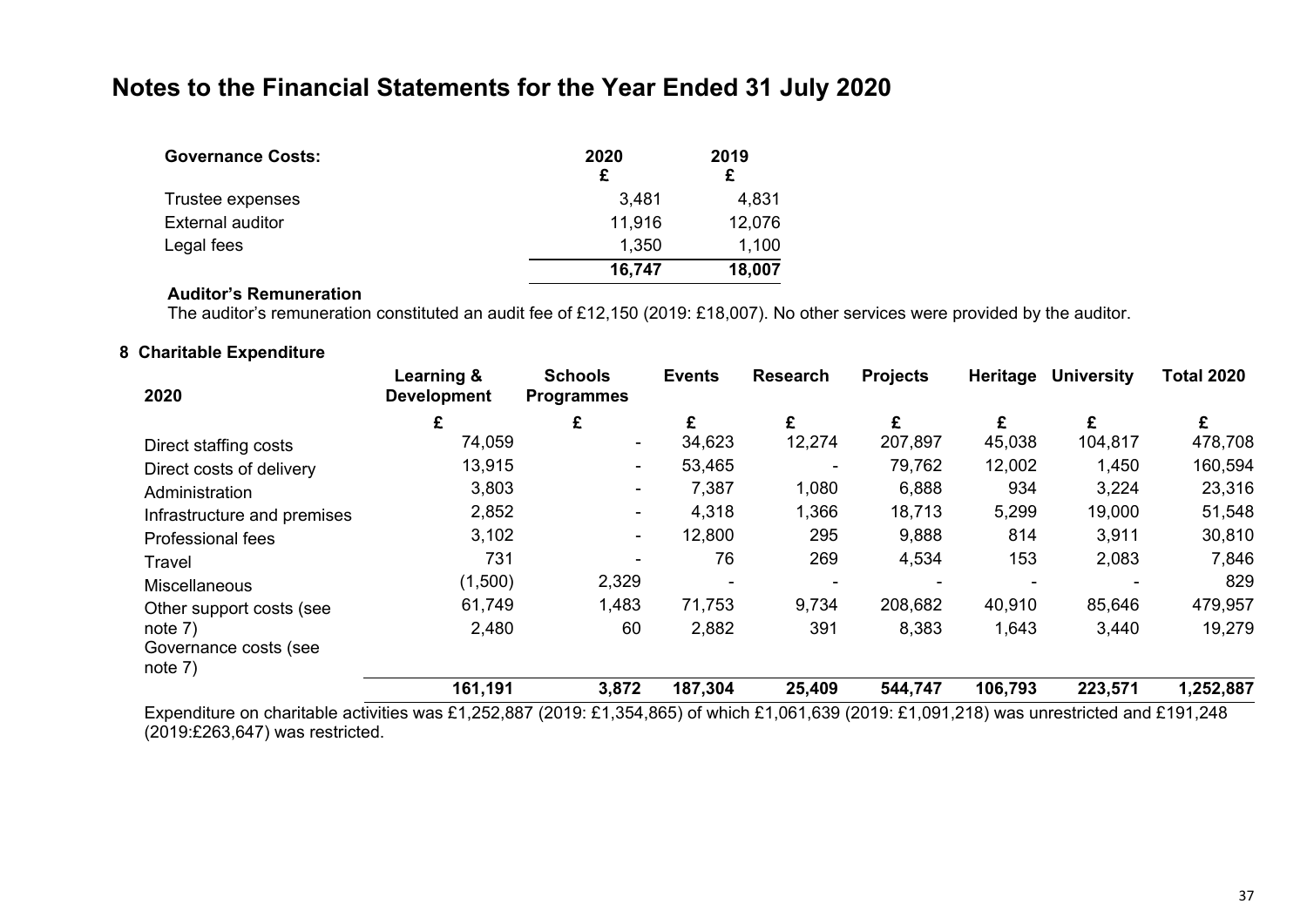| 2019                                | Learning &<br><b>Development</b> | <b>Schools</b><br><b>Programmes</b> | <b>Events</b> | <b>Research</b> | <b>Projects</b> | Heritage | <b>University</b> | <b>Total 2019</b> |
|-------------------------------------|----------------------------------|-------------------------------------|---------------|-----------------|-----------------|----------|-------------------|-------------------|
|                                     | £                                | £                                   | £             | £               | £               | £        | £                 | £                 |
| Direct staffing costs               | 65,899                           | 288                                 | 31,738        | 30,428          | 186,098         | 212,542  | 30,007            | 557,000           |
| Direct costs of delivery            | 23,767                           | 2,125                               | 11,096        | 1,597           | 112,364         | 2,541    | 1,500             | 154,991           |
| Administration                      | 3,421                            | 15                                  | 8,274         | 1,798           | 5,490           | 5,068    | 5,147             | 29,213            |
| Infrastructure and premises         | 12,206                           | 4,257                               | 3,350         | 3,484           | 18,063          | 42,348   | 9,561             | 93,267            |
| Professional fees                   | 3,720                            | ۰.                                  | 15,247        | 10,307          | 5,393           | 9,244    | 93                | 44,004            |
| Travel                              | 1,332                            |                                     | 822           | 3,275           | 5,106           | 3,924    | 3,341             | 17,799            |
| Miscellaneous                       | 1,500                            | (2,329)                             |               | 33              |                 | 42       |                   | (754)             |
| Other support costs (see<br>note 7) | 54,857                           | 2,136                               | 34,592        | 24,975          | 163,089         | 135,228  | 24,351            | 439,228           |
| Governance costs (see<br>note 7)    | 2,512                            | 98                                  | 1,584         | 1,144           | 7,469           | 6,193    | 1,115             | 20,116            |
|                                     | 169,214                          | 6,590                               | 106,703       | 77,041          | 503,072         | 417,130  | 75,115            | 1,354,865         |

| 9 | <b>Raising Funds</b>           | 2020   | 2019   |
|---|--------------------------------|--------|--------|
|   |                                | £      | £      |
|   | <b>Fundraising Staff Costs</b> | 3,541  | 33,865 |
|   | <b>Membership Staff Costs</b>  | 28,370 | 28,293 |
|   | Administration                 | 2,547  | 5,351  |
|   | Infrastructure                 | 5,419  | 2,862  |
|   | Travel                         | 106    | 879    |
|   | <b>Miscellaneous</b>           | 240    |        |
|   | <b>Investment Management</b>   | 17,708 | 18,928 |
|   |                                | 57,931 | 90,178 |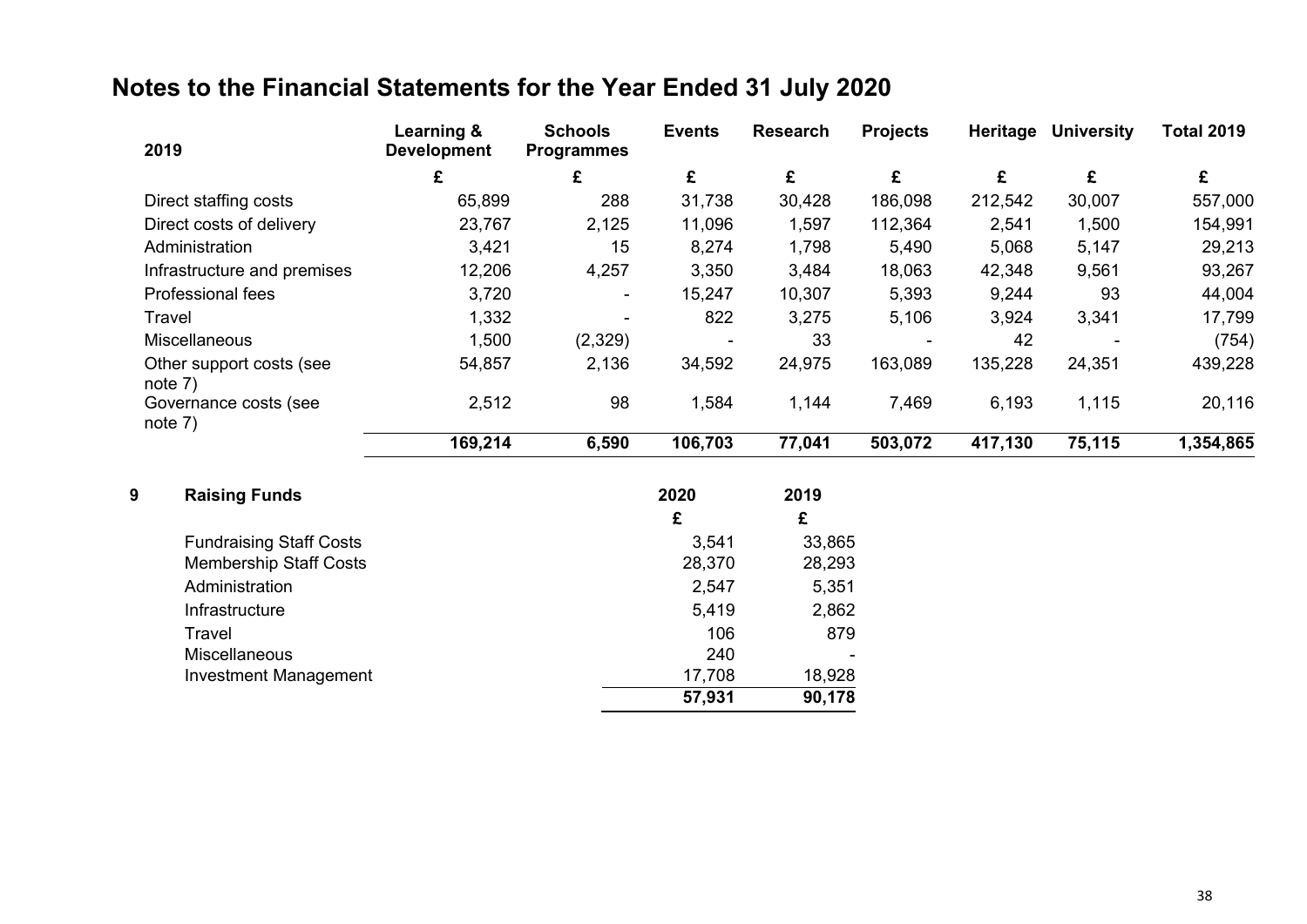#### **10 Employee Costs**

The College seeks to ensure that all colleagues are fairly rewarded for the work that they undertake. All colleagues are appointed to a role cluster and level that is appropriate to the content of their role. Each role cluster and level has specific salary bands.

The average number of colleagues employed by the College was:

|                                                        | 2020    | 2019    |
|--------------------------------------------------------|---------|---------|
| Full time                                              | 15.2    | 19.0    |
| Part time                                              | 5.7     | 4.8     |
|                                                        | 20.9    | 23.8    |
| <b>Full time equivalents</b>                           | 18.9    | 21.9    |
| The costs incurred in respect of these employees were: | 2020    | 2019    |
|                                                        | £       | £       |
| Salaries & wages                                       | 692,160 | 785,141 |
| Social security                                        | 70,666  | 80,982  |
| Pension                                                | 68,068  | 77,449  |
| Other                                                  | 19,923  | 20,259  |
|                                                        | 850,817 | 963,831 |

**The following one off payments relating to termination of employment have been made**

|                            | 2020                     | 2019  |
|----------------------------|--------------------------|-------|
|                            |                          |       |
| <b>Redundancy Payments</b> | $\overline{\phantom{0}}$ | 2,252 |
|                            | $\blacksquare$           | 2,252 |

In September 2018 one employee was made redundant following the completion of our Co-operative Pathways project in Malawi.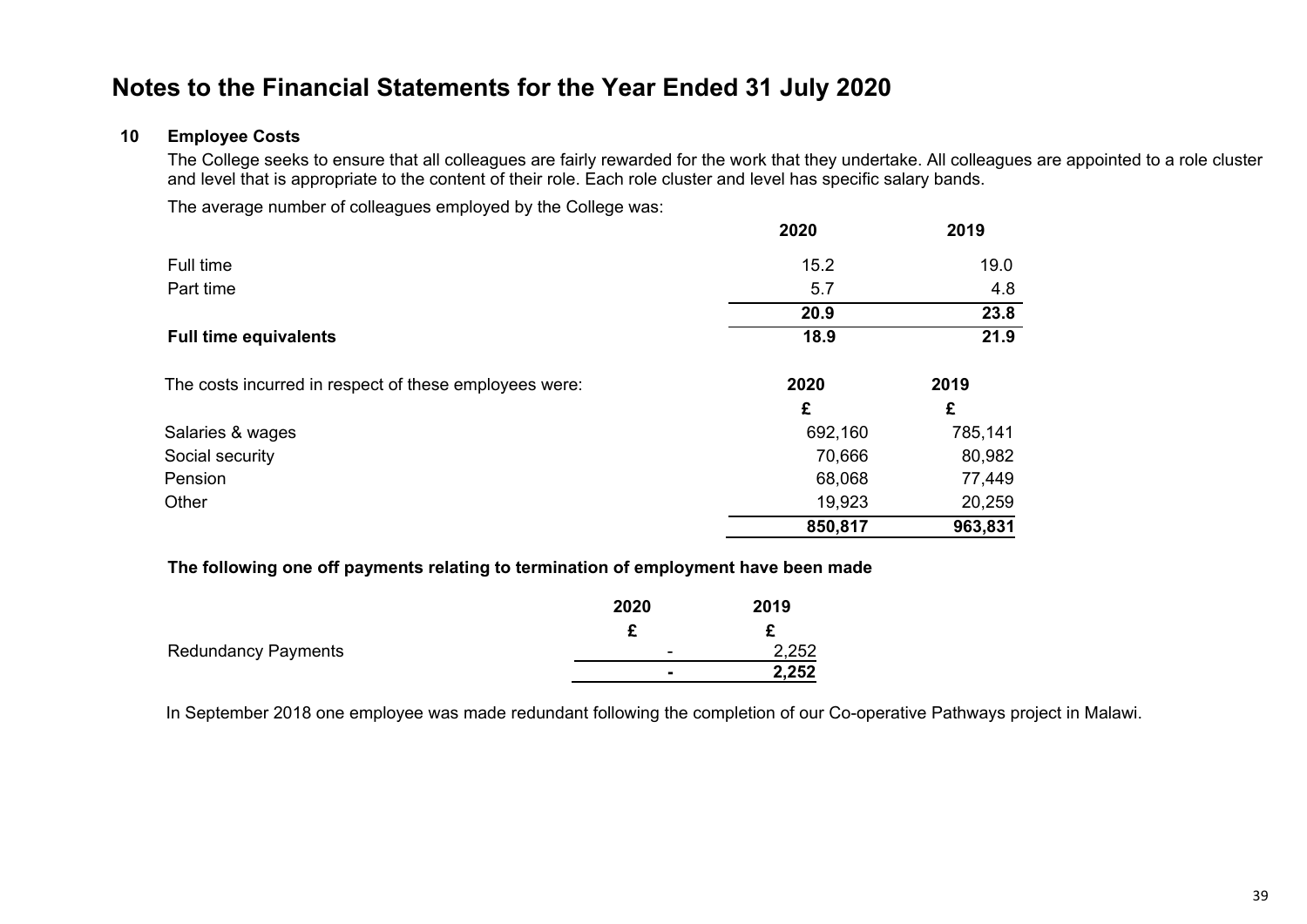#### **11 Key Management Personnel**

The College considers its key management personnel to comprise the Trustees, Chief Executive & Principal and Vice Principal - Co-operative Education & Research.

The total remuneration for the key management personnel was as follows:

|                       | 2020    | 2019    |
|-----------------------|---------|---------|
|                       |         |         |
| <b>Salaries</b>       | 106,711 | 144,056 |
| Pension contributions | 12,805  | 17,287  |
|                       | 119,516 | 161,343 |

The remuneration of the Chief Executive & Principal, who is the highest paid employee and included in the above figures is as follows:

#### **Simon Parkinson**

|                       | 2020   | 2019   |
|-----------------------|--------|--------|
|                       | £      | £      |
| Salary                | 29,968 | 85,000 |
| Pension contributions | 3,596  | 10,200 |
|                       | 33,564 | 95,200 |
| <b>Priscilla Ross</b> | 2020   | 2019   |
|                       | £      | £      |
| Salary                | 56,222 |        |
| Pension contributions | 6,747  |        |
|                       | 62,969 |        |

On 6th December 2019, Simon Parkinson left his role as Chief Executive & Principal to be replaced by Dr Priscilla Ross who was previously Vice Principal - Co-operative Education & Research. This latter role was not replaced during the year.

The number of members of the key management personnel (including the Chief Executive & Principal) whose remuneration, excluding pension contributions, falls into the following bandings:

|                   | 2020 | 2019 |
|-------------------|------|------|
| £80,001 - £90,000 | -    |      |
| £70,001-£80,000   |      | -    |
|                   |      |      |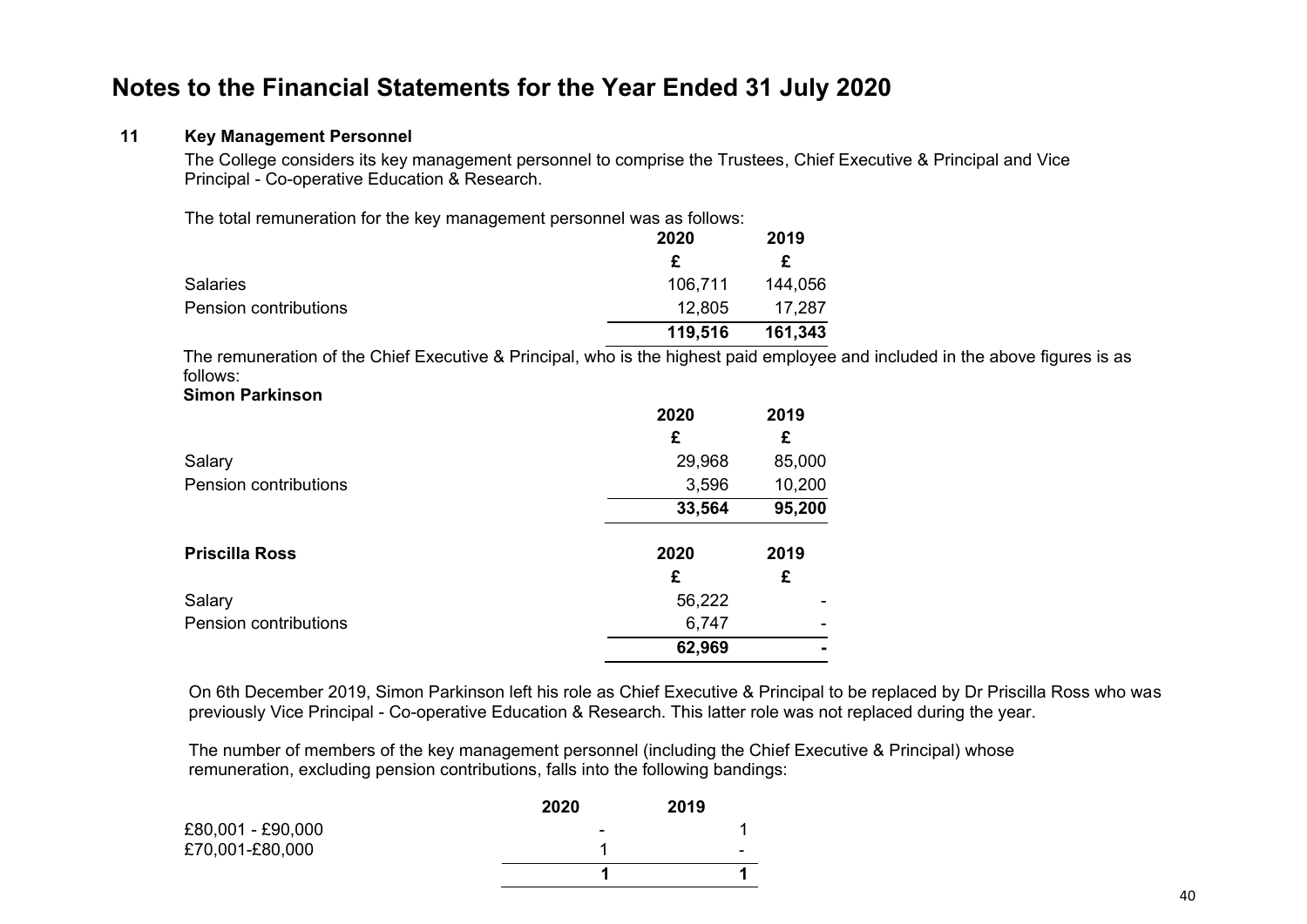#### **12 Trustee Remuneration**

The trustees received no remuneration in the performance of their duties.

Eight trustees (2019: Seven) were reimbursed expenses during the year totalling £4,565 (2019: £3,373). These represented essential travel and subsistence costs in performance of their duties. These expenses include travel, accommodation and subsistence when attending the College's Centenary conference in November 2019.

The Co-operative College had the following staff trustee during the year. They received no remuneration as trustee. Their remuneration as an employee was as follows:

|    |                                  | <b>Daniel Cox</b><br>£ |              |
|----|----------------------------------|------------------------|--------------|
|    | Salary                           | 23,816                 |              |
|    | <b>Pension Contributions</b>     | 1,905                  |              |
|    |                                  | 25,721                 |              |
| 13 | <b>Intangible Fixed Assets</b>   |                        |              |
|    |                                  | Website                | <b>Total</b> |
|    |                                  | £                      | £            |
|    | Cost                             |                        |              |
|    | 01 August 2019                   | 18,000                 | 18,000       |
|    | 31 July 2020                     | 18,000                 | 18,000       |
|    | <b>Amortisation</b>              |                        |              |
|    | 01 August 2019                   | 9,000                  | 9,000        |
|    | Charge for year                  | 4,500                  | 4,500        |
|    | 31 July 2020                     | 13,500                 | 13,500       |
|    | Net book value at 01 August 2019 | 9,000                  | 9,000        |
|    | Net book value at 31 July 2020   | 4,500                  | 4,500        |
|    |                                  |                        |              |

Amortisation has been charged against charitable activities in the Statement of Financial Activities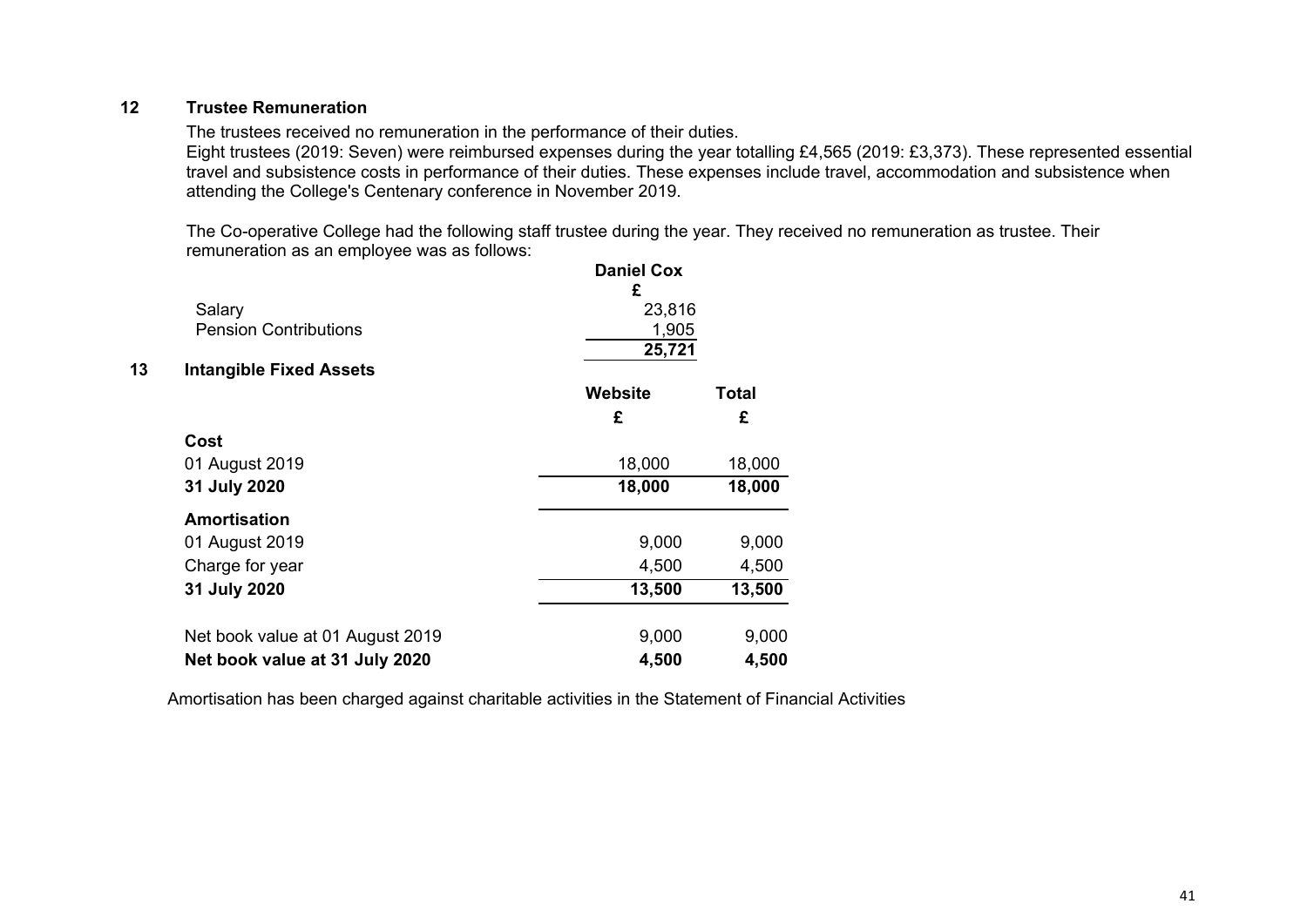#### **14 Tangible Fixed Assets**

|    |                                  |              | <b>IT Equipment</b>                       | <b>Plant, fixtures</b><br>and fittings | Total                            |
|----|----------------------------------|--------------|-------------------------------------------|----------------------------------------|----------------------------------|
|    |                                  |              | £                                         | £                                      | £                                |
|    | Cost                             |              |                                           |                                        |                                  |
|    | 01 August 2019                   |              | 78,846                                    | 77,871                                 | 156,717                          |
|    | <b>Additions</b>                 |              | 5,444                                     |                                        | 5,444                            |
|    | 31 July 2020                     |              | 84,290                                    | 77,871                                 | 162,161                          |
|    | <b>Depreciation</b>              |              |                                           |                                        |                                  |
|    | 01 August 2019                   |              | 62,675                                    | 73,237                                 | 135,912                          |
|    | Charge for year                  |              | 6,696                                     | 2,379                                  | 9,075                            |
|    | 31 July 2020                     |              | 69,371                                    | 75,616                                 | 144,987                          |
|    | Net book value at 01 August 2019 |              | 16,171                                    | 4,634                                  | 20,805                           |
|    | Net book value at 31 July 2020   |              | 14,919                                    | 2,255                                  | 17,174                           |
| 15 | <b>Fixed Asset Investments</b>   |              |                                           |                                        |                                  |
|    |                                  | <b>Total</b> | <b>Royal London</b><br><b>Sustainable</b> | Co-operative<br>Group                  | <b>Chelmsford</b><br><b>Star</b> |
|    |                                  |              | <b>Diversified Fund</b>                   | <b>Shares</b>                          | <b>Share Account</b>             |
|    |                                  | £            | £                                         | £                                      | £                                |
|    | 1 August 2019                    | 3,170,430    | 3,168,930                                 | 500                                    | 1,000                            |
|    | <b>Divestments</b>               | (665,000)    | (665,000)                                 |                                        |                                  |
|    | Valuation gain                   | 235,922      | 235,922                                   |                                        |                                  |
|    | <b>Management Charges</b>        | (17, 707)    | (17, 707)                                 |                                        |                                  |
|    | 31 July 2020                     | 2,732,645    | 2,722,145                                 | 500                                    | 1,000                            |

Fixed asset investments held with Royal London in a sustainable diversified fund are reflected at fair value (their market value) at the reporting date. This treatment is in accordance paragraph 11.14(d) of FRS 102.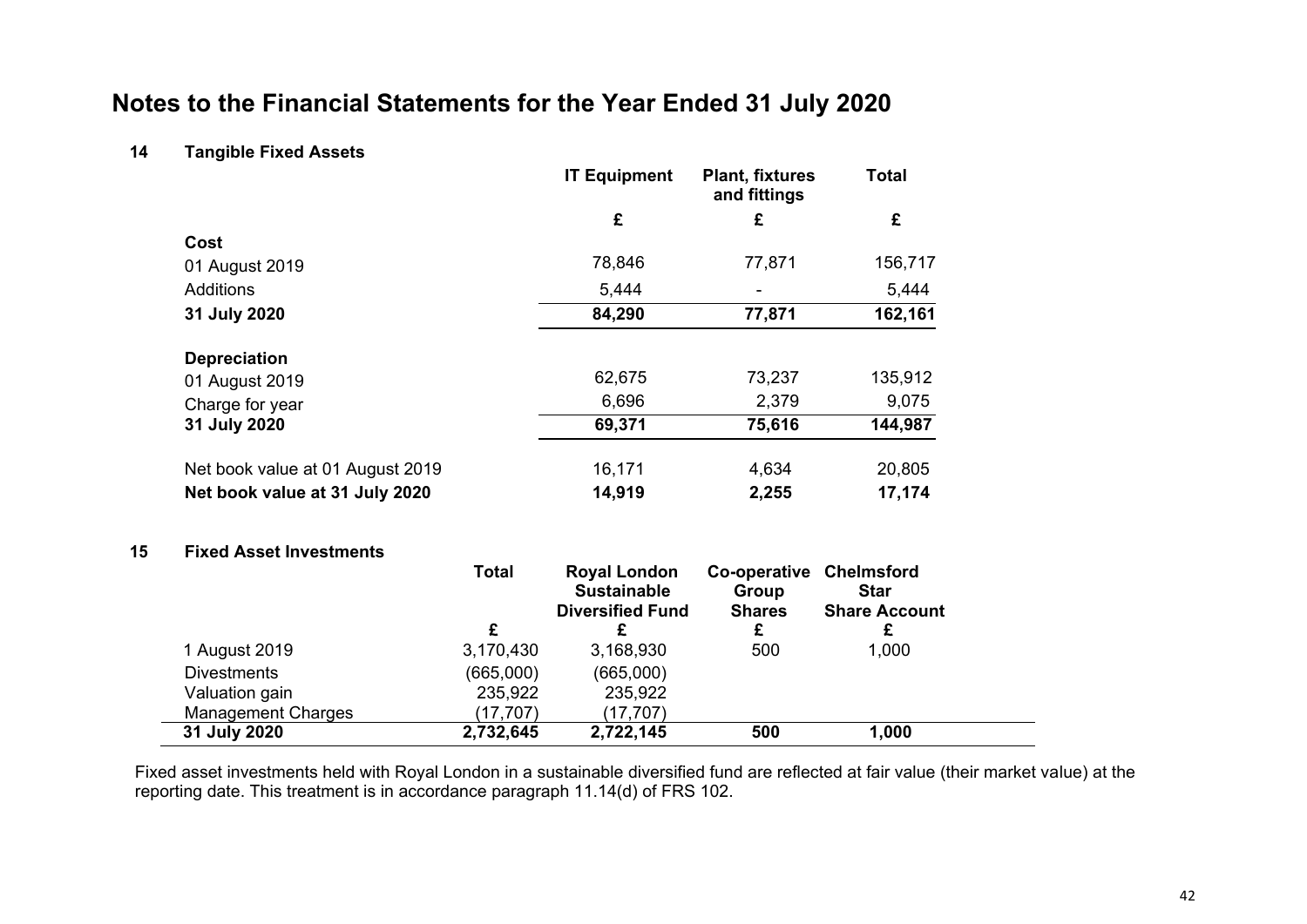| 16 | <b>Debtors</b>                      |         | 2020<br>£ | 2019<br>£ |
|----|-------------------------------------|---------|-----------|-----------|
|    | Trade debtors                       |         | 33,025    | 126,425   |
|    | Project debtors                     |         | 27,493    | 3,477     |
|    | Accrued income                      |         | 25,680    | 57,035    |
|    | <b>VAT</b>                          |         | 4,795     | 1,562     |
|    | Prepayments                         |         | 24,438    | 33,787    |
|    | Other debtors                       |         | 566       | 1,436     |
|    |                                     |         | 115,997   | 223,723   |
| 17 | <b>Stock</b>                        |         |           |           |
|    |                                     | £       |           |           |
|    | <b>Opening Stock</b>                | 6,187   |           |           |
|    | <b>Stock Write Down</b>             | (3,719) |           |           |
|    | <b>Total Stock</b>                  | 2,468   |           |           |
| 18 | <b>Creditors</b>                    |         |           |           |
|    |                                     | 2020    | 2019      |           |
|    |                                     | £       | £         |           |
|    | <b>Trade creditors</b>              | 42,964  | 35,186    |           |
|    | Deferred income - Project creditors | 44,804  | 45,824    |           |
|    | Accruals                            | 28,538  | 34,272    |           |
|    | Taxation and social security        | 17,302  | 22,814    |           |
|    | Other deferred income (note 19)     | 8,924   | 16,038    |           |
|    | Other creditors                     | 8,621   | 11,893    |           |
|    |                                     | 151,153 | 166,027   |           |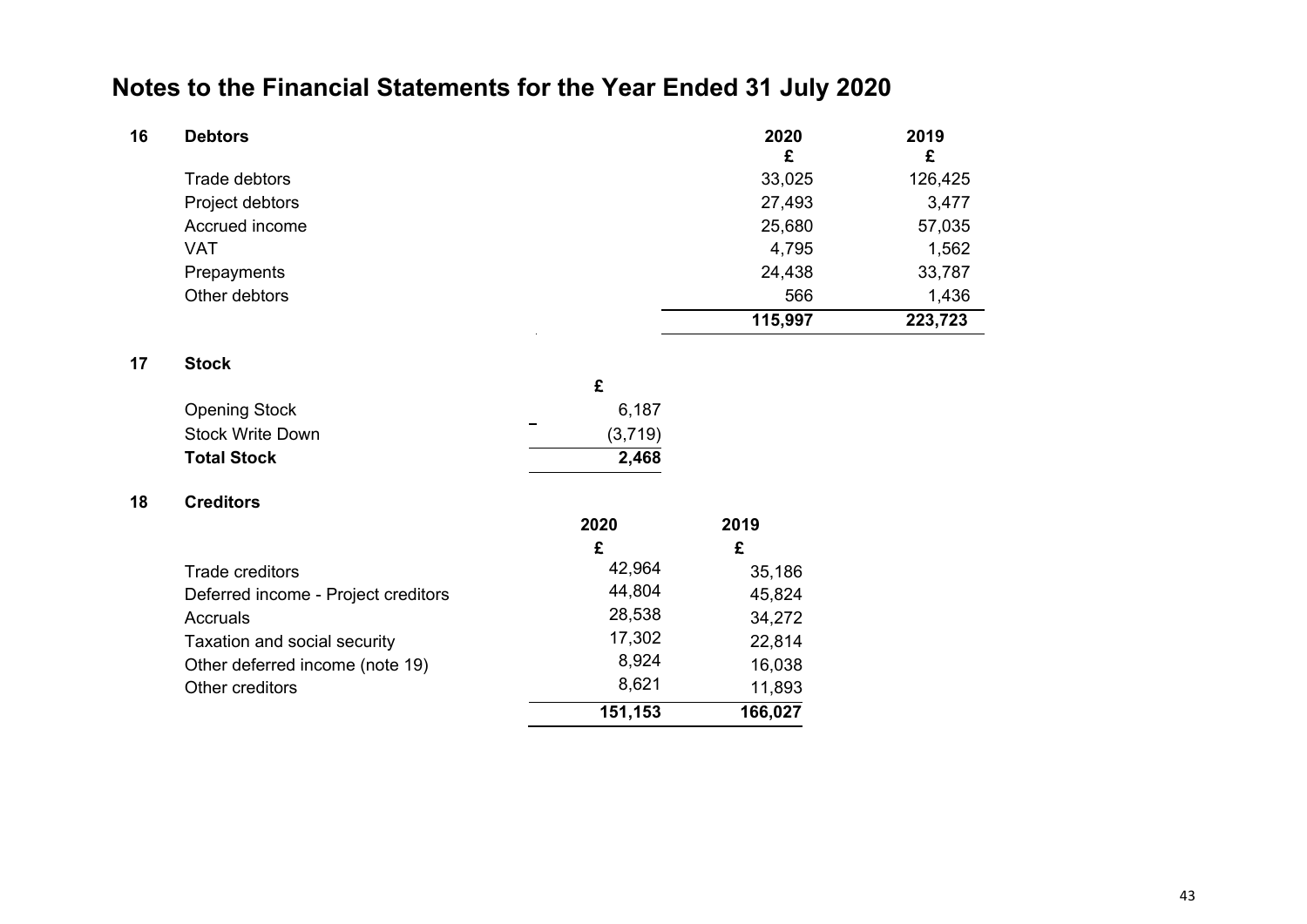#### **19 Deferred Income**

|                          | 2020   | 2019   |
|--------------------------|--------|--------|
|                          | £      | £      |
| <b>Project Creditors</b> | 44,804 | 45,824 |
| <b>Study Visits</b>      |        | 7,190  |
| Core funding             | 4,667  |        |
| Conference               |        | 2,667  |
| Workshops                | 604    | 458    |
| Membership subscriptions | 3,653  | 5,723  |
|                          | 53,728 | 61,862 |

#### **Reconciliation of Deferred Income**

| Balance at 1 Aug 2019               | 61,862    |
|-------------------------------------|-----------|
| Amount released from previous years | (43, 231) |
| Amount deferred in current year     | 35,097    |
| Balance at 31 July 2020             | 53,728    |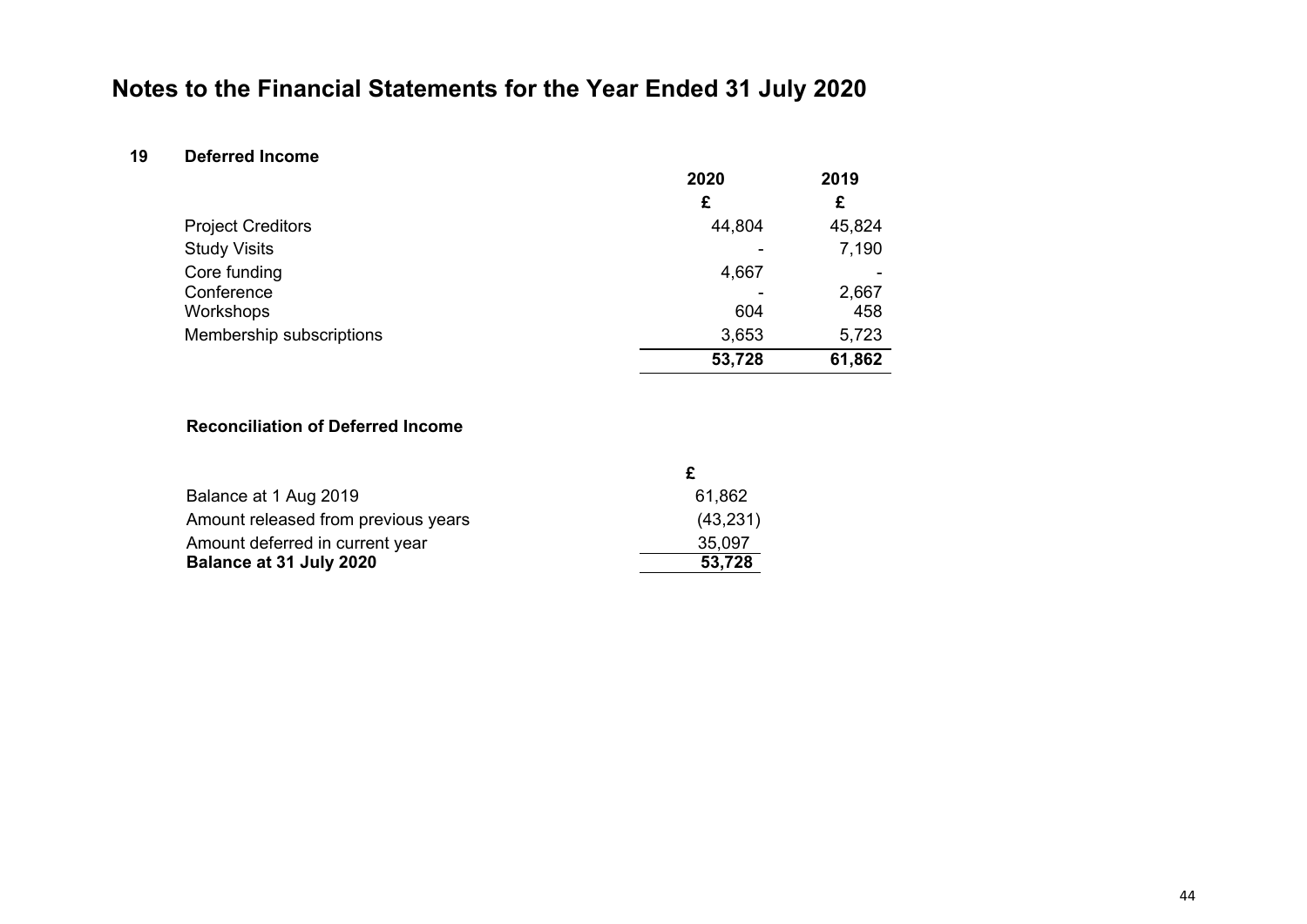| 20 | <b>Operating Lease Commitments</b>                | 2020   | 2019   |
|----|---------------------------------------------------|--------|--------|
|    |                                                   | £      | £      |
|    | <b>Land &amp; Buildings</b>                       |        |        |
|    | Not later than one year                           | 13,511 | 13,511 |
|    |                                                   | 13,511 | 13,511 |
|    | <b>Plant &amp; Machinery</b>                      |        |        |
|    | Not later than one year                           | 5,331  | 7,736  |
|    | Later than one year and not later than five years |        | 5,802  |
|    |                                                   | 5,331  | 13,538 |
|    | Total                                             | 18,842 | 27,049 |

Payments under operating leases within the year amounted to:

|                            | 2020   | 2019   |  |
|----------------------------|--------|--------|--|
|                            |        |        |  |
| Land & Buildings           | 32,427 | 32,427 |  |
| <b>Plant and Machinery</b> | 8.147  | 7,736  |  |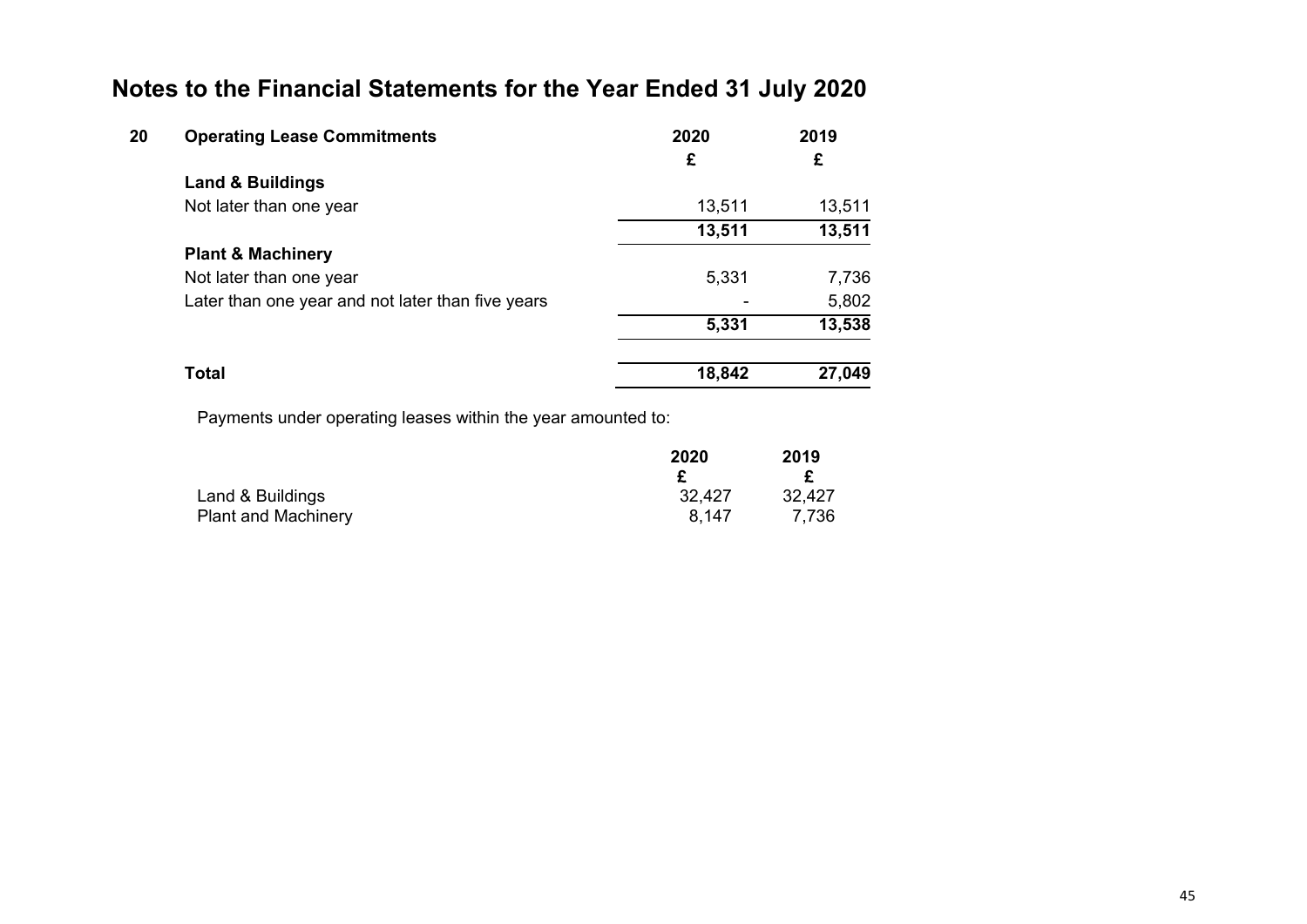**21 Charitable Funds** 

| 2020                                              | <b>Balance at 1</b><br>August 2019 | <b>Income</b> | <b>Expenditure</b> | <b>Investment Gains</b> | <b>Transfers</b><br><b>Between</b><br><b>Funds</b> | <b>Balance at 31</b><br><b>July 2020</b> |
|---------------------------------------------------|------------------------------------|---------------|--------------------|-------------------------|----------------------------------------------------|------------------------------------------|
|                                                   | £                                  | £             | £                  | £                       | £                                                  | £                                        |
| <b>Expendable Endowment Funds:</b>                |                                    |               |                    |                         |                                                    |                                          |
| Co-operative College Fund                         | 2,060,152                          |               | (9,306)            | 123,992                 | (648,076)                                          | 1,526,762                                |
|                                                   | 2,060,152                          | $\mathbf 0$   | (9,306)            | (123, 922)              | (648, 076)                                         | 1,526,762                                |
| <b>Restricted Funds:</b>                          |                                    |               |                    |                         |                                                    |                                          |
| Les Stannard Co-operative Citizenship<br>Fund     | 44,491                             | 664           | (303)              | 4,031                   |                                                    | 48,883                                   |
| Co-operative Pioneers Memorial Fund               | 831,617                            | 12,264        | (14, 049)          | 74,587                  |                                                    | 904,419                                  |
| Joyce & Vic Butler                                | 161                                | 2             | (1)                | 15                      |                                                    | 177                                      |
| Zambia - DGRV                                     |                                    | 6,211         | (6, 211)           |                         |                                                    |                                          |
| <b>Together Enterprise Scotland</b>               |                                    | 2,426         | (2, 426)           |                         |                                                    |                                          |
| Rwanda S.E.A.D. Project                           |                                    | 7,370         | (7, 370)           |                         |                                                    |                                          |
| Co-op (Ad)venture                                 |                                    | 74,749        | (74, 749)          |                         |                                                    |                                          |
| Co-op Starter 2                                   |                                    | 8,125         | (8, 125)           |                         |                                                    |                                          |
| Coop4Edu                                          |                                    | 14,310        | (14, 310)          |                         |                                                    |                                          |
| --Co-op Pathways Malawi                           |                                    |               |                    |                         |                                                    |                                          |
| Malawi - DGRV                                     |                                    | 10,334        | (10, 334)          |                         |                                                    |                                          |
| Co-op Foundation/Big Lottery Fund<br>#iWilll Fund |                                    |               |                    |                         |                                                    |                                          |
| Youth Co-operative Action                         |                                    |               |                    |                         |                                                    |                                          |
| Youth Co-operative Action Phase Two               | 77,359                             | 66,098        | (53, 122)          | 8,120                   |                                                    | 98,455                                   |
| NSCCT Barefoot Co-operative Project               |                                    | 6,760         | (6,760)            |                         | $\overline{\mathbf{0}}$                            |                                          |
|                                                   | 953,628                            | 319,313       | (197, 760)         | 86,753                  |                                                    | 1,051,934                                |
| <b>Unrestricted Funds:</b>                        |                                    |               |                    |                         |                                                    |                                          |
| <b>Revenue Reserves</b>                           | 282,000                            | 430,499       | (1, 103, 752)      | 25,177                  | 648,076                                            | 282,000                                  |
| <b>Total Charitable Funds</b>                     | 3,295,780                          | 639,812       | (1,310,818)        | 235,922                 | 0                                                  | 2,860,696                                |

Transfers between funds consist of £522,767 to maintain unrestricted reserves at agreed minimum levels and £125,309 to provide strategic investment as approved by trustees. The latter consists of funds to support the College's development towards achieving degree awarding powers and exploring the possibility of a future Co-operative University.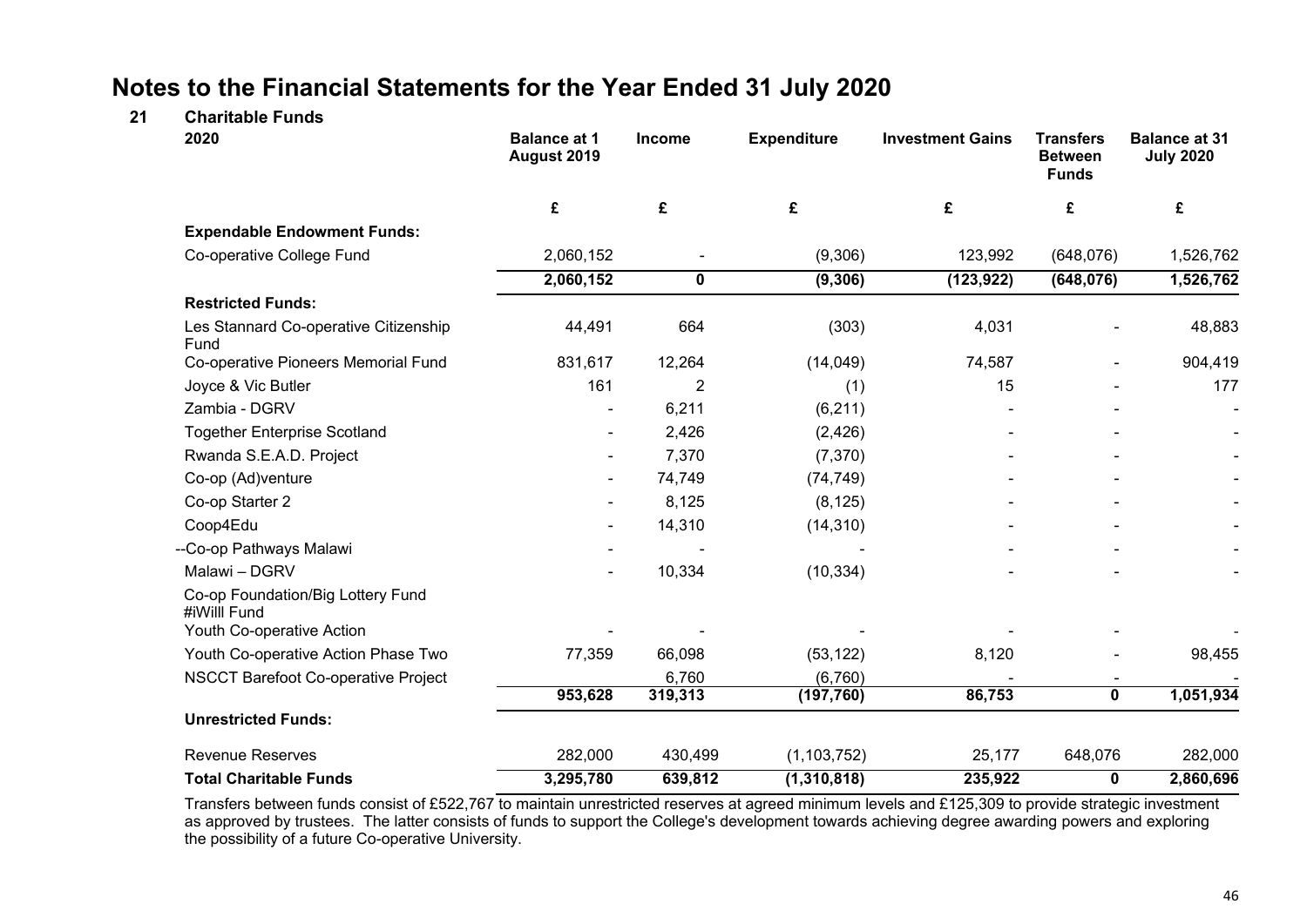#### **21 Charitable Funds**

| 2019                                              | <b>Balance at 1</b><br>August 2018 | <b>Income</b> | <b>Expenditure</b><br><b>Investment Gains</b> |         | <b>Transfers</b><br><b>Between</b><br><b>Funds</b> | <b>Balance at 31</b><br><b>July 2019</b> |
|---------------------------------------------------|------------------------------------|---------------|-----------------------------------------------|---------|----------------------------------------------------|------------------------------------------|
|                                                   | £                                  | £             | £                                             | £       | £                                                  | £                                        |
| <b>Expendable Endowment Funds:</b>                |                                    |               |                                               |         |                                                    |                                          |
| Co-operative College Fund                         | 2,412,508                          |               | (11,683)                                      | 182,056 | (522, 729)                                         | 2,060,152                                |
|                                                   | 2,412,508                          | $\mathbf 0$   | (11, 683)                                     | 182,056 | (522, 729)                                         | 2,060,152                                |
| <b>Restricted Funds:</b>                          |                                    |               |                                               |         |                                                    |                                          |
| Les Stannard Co-operative Citizenship<br>Fund     | 40,091                             | 675           | (256)                                         | 3,981   |                                                    | 44,491                                   |
| Co-operative Pioneers Memorial Fund               | 749,421                            | 12,605        | (4,830)                                       | 74,421  |                                                    | 831,617                                  |
| Joyce & Vic Butler                                | 145                                | 2             | (1)                                           | 15      |                                                    | 161                                      |
| <b>Together Enterprise</b>                        |                                    | 24,000        | (24,000)                                      |         |                                                    |                                          |
| <b>Together Enterprise Scotland</b>               |                                    | 13,391        | (13, 391)                                     |         |                                                    |                                          |
| Rwanda S.E.A.D. Project                           |                                    | 7,800         | (7,800)                                       |         |                                                    |                                          |
| Co-op (Ad)venture                                 |                                    | 138,991       | (138, 991)                                    |         |                                                    |                                          |
| Co-op Starter 2                                   |                                    | 4,952         | (4,952)                                       |         |                                                    |                                          |
| Coop4Edu                                          |                                    | 3,992         | (3,992)                                       |         |                                                    |                                          |
| --Co-op Pathways Malawi                           |                                    | 35,361        | (35, 361)                                     |         |                                                    |                                          |
| Malawi - DGRV                                     |                                    | 13,069        | (13,069)                                      |         |                                                    |                                          |
| Co-op Foundation/Big Lottery Fund<br>#iWilll Fund |                                    |               |                                               |         |                                                    |                                          |
| Youth Co-operative Action                         | 12,078                             |               | (12,078)                                      |         |                                                    |                                          |
| Youth Co-operative Action Phase Two               |                                    | 80,839        | (10, 403)                                     | 6,923   |                                                    | 77,359                                   |
|                                                   | 801,735                            | 335,677       | (269, 124)                                    | 85,340  | 0                                                  | 953,628                                  |
| <b>Unrestricted Funds:</b>                        |                                    |               |                                               |         |                                                    |                                          |
| <b>Revenue Reserves</b>                           | 231,000                            | 667,216       | (1, 166, 488)                                 | 27,543  | 522,729                                            | 282,000                                  |
| <b>Total Charitable Funds</b>                     | 3,445,243                          | 1,002,893     | (1, 447, 295)                                 | 294,939 | 0                                                  | 3,295,780                                |

Transfers between funds consist of £468,617 to maintain unrestricted reserves at agreed minimum levels and £54,112 to provide strategic investment as approved by the trustees. The latter consisted of funds to support development of school improvement services and funds to support the College's development towards achieving degree awarding powers and exploring the possibility of a future Co-operative University.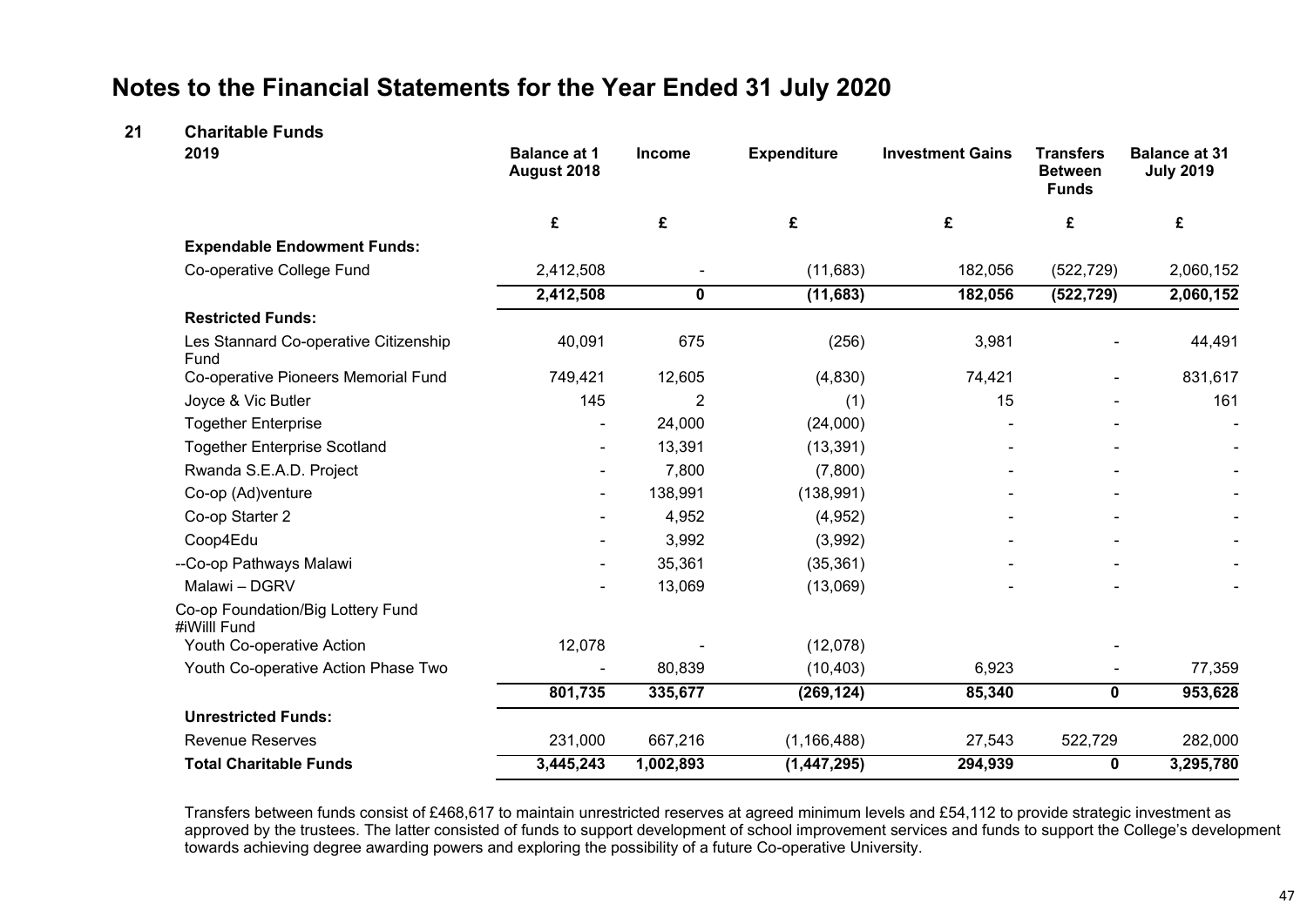**Endowment and Restricted Funds are held for the following purposes:** 

#### **Co-operative College Fund**

Resulting from the sale of property originally purchased with funds gifted by the co-operative movement. The funds are invested in order that the interest and gains arising can be used to support the College in the furtherance of co-operative education. The trustees reserve the right to release funds from the endowment for strategic purposes. During the financial year funds were released to support College operations in line with the agreed strategic plan.

#### **Les Stannard Co-operative Citizenship Fund**

Given by the South East Region of The Co-operative Group the purpose of the fund is to support young people (aged 25 and under) who wish to participate in educational opportunities provided by the College. Such educational opportunities should be within a wider citizenship theme.

#### **Co-operative Pioneers Memorial Fund**

Established in early 2010 when a number of small funds were brought together, the fund aims to enable learners facing financial difficulties to participate in programmes arranged by the Co-operative College. This includes funding for bursaries and match funding for projects through which participants benefit from College services and programmes which they could not afford to do so otherwise.

#### **Co-op Foundation/Big Lottery Fund #iWill Fund**

Two grants have been awarded from this fund. The first grant, awarded in 2017 funded the project 'Youth Co-operative Action: Tackling Youth Loneliness in Rochdale and Manchester's Care Leaver Community', which completed in November 2018. The second grant for phase two of the Youth Co-operative Action project is funding the College to work in Greater Manchester, Plymouth and Hartlepool. This project began in Spring 2019 and is planned to complete by the end of 2021.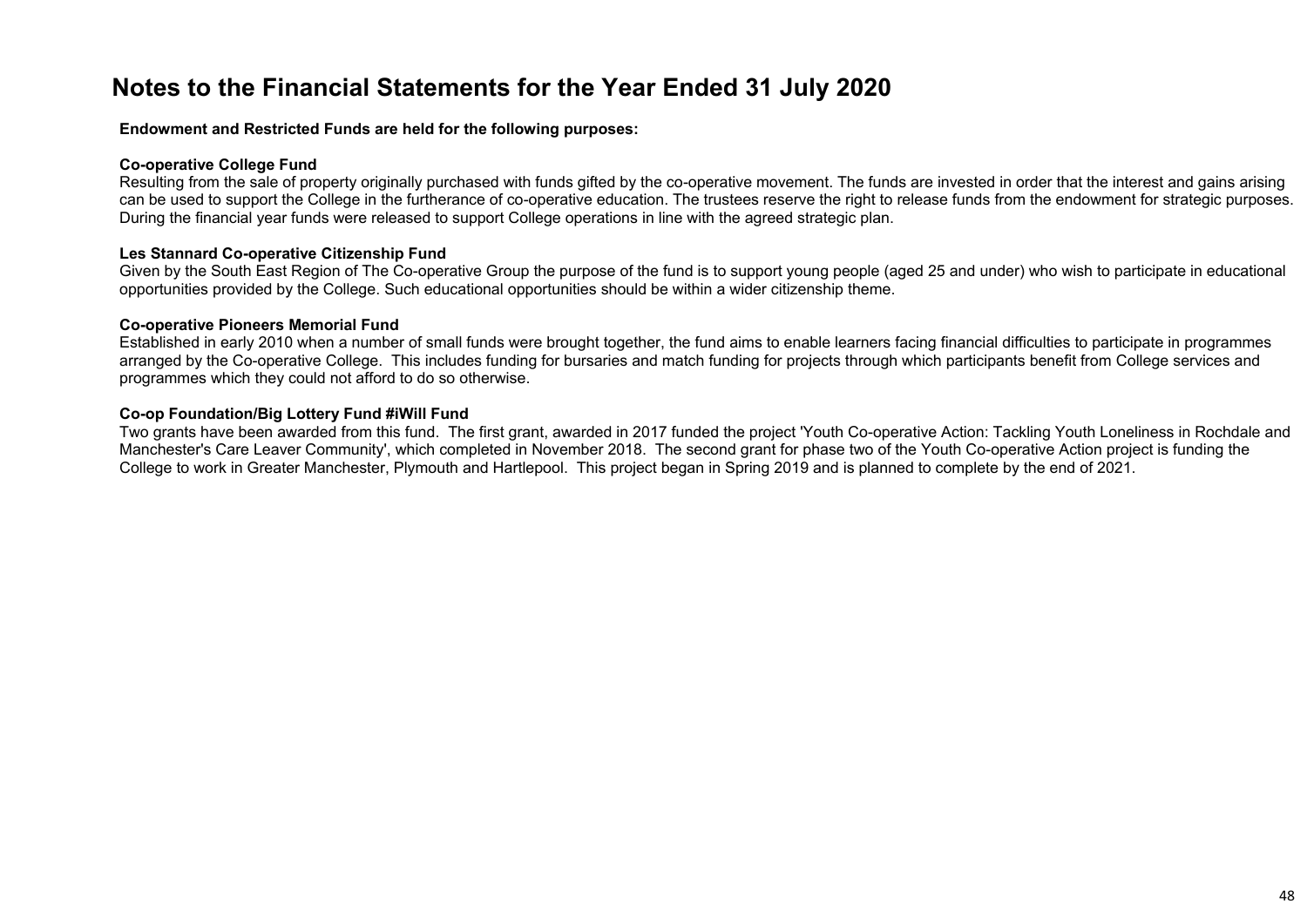**Analysis of net assets between funds:** 

| 2020                                  | <b>Unrestricted</b><br><b>Funds</b> | <b>Restricted</b><br><b>Funds</b> | <b>Endowment</b><br><b>Funds</b> | <b>Total</b> |
|---------------------------------------|-------------------------------------|-----------------------------------|----------------------------------|--------------|
|                                       | £                                   | £                                 | £                                | £            |
| Tangible assets                       | 17,174                              |                                   |                                  | 17,174       |
| Intangible assets                     | 4,500                               |                                   |                                  | 4,500        |
| Fixed asset investments               | 246,130                             | 950,753                           | 1,526,726                        | 2,723,645    |
| <b>Current assets</b>                 | 163,679                             | 102,851                           |                                  | 266,530      |
| <b>Current liabilities</b>            | (149, 483)                          | (1,670)                           |                                  | (151, 153)   |
|                                       | 282,000                             | 1,051,934                         | 1,526,726                        | 2,860,696    |
| Analysis of net assets between funds: |                                     |                                   |                                  |              |
| 2019                                  | <b>Unrestricted</b><br><b>Funds</b> | <b>Restricted</b><br><b>Funds</b> | <b>Endowment</b><br><b>Funds</b> | <b>Total</b> |
|                                       | £                                   | £                                 | £                                | £            |
| Tangible assets                       | 20,805                              |                                   |                                  | 20,805       |
| Intangible assets                     | 9,000                               |                                   |                                  | 9,000        |
| Fixed asset investments               | 174,307                             | 935,971                           | 2,060,152                        | 3,170,430    |
| <b>Current assets</b>                 | 235,153                             | 26,419                            |                                  | 261,572      |
| <b>Current liabilities</b>            | (157, 265)                          | (8, 762)                          |                                  | (166, 027)   |
|                                       | 282,000                             | 953,628                           | 2,060,152                        | 3,295,780    |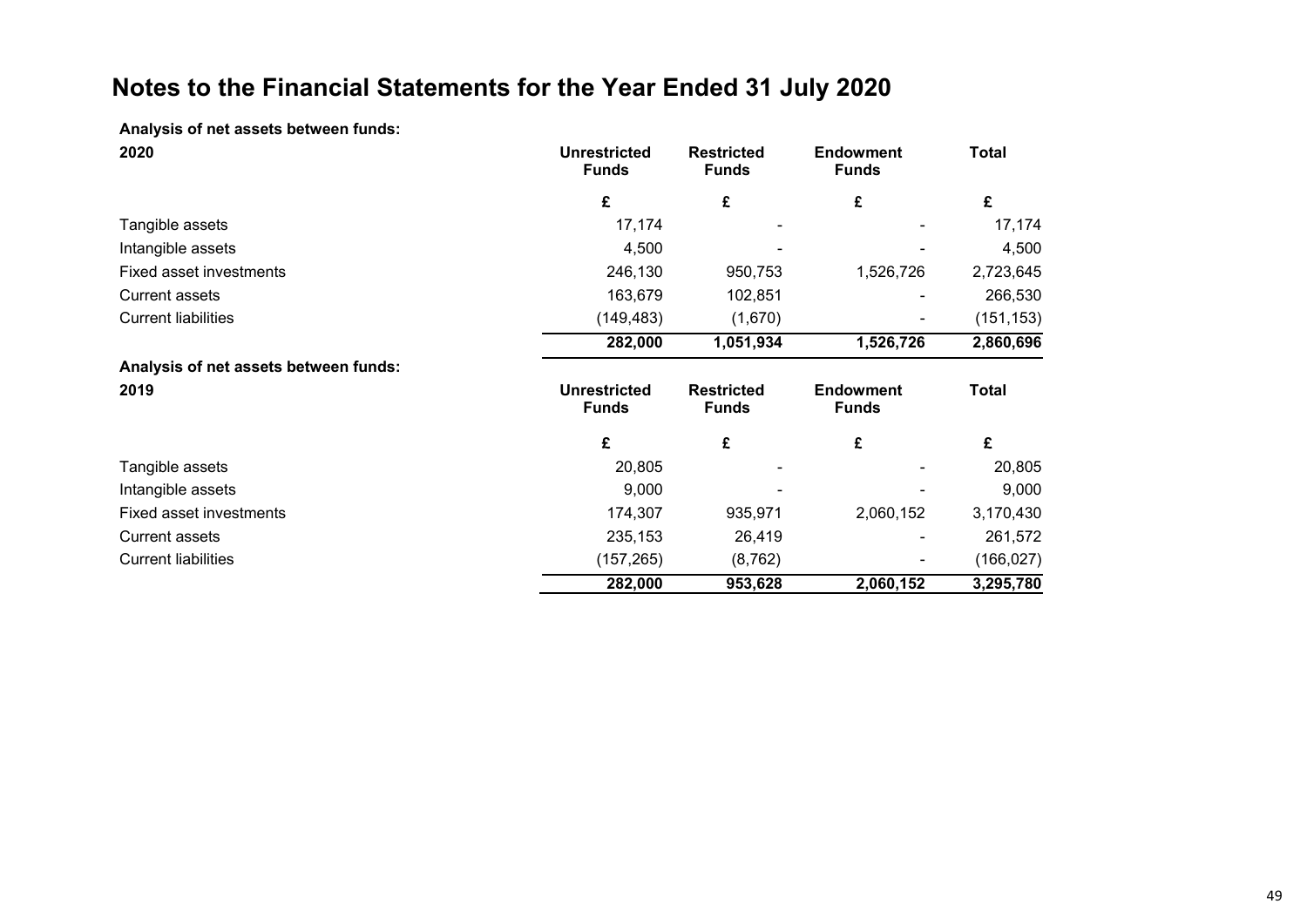**22 Reconciliation of Net Incoming Resources to Net Cash Outflow from Operating** 

**Activities**

|                                                                             | 2020       | 2019       |
|-----------------------------------------------------------------------------|------------|------------|
|                                                                             | £          | £          |
| Net expenditure for the reporting period (as per the statement of financial |            |            |
| activities)                                                                 | (435,084)  | (149, 463) |
| Adjustments for:                                                            |            |            |
| Depreciation charges                                                        | 9,075      | 8,647      |
| Amortisation charges                                                        | 4,500      | 4,500      |
| Gains on investments                                                        | (235, 922) | (294, 938) |
| Management charges adjusted against investment value                        | 17,707     | 20,573     |
| Dividends and interest from investments                                     | (43, 425)  | (54, 423)  |
| Decrease in stock                                                           | 3,719      | 1,456      |
| Decrease in debtors                                                         | 107,726    | 63,033     |
| Decrease in creditors                                                       | (14, 874)  | (12,796)   |
| Net cash used in operating activities                                       | (586, 578) | (415, 057) |

#### **23 Analysis of Changes in Net Debt**

|                                 | <b>At 1 August 2019</b> | <b>Cash flows</b> | At 31 July 2020 |
|---------------------------------|-------------------------|-------------------|-----------------|
|                                 |                         |                   |                 |
| Cash at bank and in hand        | 31,662                  | 116,403           | 148,065         |
| Total cash and cash equivalents | 31,662                  | 116,403           | 148,065         |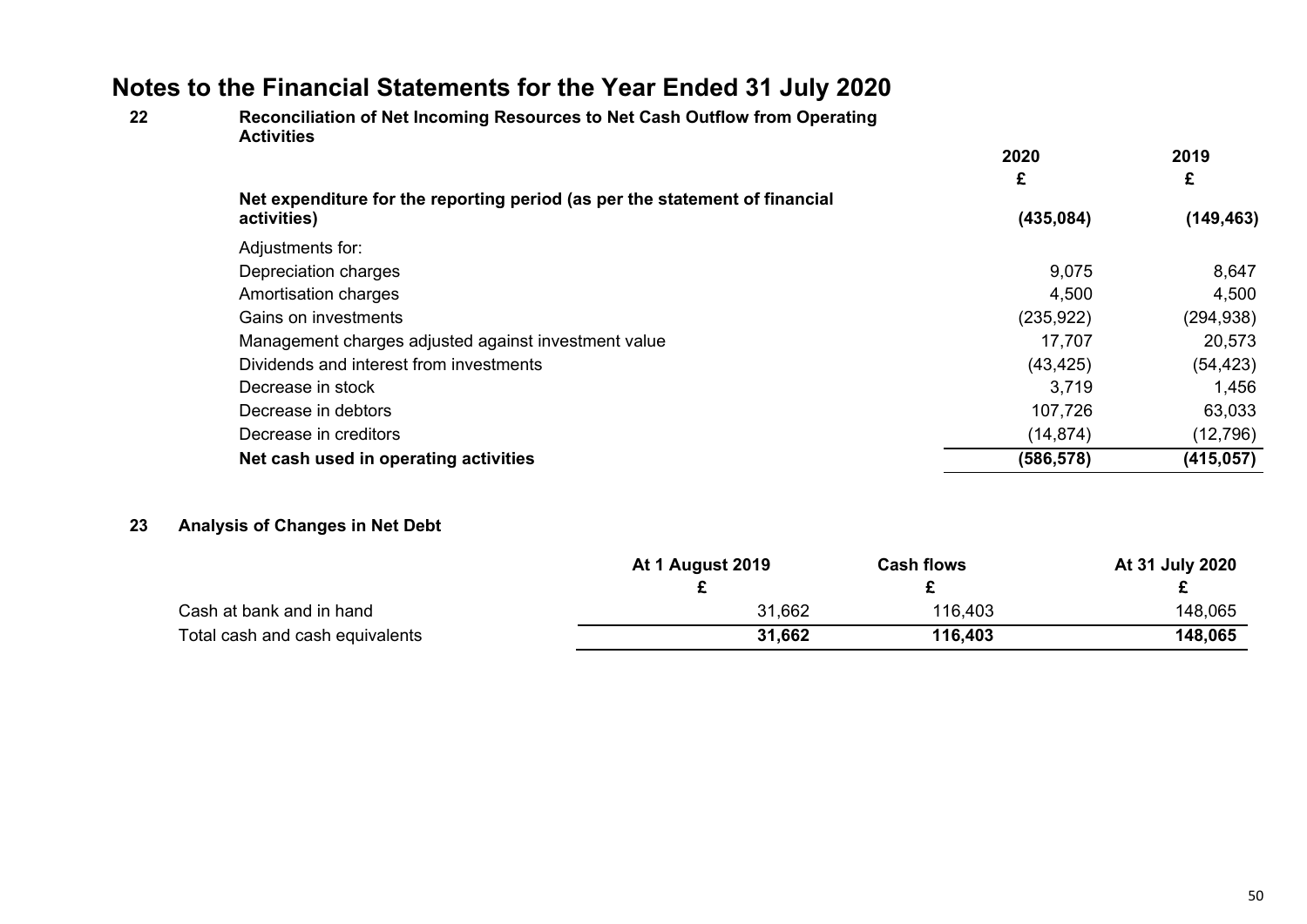#### **24 Financial Instruments**

|                                                  | 2020<br>£ | 2019<br>£ |
|--------------------------------------------------|-----------|-----------|
| Measured at fair value through profit or loss    |           |           |
| Investments stated at market value               | 2,723,645 | 3,170,431 |
| Debt instruments measured at amortised cost      |           |           |
| Cash at bank and in hand                         | 148,065   | 31,662    |
| Trade debtors                                    | 33,025    | 126,425   |
| Accrued income                                   | 53,173    | 60,512    |
| Other debtors                                    | 566       | 1,436     |
| Financial liabilities measured at amortised cost |           |           |
| Trade creditors                                  | 42,964    | 35,186    |
| Accruals                                         | 73,342    | 80,096    |
| Other creditors                                  | 8,621     | 11,893    |

#### **25 Contingent Liabilities and Capital Commitments**

The College has no contingent liabilities or capital commitments as at the balance sheet date (2019: £nil)

#### **26 Related Party Transactions**

The following are related party transactions, as defined by Financial Reporting Standard 102, section 33, together with details of notable transactions.

#### **The Co-operative Heritage Trust**

The Co-operative College is one of the founding members of the Co-operative Heritage Trust. The College ran the day to day management of the Co-operative Heritage Trust under a management agreement. This arrangement ceased on 12 October 2019.

Amounts of £107,992 (2018/19- £339,578) and £642 (2018/19 - £3,200) were receivable from and payable to the Co-operative Heritage Trust for the 12 month period. At 31 July 2020 the balance owed to the College was £nil (2019: £104,711) and the balance payable to the Co-operative Heritage Trust was £175 (2019: £nil).

Transactions with trustees are detailed in note 12